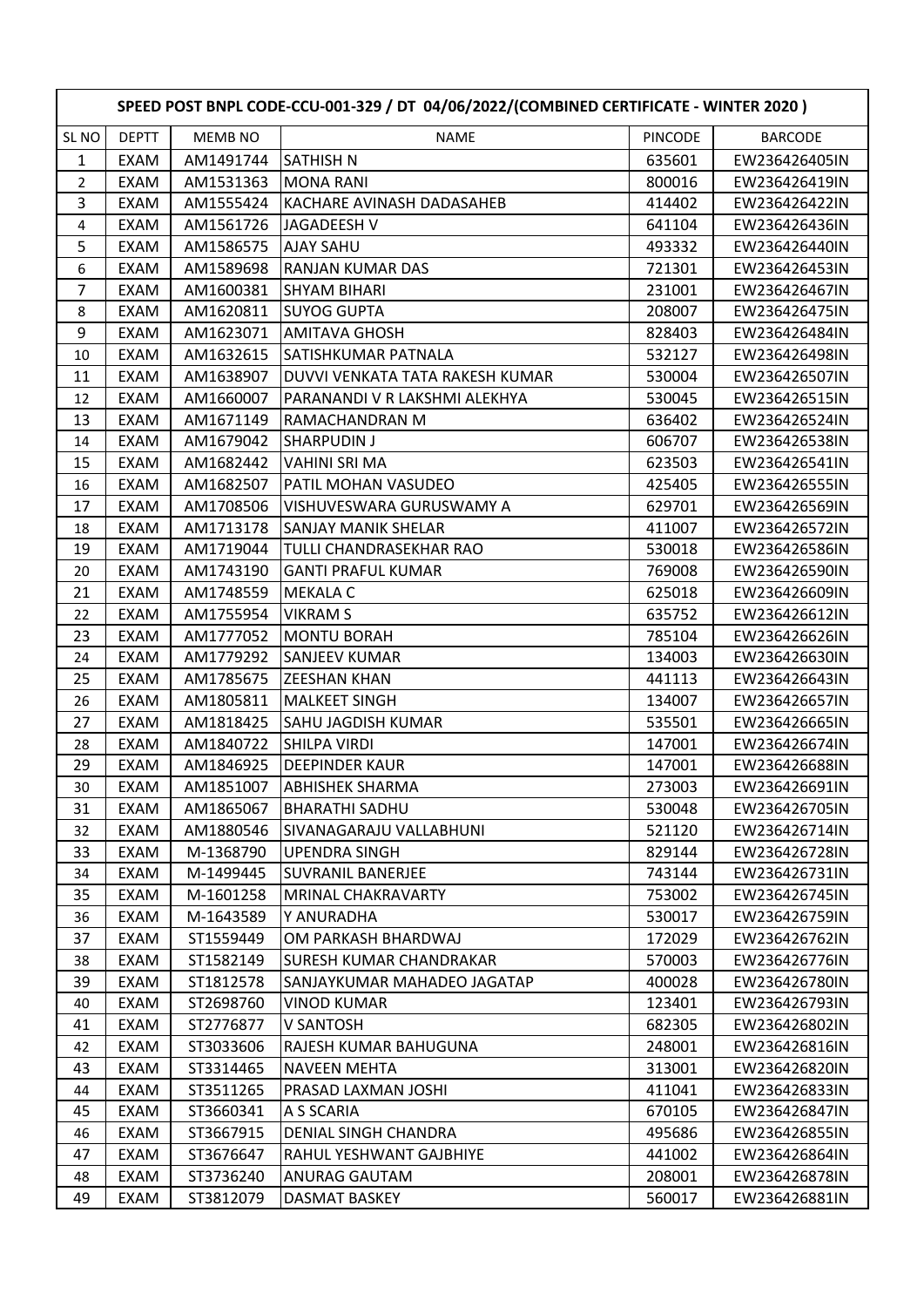| 51<br>EXAM<br>ST3875216<br>637501<br>JAYARAMAN A<br>EW236426904IN<br>ST3924977<br>700032<br>EXAM<br><b>RINKU MONDAL</b><br>EW236426918IN<br>52<br>53<br>EXAM<br>ST4227412<br>PRASANTA CHAKRABORTY<br>700152<br>EW236426921IN<br>ST4245550<br>787035<br>EW236426935IN<br>54<br>EXAM<br>ASHOK KUMAR BHARADWAJ<br>55<br>EXAM<br>ST4295995<br>P SAMUEL<br>500078<br>EW236426949IN<br>EXAM<br>ST4301043<br>56<br>VINOD KUMAR S<br>690501<br>EW236426952IN<br>57<br>ST4311340<br><b>CHANDRA PRAKASH S</b><br>627425<br>EXAM<br>EW236426966IN<br>EXAM<br>ST4326860<br>KANKHARE PRAVIN LAXMAN<br>58<br>411033<br>EW236426970IN<br>59<br>ST4350842<br>722164<br>EXAM<br><b>MANISH BANERJEE</b><br>EW236426983IN<br>ST4355224<br>EXAM<br><b>GAURAB RAZADA</b><br>176045<br>EW236426997IN<br>60<br>61<br>EXAM<br>ST4364010<br>HIMADRI SEKHAR DE<br>421501<br>EW236427003IN<br><b>DEEPTHIP</b><br>62<br>EXAM<br>ST4365092<br>679327<br>EW236427017IN<br>63<br>EXAM<br>ST4383015<br><b>BARUN DALAPATI</b><br>721668<br>EW236427025IN<br>EXAM<br>ST4394084<br>SANDANSHIV SHAILESH VASANTRAO<br>422401<br>EW236427034IN<br>64<br>65<br>EXAM<br>ST4465534<br><b>ATUL KUMAR</b><br>110053<br>EW236427048IN<br>ST4476196<br>66<br>EXAM<br><b>SAHU ALOK PRASAD</b><br>491001<br>EW236427051IN<br>67<br>EXAM<br>ST4519588<br><b>SANDIP KONDIBHAU NIGHOT</b><br>400084<br>EW236427065IN<br>EXAM<br>ST4523747<br>713201<br>EW236427079IN<br>68<br>JOYDIP ROY CHOUDHURY<br>69<br>EXAM<br>ST4560820<br>MEENA RANI MADRASI<br>125055<br>EW236427082IN<br>EXAM<br>ST4597295<br><b>ARJUN SINGH NEGI</b><br>172118<br>70<br>EW236427096IN<br>71<br>EXAM<br>731214<br>ST4601381<br><b>ARDHENDU GUIN</b><br>EW236427105IN<br>ST4641898<br>834003<br>72<br>EXAM<br>PANKAJ KUMAR<br>EW236427119IN<br>73<br>EXAM<br>ST4644714<br><b>ANJANI KUMAR</b><br>811201<br>EW236427122IN<br>EXAM<br>ST4655996<br>831004<br>EW236427136IN<br>74<br>ASHWINI KUMAR SHRIVASTAVA<br>75<br>EXAM<br>ST4664472<br><b>SUMIT BHATTACHARYA</b><br>713343<br>EW236427140IN<br>76<br>EXAM<br>ST4683159<br><b>DINESH KUMAR</b><br>110033<br>EW236427153IN<br>77<br>ST4694789<br>EXAM<br>DETHE VIJAY R<br>440024<br>EW236427167IN<br>EXAM<br>ST4699195<br><b>BINCHIT SINGH BAWA</b><br>490012<br>EW236427175IN<br>78<br>79<br>ST4703346<br><b>AMIT RAJ GOSAIN</b><br>110085<br>EW236427184IN<br>EXAM<br>ST4710466<br><b>ASHEEJ K A</b><br>683516<br>EW236427198IN<br>EXAM<br>80<br>81<br>EXAM<br>ST4720453<br>SACHAIDA NAND TRIPATHI<br>786007<br>EW236427207IN<br>EXAM<br>ST4720925<br><b>GOKULANANDA SAHOO</b><br>751002<br>EW236427215IN<br>82<br>83<br>EXAM<br>ST4749805<br>581400<br>EW236427224IN<br>JAYARAMAN R<br>EXAM<br>ST4757004<br>600069<br>84<br>PALANISAMY P<br>EW236427238IN<br>ST4791415<br>462022<br>85<br>EXAM<br><b>SUMIT KUMAR</b><br>EW236427241IN<br>EXAM<br>ST4805610<br><b>HARPREET SINGH</b><br>135001<br>EW236427255IN<br>86<br>ST4819700<br>87<br>EXAM<br>RAJMAL DHAKER<br>312617<br>EW236427269IN<br>560038<br>EXAM<br>ST4844861<br>YOGINDER NAIDU<br>EW236427272IN<br>88<br>831004<br>89<br>EXAM<br>ST4845485<br><b>TARAK NATH SHARMA</b><br>EW236427286IN<br>411046<br>EXAM<br>ST4860832<br>SAPKAL SUVARNA KRISHNA<br>EW236427290IN<br>90<br>273010<br>91<br>EXAM<br>ST4884575<br><b>ASHOK KUMAR</b><br>EW236427309IN<br>EXAM<br>ST4899335<br><b>SAMARESH ROY</b><br>713213<br>92<br>EW236427312IN<br>93<br>ST4904325<br>EXAM<br>R L BRAHMAJI RAO P<br>533001<br>EW236427326IN<br>400706<br>EXAM<br>ST4910597<br>SARTAPE NIYATI BABAN<br>EW236427330IN<br>94<br>95<br>EXAM<br>ST4933945<br>PADMAPRIYA R<br>635109<br>EW236427343IN<br>EXAM<br>ST4938092<br>412101<br>96<br>BELEKAR VINAYAK VASANT<br>EW236427357IN<br>201206<br>97<br>EXAM<br>ST4949685<br>KRUSHNA CHANDRA BEHERA<br>EW236427365IN<br>EXAM<br>ST4955663<br><b>AMBRISH PHATAK</b><br>411033<br>98<br>EW236427374IN<br>99<br>ST4956835<br>342005<br>EXAM<br><b>LIJIT IDICULA</b><br>EW236427388IN<br>EXAM<br>ST4961353<br>DAYAMOY KARMAKAR<br>826004<br>EW236427391IN<br>100<br>101<br>ST4973769<br>470661<br>EXAM<br>RAJESH KUMAR TIWARI<br>EW236427405IN | 50 | EXAM | ST3813555 | <b>SEEMA BIND</b> | 201005 | EW236426895IN |
|------------------------------------------------------------------------------------------------------------------------------------------------------------------------------------------------------------------------------------------------------------------------------------------------------------------------------------------------------------------------------------------------------------------------------------------------------------------------------------------------------------------------------------------------------------------------------------------------------------------------------------------------------------------------------------------------------------------------------------------------------------------------------------------------------------------------------------------------------------------------------------------------------------------------------------------------------------------------------------------------------------------------------------------------------------------------------------------------------------------------------------------------------------------------------------------------------------------------------------------------------------------------------------------------------------------------------------------------------------------------------------------------------------------------------------------------------------------------------------------------------------------------------------------------------------------------------------------------------------------------------------------------------------------------------------------------------------------------------------------------------------------------------------------------------------------------------------------------------------------------------------------------------------------------------------------------------------------------------------------------------------------------------------------------------------------------------------------------------------------------------------------------------------------------------------------------------------------------------------------------------------------------------------------------------------------------------------------------------------------------------------------------------------------------------------------------------------------------------------------------------------------------------------------------------------------------------------------------------------------------------------------------------------------------------------------------------------------------------------------------------------------------------------------------------------------------------------------------------------------------------------------------------------------------------------------------------------------------------------------------------------------------------------------------------------------------------------------------------------------------------------------------------------------------------------------------------------------------------------------------------------------------------------------------------------------------------------------------------------------------------------------------------------------------------------------------------------------------------------------------------------------------------------------------------------------------------------------------------------------------------------------------------------------------------------------------------------------------------------------------------------------------------------------------------------------------------------------------------------------------------------------------------------------------------------------------------------------------------------------------------------------------------------------------------------------------------------------------|----|------|-----------|-------------------|--------|---------------|
|                                                                                                                                                                                                                                                                                                                                                                                                                                                                                                                                                                                                                                                                                                                                                                                                                                                                                                                                                                                                                                                                                                                                                                                                                                                                                                                                                                                                                                                                                                                                                                                                                                                                                                                                                                                                                                                                                                                                                                                                                                                                                                                                                                                                                                                                                                                                                                                                                                                                                                                                                                                                                                                                                                                                                                                                                                                                                                                                                                                                                                                                                                                                                                                                                                                                                                                                                                                                                                                                                                                                                                                                                                                                                                                                                                                                                                                                                                                                                                                                                                                                                                |    |      |           |                   |        |               |
|                                                                                                                                                                                                                                                                                                                                                                                                                                                                                                                                                                                                                                                                                                                                                                                                                                                                                                                                                                                                                                                                                                                                                                                                                                                                                                                                                                                                                                                                                                                                                                                                                                                                                                                                                                                                                                                                                                                                                                                                                                                                                                                                                                                                                                                                                                                                                                                                                                                                                                                                                                                                                                                                                                                                                                                                                                                                                                                                                                                                                                                                                                                                                                                                                                                                                                                                                                                                                                                                                                                                                                                                                                                                                                                                                                                                                                                                                                                                                                                                                                                                                                |    |      |           |                   |        |               |
|                                                                                                                                                                                                                                                                                                                                                                                                                                                                                                                                                                                                                                                                                                                                                                                                                                                                                                                                                                                                                                                                                                                                                                                                                                                                                                                                                                                                                                                                                                                                                                                                                                                                                                                                                                                                                                                                                                                                                                                                                                                                                                                                                                                                                                                                                                                                                                                                                                                                                                                                                                                                                                                                                                                                                                                                                                                                                                                                                                                                                                                                                                                                                                                                                                                                                                                                                                                                                                                                                                                                                                                                                                                                                                                                                                                                                                                                                                                                                                                                                                                                                                |    |      |           |                   |        |               |
|                                                                                                                                                                                                                                                                                                                                                                                                                                                                                                                                                                                                                                                                                                                                                                                                                                                                                                                                                                                                                                                                                                                                                                                                                                                                                                                                                                                                                                                                                                                                                                                                                                                                                                                                                                                                                                                                                                                                                                                                                                                                                                                                                                                                                                                                                                                                                                                                                                                                                                                                                                                                                                                                                                                                                                                                                                                                                                                                                                                                                                                                                                                                                                                                                                                                                                                                                                                                                                                                                                                                                                                                                                                                                                                                                                                                                                                                                                                                                                                                                                                                                                |    |      |           |                   |        |               |
|                                                                                                                                                                                                                                                                                                                                                                                                                                                                                                                                                                                                                                                                                                                                                                                                                                                                                                                                                                                                                                                                                                                                                                                                                                                                                                                                                                                                                                                                                                                                                                                                                                                                                                                                                                                                                                                                                                                                                                                                                                                                                                                                                                                                                                                                                                                                                                                                                                                                                                                                                                                                                                                                                                                                                                                                                                                                                                                                                                                                                                                                                                                                                                                                                                                                                                                                                                                                                                                                                                                                                                                                                                                                                                                                                                                                                                                                                                                                                                                                                                                                                                |    |      |           |                   |        |               |
|                                                                                                                                                                                                                                                                                                                                                                                                                                                                                                                                                                                                                                                                                                                                                                                                                                                                                                                                                                                                                                                                                                                                                                                                                                                                                                                                                                                                                                                                                                                                                                                                                                                                                                                                                                                                                                                                                                                                                                                                                                                                                                                                                                                                                                                                                                                                                                                                                                                                                                                                                                                                                                                                                                                                                                                                                                                                                                                                                                                                                                                                                                                                                                                                                                                                                                                                                                                                                                                                                                                                                                                                                                                                                                                                                                                                                                                                                                                                                                                                                                                                                                |    |      |           |                   |        |               |
|                                                                                                                                                                                                                                                                                                                                                                                                                                                                                                                                                                                                                                                                                                                                                                                                                                                                                                                                                                                                                                                                                                                                                                                                                                                                                                                                                                                                                                                                                                                                                                                                                                                                                                                                                                                                                                                                                                                                                                                                                                                                                                                                                                                                                                                                                                                                                                                                                                                                                                                                                                                                                                                                                                                                                                                                                                                                                                                                                                                                                                                                                                                                                                                                                                                                                                                                                                                                                                                                                                                                                                                                                                                                                                                                                                                                                                                                                                                                                                                                                                                                                                |    |      |           |                   |        |               |
|                                                                                                                                                                                                                                                                                                                                                                                                                                                                                                                                                                                                                                                                                                                                                                                                                                                                                                                                                                                                                                                                                                                                                                                                                                                                                                                                                                                                                                                                                                                                                                                                                                                                                                                                                                                                                                                                                                                                                                                                                                                                                                                                                                                                                                                                                                                                                                                                                                                                                                                                                                                                                                                                                                                                                                                                                                                                                                                                                                                                                                                                                                                                                                                                                                                                                                                                                                                                                                                                                                                                                                                                                                                                                                                                                                                                                                                                                                                                                                                                                                                                                                |    |      |           |                   |        |               |
|                                                                                                                                                                                                                                                                                                                                                                                                                                                                                                                                                                                                                                                                                                                                                                                                                                                                                                                                                                                                                                                                                                                                                                                                                                                                                                                                                                                                                                                                                                                                                                                                                                                                                                                                                                                                                                                                                                                                                                                                                                                                                                                                                                                                                                                                                                                                                                                                                                                                                                                                                                                                                                                                                                                                                                                                                                                                                                                                                                                                                                                                                                                                                                                                                                                                                                                                                                                                                                                                                                                                                                                                                                                                                                                                                                                                                                                                                                                                                                                                                                                                                                |    |      |           |                   |        |               |
|                                                                                                                                                                                                                                                                                                                                                                                                                                                                                                                                                                                                                                                                                                                                                                                                                                                                                                                                                                                                                                                                                                                                                                                                                                                                                                                                                                                                                                                                                                                                                                                                                                                                                                                                                                                                                                                                                                                                                                                                                                                                                                                                                                                                                                                                                                                                                                                                                                                                                                                                                                                                                                                                                                                                                                                                                                                                                                                                                                                                                                                                                                                                                                                                                                                                                                                                                                                                                                                                                                                                                                                                                                                                                                                                                                                                                                                                                                                                                                                                                                                                                                |    |      |           |                   |        |               |
|                                                                                                                                                                                                                                                                                                                                                                                                                                                                                                                                                                                                                                                                                                                                                                                                                                                                                                                                                                                                                                                                                                                                                                                                                                                                                                                                                                                                                                                                                                                                                                                                                                                                                                                                                                                                                                                                                                                                                                                                                                                                                                                                                                                                                                                                                                                                                                                                                                                                                                                                                                                                                                                                                                                                                                                                                                                                                                                                                                                                                                                                                                                                                                                                                                                                                                                                                                                                                                                                                                                                                                                                                                                                                                                                                                                                                                                                                                                                                                                                                                                                                                |    |      |           |                   |        |               |
|                                                                                                                                                                                                                                                                                                                                                                                                                                                                                                                                                                                                                                                                                                                                                                                                                                                                                                                                                                                                                                                                                                                                                                                                                                                                                                                                                                                                                                                                                                                                                                                                                                                                                                                                                                                                                                                                                                                                                                                                                                                                                                                                                                                                                                                                                                                                                                                                                                                                                                                                                                                                                                                                                                                                                                                                                                                                                                                                                                                                                                                                                                                                                                                                                                                                                                                                                                                                                                                                                                                                                                                                                                                                                                                                                                                                                                                                                                                                                                                                                                                                                                |    |      |           |                   |        |               |
|                                                                                                                                                                                                                                                                                                                                                                                                                                                                                                                                                                                                                                                                                                                                                                                                                                                                                                                                                                                                                                                                                                                                                                                                                                                                                                                                                                                                                                                                                                                                                                                                                                                                                                                                                                                                                                                                                                                                                                                                                                                                                                                                                                                                                                                                                                                                                                                                                                                                                                                                                                                                                                                                                                                                                                                                                                                                                                                                                                                                                                                                                                                                                                                                                                                                                                                                                                                                                                                                                                                                                                                                                                                                                                                                                                                                                                                                                                                                                                                                                                                                                                |    |      |           |                   |        |               |
|                                                                                                                                                                                                                                                                                                                                                                                                                                                                                                                                                                                                                                                                                                                                                                                                                                                                                                                                                                                                                                                                                                                                                                                                                                                                                                                                                                                                                                                                                                                                                                                                                                                                                                                                                                                                                                                                                                                                                                                                                                                                                                                                                                                                                                                                                                                                                                                                                                                                                                                                                                                                                                                                                                                                                                                                                                                                                                                                                                                                                                                                                                                                                                                                                                                                                                                                                                                                                                                                                                                                                                                                                                                                                                                                                                                                                                                                                                                                                                                                                                                                                                |    |      |           |                   |        |               |
|                                                                                                                                                                                                                                                                                                                                                                                                                                                                                                                                                                                                                                                                                                                                                                                                                                                                                                                                                                                                                                                                                                                                                                                                                                                                                                                                                                                                                                                                                                                                                                                                                                                                                                                                                                                                                                                                                                                                                                                                                                                                                                                                                                                                                                                                                                                                                                                                                                                                                                                                                                                                                                                                                                                                                                                                                                                                                                                                                                                                                                                                                                                                                                                                                                                                                                                                                                                                                                                                                                                                                                                                                                                                                                                                                                                                                                                                                                                                                                                                                                                                                                |    |      |           |                   |        |               |
|                                                                                                                                                                                                                                                                                                                                                                                                                                                                                                                                                                                                                                                                                                                                                                                                                                                                                                                                                                                                                                                                                                                                                                                                                                                                                                                                                                                                                                                                                                                                                                                                                                                                                                                                                                                                                                                                                                                                                                                                                                                                                                                                                                                                                                                                                                                                                                                                                                                                                                                                                                                                                                                                                                                                                                                                                                                                                                                                                                                                                                                                                                                                                                                                                                                                                                                                                                                                                                                                                                                                                                                                                                                                                                                                                                                                                                                                                                                                                                                                                                                                                                |    |      |           |                   |        |               |
|                                                                                                                                                                                                                                                                                                                                                                                                                                                                                                                                                                                                                                                                                                                                                                                                                                                                                                                                                                                                                                                                                                                                                                                                                                                                                                                                                                                                                                                                                                                                                                                                                                                                                                                                                                                                                                                                                                                                                                                                                                                                                                                                                                                                                                                                                                                                                                                                                                                                                                                                                                                                                                                                                                                                                                                                                                                                                                                                                                                                                                                                                                                                                                                                                                                                                                                                                                                                                                                                                                                                                                                                                                                                                                                                                                                                                                                                                                                                                                                                                                                                                                |    |      |           |                   |        |               |
|                                                                                                                                                                                                                                                                                                                                                                                                                                                                                                                                                                                                                                                                                                                                                                                                                                                                                                                                                                                                                                                                                                                                                                                                                                                                                                                                                                                                                                                                                                                                                                                                                                                                                                                                                                                                                                                                                                                                                                                                                                                                                                                                                                                                                                                                                                                                                                                                                                                                                                                                                                                                                                                                                                                                                                                                                                                                                                                                                                                                                                                                                                                                                                                                                                                                                                                                                                                                                                                                                                                                                                                                                                                                                                                                                                                                                                                                                                                                                                                                                                                                                                |    |      |           |                   |        |               |
|                                                                                                                                                                                                                                                                                                                                                                                                                                                                                                                                                                                                                                                                                                                                                                                                                                                                                                                                                                                                                                                                                                                                                                                                                                                                                                                                                                                                                                                                                                                                                                                                                                                                                                                                                                                                                                                                                                                                                                                                                                                                                                                                                                                                                                                                                                                                                                                                                                                                                                                                                                                                                                                                                                                                                                                                                                                                                                                                                                                                                                                                                                                                                                                                                                                                                                                                                                                                                                                                                                                                                                                                                                                                                                                                                                                                                                                                                                                                                                                                                                                                                                |    |      |           |                   |        |               |
|                                                                                                                                                                                                                                                                                                                                                                                                                                                                                                                                                                                                                                                                                                                                                                                                                                                                                                                                                                                                                                                                                                                                                                                                                                                                                                                                                                                                                                                                                                                                                                                                                                                                                                                                                                                                                                                                                                                                                                                                                                                                                                                                                                                                                                                                                                                                                                                                                                                                                                                                                                                                                                                                                                                                                                                                                                                                                                                                                                                                                                                                                                                                                                                                                                                                                                                                                                                                                                                                                                                                                                                                                                                                                                                                                                                                                                                                                                                                                                                                                                                                                                |    |      |           |                   |        |               |
|                                                                                                                                                                                                                                                                                                                                                                                                                                                                                                                                                                                                                                                                                                                                                                                                                                                                                                                                                                                                                                                                                                                                                                                                                                                                                                                                                                                                                                                                                                                                                                                                                                                                                                                                                                                                                                                                                                                                                                                                                                                                                                                                                                                                                                                                                                                                                                                                                                                                                                                                                                                                                                                                                                                                                                                                                                                                                                                                                                                                                                                                                                                                                                                                                                                                                                                                                                                                                                                                                                                                                                                                                                                                                                                                                                                                                                                                                                                                                                                                                                                                                                |    |      |           |                   |        |               |
|                                                                                                                                                                                                                                                                                                                                                                                                                                                                                                                                                                                                                                                                                                                                                                                                                                                                                                                                                                                                                                                                                                                                                                                                                                                                                                                                                                                                                                                                                                                                                                                                                                                                                                                                                                                                                                                                                                                                                                                                                                                                                                                                                                                                                                                                                                                                                                                                                                                                                                                                                                                                                                                                                                                                                                                                                                                                                                                                                                                                                                                                                                                                                                                                                                                                                                                                                                                                                                                                                                                                                                                                                                                                                                                                                                                                                                                                                                                                                                                                                                                                                                |    |      |           |                   |        |               |
|                                                                                                                                                                                                                                                                                                                                                                                                                                                                                                                                                                                                                                                                                                                                                                                                                                                                                                                                                                                                                                                                                                                                                                                                                                                                                                                                                                                                                                                                                                                                                                                                                                                                                                                                                                                                                                                                                                                                                                                                                                                                                                                                                                                                                                                                                                                                                                                                                                                                                                                                                                                                                                                                                                                                                                                                                                                                                                                                                                                                                                                                                                                                                                                                                                                                                                                                                                                                                                                                                                                                                                                                                                                                                                                                                                                                                                                                                                                                                                                                                                                                                                |    |      |           |                   |        |               |
|                                                                                                                                                                                                                                                                                                                                                                                                                                                                                                                                                                                                                                                                                                                                                                                                                                                                                                                                                                                                                                                                                                                                                                                                                                                                                                                                                                                                                                                                                                                                                                                                                                                                                                                                                                                                                                                                                                                                                                                                                                                                                                                                                                                                                                                                                                                                                                                                                                                                                                                                                                                                                                                                                                                                                                                                                                                                                                                                                                                                                                                                                                                                                                                                                                                                                                                                                                                                                                                                                                                                                                                                                                                                                                                                                                                                                                                                                                                                                                                                                                                                                                |    |      |           |                   |        |               |
|                                                                                                                                                                                                                                                                                                                                                                                                                                                                                                                                                                                                                                                                                                                                                                                                                                                                                                                                                                                                                                                                                                                                                                                                                                                                                                                                                                                                                                                                                                                                                                                                                                                                                                                                                                                                                                                                                                                                                                                                                                                                                                                                                                                                                                                                                                                                                                                                                                                                                                                                                                                                                                                                                                                                                                                                                                                                                                                                                                                                                                                                                                                                                                                                                                                                                                                                                                                                                                                                                                                                                                                                                                                                                                                                                                                                                                                                                                                                                                                                                                                                                                |    |      |           |                   |        |               |
|                                                                                                                                                                                                                                                                                                                                                                                                                                                                                                                                                                                                                                                                                                                                                                                                                                                                                                                                                                                                                                                                                                                                                                                                                                                                                                                                                                                                                                                                                                                                                                                                                                                                                                                                                                                                                                                                                                                                                                                                                                                                                                                                                                                                                                                                                                                                                                                                                                                                                                                                                                                                                                                                                                                                                                                                                                                                                                                                                                                                                                                                                                                                                                                                                                                                                                                                                                                                                                                                                                                                                                                                                                                                                                                                                                                                                                                                                                                                                                                                                                                                                                |    |      |           |                   |        |               |
|                                                                                                                                                                                                                                                                                                                                                                                                                                                                                                                                                                                                                                                                                                                                                                                                                                                                                                                                                                                                                                                                                                                                                                                                                                                                                                                                                                                                                                                                                                                                                                                                                                                                                                                                                                                                                                                                                                                                                                                                                                                                                                                                                                                                                                                                                                                                                                                                                                                                                                                                                                                                                                                                                                                                                                                                                                                                                                                                                                                                                                                                                                                                                                                                                                                                                                                                                                                                                                                                                                                                                                                                                                                                                                                                                                                                                                                                                                                                                                                                                                                                                                |    |      |           |                   |        |               |
|                                                                                                                                                                                                                                                                                                                                                                                                                                                                                                                                                                                                                                                                                                                                                                                                                                                                                                                                                                                                                                                                                                                                                                                                                                                                                                                                                                                                                                                                                                                                                                                                                                                                                                                                                                                                                                                                                                                                                                                                                                                                                                                                                                                                                                                                                                                                                                                                                                                                                                                                                                                                                                                                                                                                                                                                                                                                                                                                                                                                                                                                                                                                                                                                                                                                                                                                                                                                                                                                                                                                                                                                                                                                                                                                                                                                                                                                                                                                                                                                                                                                                                |    |      |           |                   |        |               |
|                                                                                                                                                                                                                                                                                                                                                                                                                                                                                                                                                                                                                                                                                                                                                                                                                                                                                                                                                                                                                                                                                                                                                                                                                                                                                                                                                                                                                                                                                                                                                                                                                                                                                                                                                                                                                                                                                                                                                                                                                                                                                                                                                                                                                                                                                                                                                                                                                                                                                                                                                                                                                                                                                                                                                                                                                                                                                                                                                                                                                                                                                                                                                                                                                                                                                                                                                                                                                                                                                                                                                                                                                                                                                                                                                                                                                                                                                                                                                                                                                                                                                                |    |      |           |                   |        |               |
|                                                                                                                                                                                                                                                                                                                                                                                                                                                                                                                                                                                                                                                                                                                                                                                                                                                                                                                                                                                                                                                                                                                                                                                                                                                                                                                                                                                                                                                                                                                                                                                                                                                                                                                                                                                                                                                                                                                                                                                                                                                                                                                                                                                                                                                                                                                                                                                                                                                                                                                                                                                                                                                                                                                                                                                                                                                                                                                                                                                                                                                                                                                                                                                                                                                                                                                                                                                                                                                                                                                                                                                                                                                                                                                                                                                                                                                                                                                                                                                                                                                                                                |    |      |           |                   |        |               |
|                                                                                                                                                                                                                                                                                                                                                                                                                                                                                                                                                                                                                                                                                                                                                                                                                                                                                                                                                                                                                                                                                                                                                                                                                                                                                                                                                                                                                                                                                                                                                                                                                                                                                                                                                                                                                                                                                                                                                                                                                                                                                                                                                                                                                                                                                                                                                                                                                                                                                                                                                                                                                                                                                                                                                                                                                                                                                                                                                                                                                                                                                                                                                                                                                                                                                                                                                                                                                                                                                                                                                                                                                                                                                                                                                                                                                                                                                                                                                                                                                                                                                                |    |      |           |                   |        |               |
|                                                                                                                                                                                                                                                                                                                                                                                                                                                                                                                                                                                                                                                                                                                                                                                                                                                                                                                                                                                                                                                                                                                                                                                                                                                                                                                                                                                                                                                                                                                                                                                                                                                                                                                                                                                                                                                                                                                                                                                                                                                                                                                                                                                                                                                                                                                                                                                                                                                                                                                                                                                                                                                                                                                                                                                                                                                                                                                                                                                                                                                                                                                                                                                                                                                                                                                                                                                                                                                                                                                                                                                                                                                                                                                                                                                                                                                                                                                                                                                                                                                                                                |    |      |           |                   |        |               |
|                                                                                                                                                                                                                                                                                                                                                                                                                                                                                                                                                                                                                                                                                                                                                                                                                                                                                                                                                                                                                                                                                                                                                                                                                                                                                                                                                                                                                                                                                                                                                                                                                                                                                                                                                                                                                                                                                                                                                                                                                                                                                                                                                                                                                                                                                                                                                                                                                                                                                                                                                                                                                                                                                                                                                                                                                                                                                                                                                                                                                                                                                                                                                                                                                                                                                                                                                                                                                                                                                                                                                                                                                                                                                                                                                                                                                                                                                                                                                                                                                                                                                                |    |      |           |                   |        |               |
|                                                                                                                                                                                                                                                                                                                                                                                                                                                                                                                                                                                                                                                                                                                                                                                                                                                                                                                                                                                                                                                                                                                                                                                                                                                                                                                                                                                                                                                                                                                                                                                                                                                                                                                                                                                                                                                                                                                                                                                                                                                                                                                                                                                                                                                                                                                                                                                                                                                                                                                                                                                                                                                                                                                                                                                                                                                                                                                                                                                                                                                                                                                                                                                                                                                                                                                                                                                                                                                                                                                                                                                                                                                                                                                                                                                                                                                                                                                                                                                                                                                                                                |    |      |           |                   |        |               |
|                                                                                                                                                                                                                                                                                                                                                                                                                                                                                                                                                                                                                                                                                                                                                                                                                                                                                                                                                                                                                                                                                                                                                                                                                                                                                                                                                                                                                                                                                                                                                                                                                                                                                                                                                                                                                                                                                                                                                                                                                                                                                                                                                                                                                                                                                                                                                                                                                                                                                                                                                                                                                                                                                                                                                                                                                                                                                                                                                                                                                                                                                                                                                                                                                                                                                                                                                                                                                                                                                                                                                                                                                                                                                                                                                                                                                                                                                                                                                                                                                                                                                                |    |      |           |                   |        |               |
|                                                                                                                                                                                                                                                                                                                                                                                                                                                                                                                                                                                                                                                                                                                                                                                                                                                                                                                                                                                                                                                                                                                                                                                                                                                                                                                                                                                                                                                                                                                                                                                                                                                                                                                                                                                                                                                                                                                                                                                                                                                                                                                                                                                                                                                                                                                                                                                                                                                                                                                                                                                                                                                                                                                                                                                                                                                                                                                                                                                                                                                                                                                                                                                                                                                                                                                                                                                                                                                                                                                                                                                                                                                                                                                                                                                                                                                                                                                                                                                                                                                                                                |    |      |           |                   |        |               |
|                                                                                                                                                                                                                                                                                                                                                                                                                                                                                                                                                                                                                                                                                                                                                                                                                                                                                                                                                                                                                                                                                                                                                                                                                                                                                                                                                                                                                                                                                                                                                                                                                                                                                                                                                                                                                                                                                                                                                                                                                                                                                                                                                                                                                                                                                                                                                                                                                                                                                                                                                                                                                                                                                                                                                                                                                                                                                                                                                                                                                                                                                                                                                                                                                                                                                                                                                                                                                                                                                                                                                                                                                                                                                                                                                                                                                                                                                                                                                                                                                                                                                                |    |      |           |                   |        |               |
|                                                                                                                                                                                                                                                                                                                                                                                                                                                                                                                                                                                                                                                                                                                                                                                                                                                                                                                                                                                                                                                                                                                                                                                                                                                                                                                                                                                                                                                                                                                                                                                                                                                                                                                                                                                                                                                                                                                                                                                                                                                                                                                                                                                                                                                                                                                                                                                                                                                                                                                                                                                                                                                                                                                                                                                                                                                                                                                                                                                                                                                                                                                                                                                                                                                                                                                                                                                                                                                                                                                                                                                                                                                                                                                                                                                                                                                                                                                                                                                                                                                                                                |    |      |           |                   |        |               |
|                                                                                                                                                                                                                                                                                                                                                                                                                                                                                                                                                                                                                                                                                                                                                                                                                                                                                                                                                                                                                                                                                                                                                                                                                                                                                                                                                                                                                                                                                                                                                                                                                                                                                                                                                                                                                                                                                                                                                                                                                                                                                                                                                                                                                                                                                                                                                                                                                                                                                                                                                                                                                                                                                                                                                                                                                                                                                                                                                                                                                                                                                                                                                                                                                                                                                                                                                                                                                                                                                                                                                                                                                                                                                                                                                                                                                                                                                                                                                                                                                                                                                                |    |      |           |                   |        |               |
|                                                                                                                                                                                                                                                                                                                                                                                                                                                                                                                                                                                                                                                                                                                                                                                                                                                                                                                                                                                                                                                                                                                                                                                                                                                                                                                                                                                                                                                                                                                                                                                                                                                                                                                                                                                                                                                                                                                                                                                                                                                                                                                                                                                                                                                                                                                                                                                                                                                                                                                                                                                                                                                                                                                                                                                                                                                                                                                                                                                                                                                                                                                                                                                                                                                                                                                                                                                                                                                                                                                                                                                                                                                                                                                                                                                                                                                                                                                                                                                                                                                                                                |    |      |           |                   |        |               |
|                                                                                                                                                                                                                                                                                                                                                                                                                                                                                                                                                                                                                                                                                                                                                                                                                                                                                                                                                                                                                                                                                                                                                                                                                                                                                                                                                                                                                                                                                                                                                                                                                                                                                                                                                                                                                                                                                                                                                                                                                                                                                                                                                                                                                                                                                                                                                                                                                                                                                                                                                                                                                                                                                                                                                                                                                                                                                                                                                                                                                                                                                                                                                                                                                                                                                                                                                                                                                                                                                                                                                                                                                                                                                                                                                                                                                                                                                                                                                                                                                                                                                                |    |      |           |                   |        |               |
|                                                                                                                                                                                                                                                                                                                                                                                                                                                                                                                                                                                                                                                                                                                                                                                                                                                                                                                                                                                                                                                                                                                                                                                                                                                                                                                                                                                                                                                                                                                                                                                                                                                                                                                                                                                                                                                                                                                                                                                                                                                                                                                                                                                                                                                                                                                                                                                                                                                                                                                                                                                                                                                                                                                                                                                                                                                                                                                                                                                                                                                                                                                                                                                                                                                                                                                                                                                                                                                                                                                                                                                                                                                                                                                                                                                                                                                                                                                                                                                                                                                                                                |    |      |           |                   |        |               |
|                                                                                                                                                                                                                                                                                                                                                                                                                                                                                                                                                                                                                                                                                                                                                                                                                                                                                                                                                                                                                                                                                                                                                                                                                                                                                                                                                                                                                                                                                                                                                                                                                                                                                                                                                                                                                                                                                                                                                                                                                                                                                                                                                                                                                                                                                                                                                                                                                                                                                                                                                                                                                                                                                                                                                                                                                                                                                                                                                                                                                                                                                                                                                                                                                                                                                                                                                                                                                                                                                                                                                                                                                                                                                                                                                                                                                                                                                                                                                                                                                                                                                                |    |      |           |                   |        |               |
|                                                                                                                                                                                                                                                                                                                                                                                                                                                                                                                                                                                                                                                                                                                                                                                                                                                                                                                                                                                                                                                                                                                                                                                                                                                                                                                                                                                                                                                                                                                                                                                                                                                                                                                                                                                                                                                                                                                                                                                                                                                                                                                                                                                                                                                                                                                                                                                                                                                                                                                                                                                                                                                                                                                                                                                                                                                                                                                                                                                                                                                                                                                                                                                                                                                                                                                                                                                                                                                                                                                                                                                                                                                                                                                                                                                                                                                                                                                                                                                                                                                                                                |    |      |           |                   |        |               |
|                                                                                                                                                                                                                                                                                                                                                                                                                                                                                                                                                                                                                                                                                                                                                                                                                                                                                                                                                                                                                                                                                                                                                                                                                                                                                                                                                                                                                                                                                                                                                                                                                                                                                                                                                                                                                                                                                                                                                                                                                                                                                                                                                                                                                                                                                                                                                                                                                                                                                                                                                                                                                                                                                                                                                                                                                                                                                                                                                                                                                                                                                                                                                                                                                                                                                                                                                                                                                                                                                                                                                                                                                                                                                                                                                                                                                                                                                                                                                                                                                                                                                                |    |      |           |                   |        |               |
|                                                                                                                                                                                                                                                                                                                                                                                                                                                                                                                                                                                                                                                                                                                                                                                                                                                                                                                                                                                                                                                                                                                                                                                                                                                                                                                                                                                                                                                                                                                                                                                                                                                                                                                                                                                                                                                                                                                                                                                                                                                                                                                                                                                                                                                                                                                                                                                                                                                                                                                                                                                                                                                                                                                                                                                                                                                                                                                                                                                                                                                                                                                                                                                                                                                                                                                                                                                                                                                                                                                                                                                                                                                                                                                                                                                                                                                                                                                                                                                                                                                                                                |    |      |           |                   |        |               |
|                                                                                                                                                                                                                                                                                                                                                                                                                                                                                                                                                                                                                                                                                                                                                                                                                                                                                                                                                                                                                                                                                                                                                                                                                                                                                                                                                                                                                                                                                                                                                                                                                                                                                                                                                                                                                                                                                                                                                                                                                                                                                                                                                                                                                                                                                                                                                                                                                                                                                                                                                                                                                                                                                                                                                                                                                                                                                                                                                                                                                                                                                                                                                                                                                                                                                                                                                                                                                                                                                                                                                                                                                                                                                                                                                                                                                                                                                                                                                                                                                                                                                                |    |      |           |                   |        |               |
|                                                                                                                                                                                                                                                                                                                                                                                                                                                                                                                                                                                                                                                                                                                                                                                                                                                                                                                                                                                                                                                                                                                                                                                                                                                                                                                                                                                                                                                                                                                                                                                                                                                                                                                                                                                                                                                                                                                                                                                                                                                                                                                                                                                                                                                                                                                                                                                                                                                                                                                                                                                                                                                                                                                                                                                                                                                                                                                                                                                                                                                                                                                                                                                                                                                                                                                                                                                                                                                                                                                                                                                                                                                                                                                                                                                                                                                                                                                                                                                                                                                                                                |    |      |           |                   |        |               |
|                                                                                                                                                                                                                                                                                                                                                                                                                                                                                                                                                                                                                                                                                                                                                                                                                                                                                                                                                                                                                                                                                                                                                                                                                                                                                                                                                                                                                                                                                                                                                                                                                                                                                                                                                                                                                                                                                                                                                                                                                                                                                                                                                                                                                                                                                                                                                                                                                                                                                                                                                                                                                                                                                                                                                                                                                                                                                                                                                                                                                                                                                                                                                                                                                                                                                                                                                                                                                                                                                                                                                                                                                                                                                                                                                                                                                                                                                                                                                                                                                                                                                                |    |      |           |                   |        |               |
|                                                                                                                                                                                                                                                                                                                                                                                                                                                                                                                                                                                                                                                                                                                                                                                                                                                                                                                                                                                                                                                                                                                                                                                                                                                                                                                                                                                                                                                                                                                                                                                                                                                                                                                                                                                                                                                                                                                                                                                                                                                                                                                                                                                                                                                                                                                                                                                                                                                                                                                                                                                                                                                                                                                                                                                                                                                                                                                                                                                                                                                                                                                                                                                                                                                                                                                                                                                                                                                                                                                                                                                                                                                                                                                                                                                                                                                                                                                                                                                                                                                                                                |    |      |           |                   |        |               |
|                                                                                                                                                                                                                                                                                                                                                                                                                                                                                                                                                                                                                                                                                                                                                                                                                                                                                                                                                                                                                                                                                                                                                                                                                                                                                                                                                                                                                                                                                                                                                                                                                                                                                                                                                                                                                                                                                                                                                                                                                                                                                                                                                                                                                                                                                                                                                                                                                                                                                                                                                                                                                                                                                                                                                                                                                                                                                                                                                                                                                                                                                                                                                                                                                                                                                                                                                                                                                                                                                                                                                                                                                                                                                                                                                                                                                                                                                                                                                                                                                                                                                                |    |      |           |                   |        |               |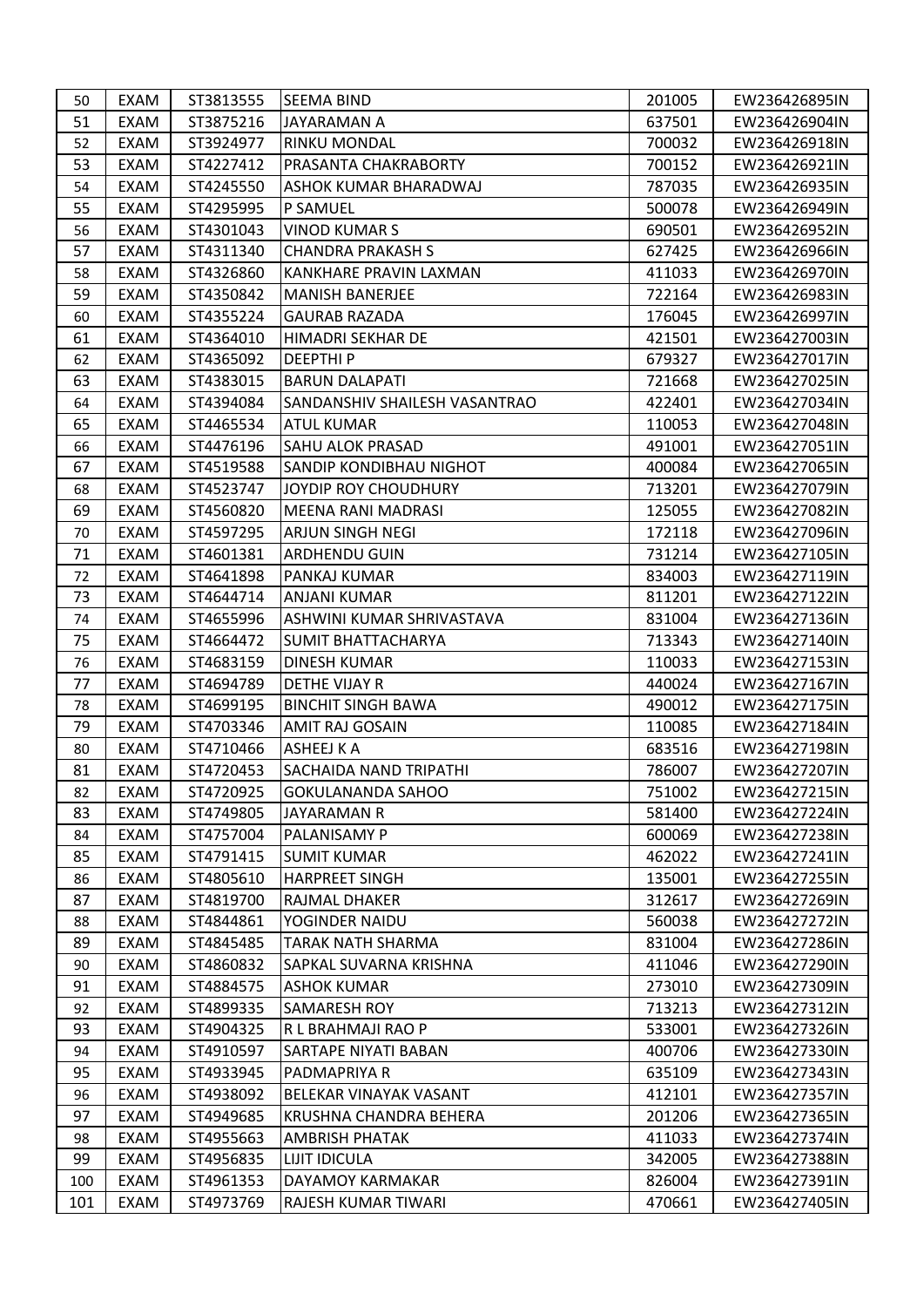| 102 | EXAM        | ST4992410 | <b>SUJIT KUMAR NAYAK</b>            | 831004 | EW236427414IN |
|-----|-------------|-----------|-------------------------------------|--------|---------------|
| 103 | EXAM        | ST4997226 | <b>SANDIP KUMAR</b>                 | 600122 | EW236427428IN |
| 104 | EXAM        | ST5002740 | PARAMESWAR MONDAL                   | 721606 | EW236427431IN |
| 105 | EXAM        | ST5008485 | <b>NEETHUM</b>                      | 673614 | EW236427445IN |
| 106 | EXAM        | ST5031279 | YERIKALA KRISHNA MURTHY             | 506169 | EW236427459IN |
| 107 | EXAM        | ST5032461 | <b>VIVEK PRAKASH JHA</b>            | 132140 | EW236427462IN |
| 108 | EXAM        | ST5033867 | <b>JEGANATHAN B</b>                 | 624306 | EW236427476IN |
| 109 | EXAM        | ST5036365 | DIGENDRA V SINGH                    | 282005 | EW236427480IN |
| 110 | <b>EXAM</b> | ST5043285 | <b>VIJAY PRASAD BARMOLA</b>         | 244713 | EW236427493IN |
| 111 | EXAM        | ST5044885 | JITENDRA KUMAR SAH                  | 263645 | EW236427502IN |
| 112 | EXAM        | ST5050141 | ARIRAMAN T                          | 605007 | EW236427516IN |
| 113 | EXAM        | ST5071041 | <b>JAGANATHAN K</b>                 | 612401 | EW236427520IN |
| 114 | EXAM        | ST5096796 | KUMAR DEENBANDHU                    | 486888 | EW236427533IN |
| 115 | EXAM        | ST5098357 | <b>SATPAL SINGH</b>                 | 131001 | EW236427547IN |
| 116 | EXAM        | ST5101641 | <b>VISHNU PRAGASH K</b>             | 606701 | EW236427555IN |
| 117 | <b>EXAM</b> | ST5114247 | <b>ANJALI PADHAN</b>                | 763002 | EW236427564IN |
| 118 | EXAM        | ST5115367 | <b>SHARDA</b>                       | 834005 | EW236427578IN |
| 119 | EXAM        | ST5120557 | PINTU KUMAR                         | 390023 | EW236427581IN |
| 120 | EXAM        | ST5122908 | CHOUDHURY BIRANCHI NARAYAN DAS      | 754294 | EW236427595IN |
| 121 | EXAM        | ST5127128 | <b>SHAM VITHAL SHELKE</b>           | 400615 | EW236427604IN |
| 122 | EXAM        | ST5132946 | <b>SUMAN DE</b>                     | 721636 | EW236427618IN |
| 123 | EXAM        | ST5135937 | <b>DINESH SINGH</b>                 | 491001 | EW236427621IN |
| 124 | EXAM        | ST5137824 | SATISH KALAGA                       | 531031 | EW236427635IN |
| 125 | EXAM        | ST5151312 | <b>SURAVI BORGOHAIN</b>             | 781014 | EW236427649IN |
| 126 | EXAM        | ST5160028 | MANOJ KUMAR CHAUDHARY               | 800020 | EW236427652IN |
| 127 | EXAM        | ST5166298 | <b>VIKASH GUPTA</b>                 | 208027 | EW236427666IN |
| 128 | EXAM        | ST5169351 | PRIYANKA VISHWAKRMA                 | 312001 | EW236427670IN |
| 129 | EXAM        | ST5183958 | PANDE VIJAYKUMAR AVADHNARAYAN       | 396170 | EW236427683IN |
| 130 | EXAM        | ST5193090 | SABYASACHI DOLAI                    | 721634 | EW236427697IN |
| 131 | EXAM        | ST5204866 | AMZARE RAJENDRA RAMESHPANT          | 444905 | EW236427706IN |
| 132 | EXAM        | ST5206346 | <b>NITESH KUMAR</b>                 | 831004 | EW236427710IN |
| 133 | EXAM        | ST5207253 | KONDEKAR TUKARAM SHAMRAO            | 412114 | EW236427723IN |
| 134 | EXAM        | ST5210564 | MUDHAVATH SAMBASIVA RAO             | 524121 | EW236427737IN |
| 135 | EXAM        | ST5211595 | <b>ASHIM KAR</b>                    | 700083 | EW236427745IN |
| 136 | EXAM        | ST5221345 | <b>RAJESH KUMAR</b>                 | 135001 | EW236427754IN |
| 137 | EXAM        | ST5222112 | <b>ANAND KUMAR</b>                  | 462003 | EW236427768IN |
| 138 | EXAM        | ST5238515 | <b>SATYENDRA YADAV</b>              | 495447 | EW236427771IN |
| 139 | EXAM        | ST5238701 | <b>ASHISH RANKA</b>                 | 305901 | EW236427785IN |
| 140 | EXAM        | ST5238760 | JYOTIRMAY MOHANTY                   | 756118 | EW236427799IN |
| 141 | EXAM        | ST5241397 | LAKHADIVE SAGAR VINAYAKRAO          | 422207 | EW236427808IN |
| 142 | EXAM        | ST5247034 | ISINGH DEEPAK KUMAR RAMASHRYA SINGH | 400708 | EW236427811IN |
| 143 | EXAM        | ST5259741 | <b>SONI KUMARI</b>                  | 201007 | EW236427825IN |
| 144 | EXAM        | ST5275275 | <b>VINOTH RAJA P</b>                | 613704 | EW236427839IN |
| 145 | EXAM        | ST5275518 | TANK AMIT HARISHBHAI                | 370421 | EW236427842IN |
| 146 | EXAM        | ST5284088 | <b>KUMAR GAURAV</b>                 | 831010 | EW236427856IN |
| 147 | EXAM        | ST5299948 | <b>VIPIN KASHYAP</b>                | 173216 | EW236427860IN |
| 148 | EXAM        | ST5301314 | <b>SAROJ SUBBA</b>                  | 734203 | EW236427873IN |
| 149 | EXAM        | ST5306340 | BALLAL RESHAMA DATTATRAYA           | 411039 | EW236427887IN |
| 150 | EXAM        | ST5311638 | RAMESH CHANDRA PATRA                | 756113 | EW236427895IN |
| 151 | EXAM        | ST5328455 | RAFIK MOHD                          | 177213 | EW236427900IN |
| 152 | EXAM        | ST5330098 | <b>GULREZ ALAM KHAN</b>             | 813113 | EW236427913IN |
| 153 | EXAM        | ST5330470 | <b>LOKESH KUMAR</b>                 | 127021 | EW236427927IN |
|     |             |           |                                     |        |               |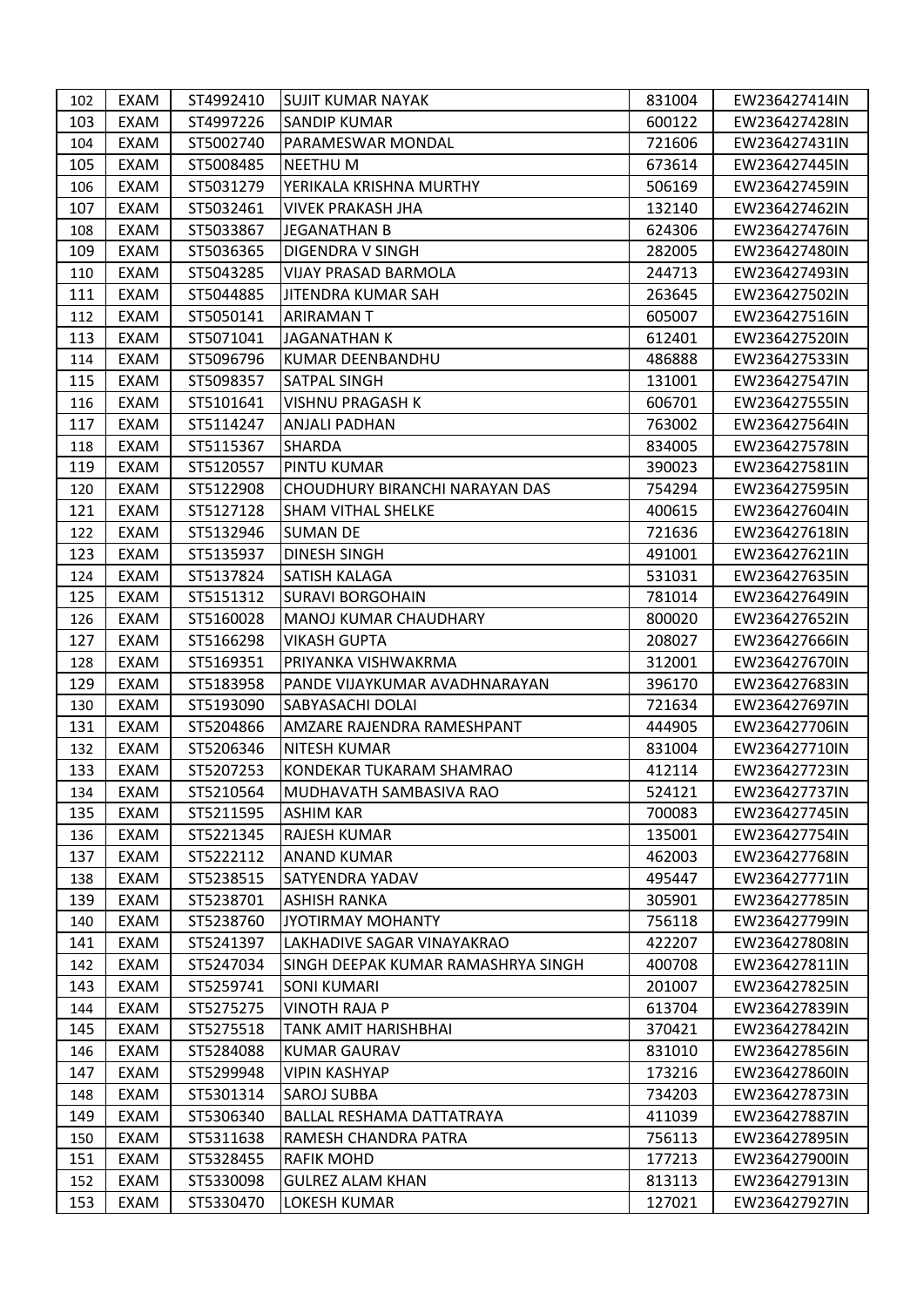| 155<br><b>EXAM</b><br>ST5350587<br><b>STANZIN LUNDUP</b><br>194101<br>EXAM<br>ST5353756<br>LAXMAN KUMAR DASH<br>495555<br>156<br>157<br>ST5364782<br>RANJIT PRASAD RAI<br>EXAM<br>495452<br>ST5370014<br>158<br>EXAM<br>CHIRANJEEVI SRUNGAVARAPU<br>530046<br>159<br><b>EXAM</b><br>ST5373515<br><b>SAMEER AHMAD WANI</b><br>190010<br>ST5378392<br>110083<br>EXAM<br>PAWAN KUMAR<br>160<br>831001<br>161<br>EXAM<br>ST5388940<br><b>SUMAN VERMA</b><br>EXAM<br>ST5395122<br><b>SEEP RAKHWAL</b><br>180002<br>162<br>163<br>EXAM<br>ST5395246<br><b>MANUPRASAD S</b><br>673015<br>ST5399144<br>721628<br>164<br>EXAM<br>MOUSAM KUMAR HAZRA | EW236427944IN<br>EW236427958IN<br>EW236427961IN<br>EW236427975IN<br>EW236427989IN<br>EW236427992IN<br>EW236428009IN<br>EW236428012IN<br>EW236428026IN<br>EW236428030IN<br>EW236428043IN<br>EW236428057IN<br>EW236428065IN |
|--------------------------------------------------------------------------------------------------------------------------------------------------------------------------------------------------------------------------------------------------------------------------------------------------------------------------------------------------------------------------------------------------------------------------------------------------------------------------------------------------------------------------------------------------------------------------------------------------------------------------------------------|---------------------------------------------------------------------------------------------------------------------------------------------------------------------------------------------------------------------------|
|                                                                                                                                                                                                                                                                                                                                                                                                                                                                                                                                                                                                                                            |                                                                                                                                                                                                                           |
|                                                                                                                                                                                                                                                                                                                                                                                                                                                                                                                                                                                                                                            |                                                                                                                                                                                                                           |
|                                                                                                                                                                                                                                                                                                                                                                                                                                                                                                                                                                                                                                            |                                                                                                                                                                                                                           |
|                                                                                                                                                                                                                                                                                                                                                                                                                                                                                                                                                                                                                                            |                                                                                                                                                                                                                           |
|                                                                                                                                                                                                                                                                                                                                                                                                                                                                                                                                                                                                                                            |                                                                                                                                                                                                                           |
|                                                                                                                                                                                                                                                                                                                                                                                                                                                                                                                                                                                                                                            |                                                                                                                                                                                                                           |
|                                                                                                                                                                                                                                                                                                                                                                                                                                                                                                                                                                                                                                            |                                                                                                                                                                                                                           |
|                                                                                                                                                                                                                                                                                                                                                                                                                                                                                                                                                                                                                                            |                                                                                                                                                                                                                           |
|                                                                                                                                                                                                                                                                                                                                                                                                                                                                                                                                                                                                                                            |                                                                                                                                                                                                                           |
|                                                                                                                                                                                                                                                                                                                                                                                                                                                                                                                                                                                                                                            |                                                                                                                                                                                                                           |
| EXAM<br>ST5400363<br>NAGENDRA KUMAR TRIPATHI<br>208008<br>165                                                                                                                                                                                                                                                                                                                                                                                                                                                                                                                                                                              |                                                                                                                                                                                                                           |
| <b>EXAM</b><br>ST5403044<br>583220<br>166<br>SADANANDA THIPPIMANI                                                                                                                                                                                                                                                                                                                                                                                                                                                                                                                                                                          |                                                                                                                                                                                                                           |
| 167<br>250001<br>EXAM<br>ST5405225<br>SANJEEV KUMAR                                                                                                                                                                                                                                                                                                                                                                                                                                                                                                                                                                                        |                                                                                                                                                                                                                           |
| EXAM<br>ST5406914<br>221004<br>168<br>RAJIV RANJAN<br>EW236428074IN                                                                                                                                                                                                                                                                                                                                                                                                                                                                                                                                                                        |                                                                                                                                                                                                                           |
| 169<br><b>SUNIL KUMAR SHARMA</b><br>160055<br><b>EXAM</b><br>ST5416936                                                                                                                                                                                                                                                                                                                                                                                                                                                                                                                                                                     | EW236428088IN                                                                                                                                                                                                             |
| EXAM<br>ST5420505<br>SURVE PRAVEEN SADASHIV<br>411039<br>170                                                                                                                                                                                                                                                                                                                                                                                                                                                                                                                                                                               | EW236428091IN                                                                                                                                                                                                             |
| 171<br><b>EXAM</b><br>ST5435345<br><b>SOVAN CHATTERJEE</b><br>713325                                                                                                                                                                                                                                                                                                                                                                                                                                                                                                                                                                       | EW236428105IN                                                                                                                                                                                                             |
| <b>EXAM</b><br>ST5436430<br>160030<br>172<br>DINESH KUMAR VERMA                                                                                                                                                                                                                                                                                                                                                                                                                                                                                                                                                                            | EW236428114IN                                                                                                                                                                                                             |
| 173<br><b>EXAM</b><br>ST5456172<br><b>MOHAN R S</b><br>572129                                                                                                                                                                                                                                                                                                                                                                                                                                                                                                                                                                              | EW236428128IN                                                                                                                                                                                                             |
| <b>EXAM</b><br><b>GANESH KUMAR MAHTO</b><br>835103<br>174<br>ST5458248                                                                                                                                                                                                                                                                                                                                                                                                                                                                                                                                                                     | EW236428131IN                                                                                                                                                                                                             |
| ST5460552<br>686101<br>175<br>EXAM<br>PRADEESH KUMAR B                                                                                                                                                                                                                                                                                                                                                                                                                                                                                                                                                                                     | EW236428145IN                                                                                                                                                                                                             |
| ST5466887<br>174001<br>176<br>EXAM<br>ANJANA DEVI                                                                                                                                                                                                                                                                                                                                                                                                                                                                                                                                                                                          | EW236428159IN                                                                                                                                                                                                             |
| 177<br><b>EXAM</b><br>ST5475428<br>DUSHYANT SINGH RATHORE<br>302012                                                                                                                                                                                                                                                                                                                                                                                                                                                                                                                                                                        | EW236428162IN                                                                                                                                                                                                             |
| EXAM<br>ST5475940<br>517620<br>JANARDHANAM BHAVANASI<br>178                                                                                                                                                                                                                                                                                                                                                                                                                                                                                                                                                                                | EW236428176IN                                                                                                                                                                                                             |
| 179<br><b>EXAM</b><br>ST5477331<br><b>MANMOHAN SINGH</b><br>125005                                                                                                                                                                                                                                                                                                                                                                                                                                                                                                                                                                         | EW236428180IN                                                                                                                                                                                                             |
| ST5486292<br>700063<br>EXAM<br>KAUSHIK BHATTACHARJEE<br>180                                                                                                                                                                                                                                                                                                                                                                                                                                                                                                                                                                                | EW236428193IN                                                                                                                                                                                                             |
| 181<br>EXAM<br>ST5492888<br>AMARJEET SAHU<br>143001                                                                                                                                                                                                                                                                                                                                                                                                                                                                                                                                                                                        | EW236428202IN                                                                                                                                                                                                             |
| ST5493620<br>EXAM<br>NACHIKET ANANTKUMAR PANDYA<br>390018<br>182                                                                                                                                                                                                                                                                                                                                                                                                                                                                                                                                                                           | EW236428216IN                                                                                                                                                                                                             |
| ST5498385<br>382330<br>183<br>EXAM<br><b>GOHEL VINAY JAIPRAKASH</b>                                                                                                                                                                                                                                                                                                                                                                                                                                                                                                                                                                        | EW236428220IN                                                                                                                                                                                                             |
| <b>EXAM</b><br>ST5501011<br><b>SANJEEV KUMAR</b><br>201204<br>184                                                                                                                                                                                                                                                                                                                                                                                                                                                                                                                                                                          | EW236428233IN                                                                                                                                                                                                             |
| 185<br>EXAM<br>ST5504657<br>DESHPANDE AKSHAY SANTOSH<br>411030                                                                                                                                                                                                                                                                                                                                                                                                                                                                                                                                                                             | EW236428247IN                                                                                                                                                                                                             |
| 186<br>EXAM<br>ST5506668<br>BHALGAMI DIPESHKUMAR GANESHBHAI<br>388239                                                                                                                                                                                                                                                                                                                                                                                                                                                                                                                                                                      | EW236428255IN                                                                                                                                                                                                             |
| ST5510045<br>187<br><b>EXAM</b><br><b>RAKESH DAS</b><br>831004                                                                                                                                                                                                                                                                                                                                                                                                                                                                                                                                                                             | EW236428264IN                                                                                                                                                                                                             |
| 671125<br>EXAM<br>ST5510290<br>KIRAN KUMAR T<br>188                                                                                                                                                                                                                                                                                                                                                                                                                                                                                                                                                                                        | EW236428278IN                                                                                                                                                                                                             |
| 411021<br>189<br>EXAM<br>ST5514539<br><b>GAIKWAD SATISH ANAND</b>                                                                                                                                                                                                                                                                                                                                                                                                                                                                                                                                                                          | EW236428281IN                                                                                                                                                                                                             |
| EXAM<br>ST5531581<br>413531<br>TIGHILE MANOJ KUMAR A<br>190                                                                                                                                                                                                                                                                                                                                                                                                                                                                                                                                                                                | EW236428295IN                                                                                                                                                                                                             |
| 191<br>EXAM<br>ST5534661<br><b>CHANCHAL KUMAR</b><br>250002                                                                                                                                                                                                                                                                                                                                                                                                                                                                                                                                                                                | EW236428304IN                                                                                                                                                                                                             |
| ST5538276<br>SHILPEE SINGH<br>831017<br>EXAM<br>192                                                                                                                                                                                                                                                                                                                                                                                                                                                                                                                                                                                        | EW236428318IN                                                                                                                                                                                                             |
| EXAM<br>ST5545272<br><b>HEMANT KUMAR VARSHNEY</b><br>110059<br>193                                                                                                                                                                                                                                                                                                                                                                                                                                                                                                                                                                         | EW236428321IN                                                                                                                                                                                                             |
| EXAM<br>ST5556746<br>403001<br>194<br>NAIK GOPAL PANDAPPA                                                                                                                                                                                                                                                                                                                                                                                                                                                                                                                                                                                  | EW236428335IN                                                                                                                                                                                                             |
| 828205<br>195<br>EXAM<br>ST5558005<br>SUJEET KUMAR                                                                                                                                                                                                                                                                                                                                                                                                                                                                                                                                                                                         | EW236428349IN                                                                                                                                                                                                             |
| EXAM<br>ST5565664<br>WAMAN DNYANESHWAR BHARAT<br>414607<br>196                                                                                                                                                                                                                                                                                                                                                                                                                                                                                                                                                                             | EW236428352IN                                                                                                                                                                                                             |
| 197<br>EXAM<br>ST5579339<br>641407<br>SENTHILKUMAR S                                                                                                                                                                                                                                                                                                                                                                                                                                                                                                                                                                                       | EW236428366IN                                                                                                                                                                                                             |
| ST5579415<br>184120<br>EXAM<br>RAJINDER KUMAR<br>198                                                                                                                                                                                                                                                                                                                                                                                                                                                                                                                                                                                       | EW236428370IN                                                                                                                                                                                                             |
| EXAM<br>ST5580566<br><b>MANISH NEGI</b><br>248005<br>199                                                                                                                                                                                                                                                                                                                                                                                                                                                                                                                                                                                   | EW236428383IN                                                                                                                                                                                                             |
| <b>EXAM</b><br>ST5581015<br>YOGESH KUMAR<br>202393<br>200                                                                                                                                                                                                                                                                                                                                                                                                                                                                                                                                                                                  | EW236428397IN                                                                                                                                                                                                             |
| <b>EXAM</b><br>ST5585274<br>530044<br>201<br>DURGA PRASAD PEDAPUDI                                                                                                                                                                                                                                                                                                                                                                                                                                                                                                                                                                         | EW236428406IN                                                                                                                                                                                                             |
| EXAM<br>ST5586408<br><b>SATHISH P</b><br>621012<br>202                                                                                                                                                                                                                                                                                                                                                                                                                                                                                                                                                                                     | EW236428410IN                                                                                                                                                                                                             |
| 636302<br>203<br>EXAM<br>ST5591819<br>MURALI G                                                                                                                                                                                                                                                                                                                                                                                                                                                                                                                                                                                             | EW236428423IN                                                                                                                                                                                                             |
| ST5596047<br>226010<br>204<br>EXAM<br><b>BINDU CHAUHAN</b>                                                                                                                                                                                                                                                                                                                                                                                                                                                                                                                                                                                 | EW236428437IN                                                                                                                                                                                                             |
| 205<br>ST5597604<br>389001<br>EXAM<br>VANJARA MAHESHKUMAR SAMBHUBHAI<br>EW236428445IN                                                                                                                                                                                                                                                                                                                                                                                                                                                                                                                                                      |                                                                                                                                                                                                                           |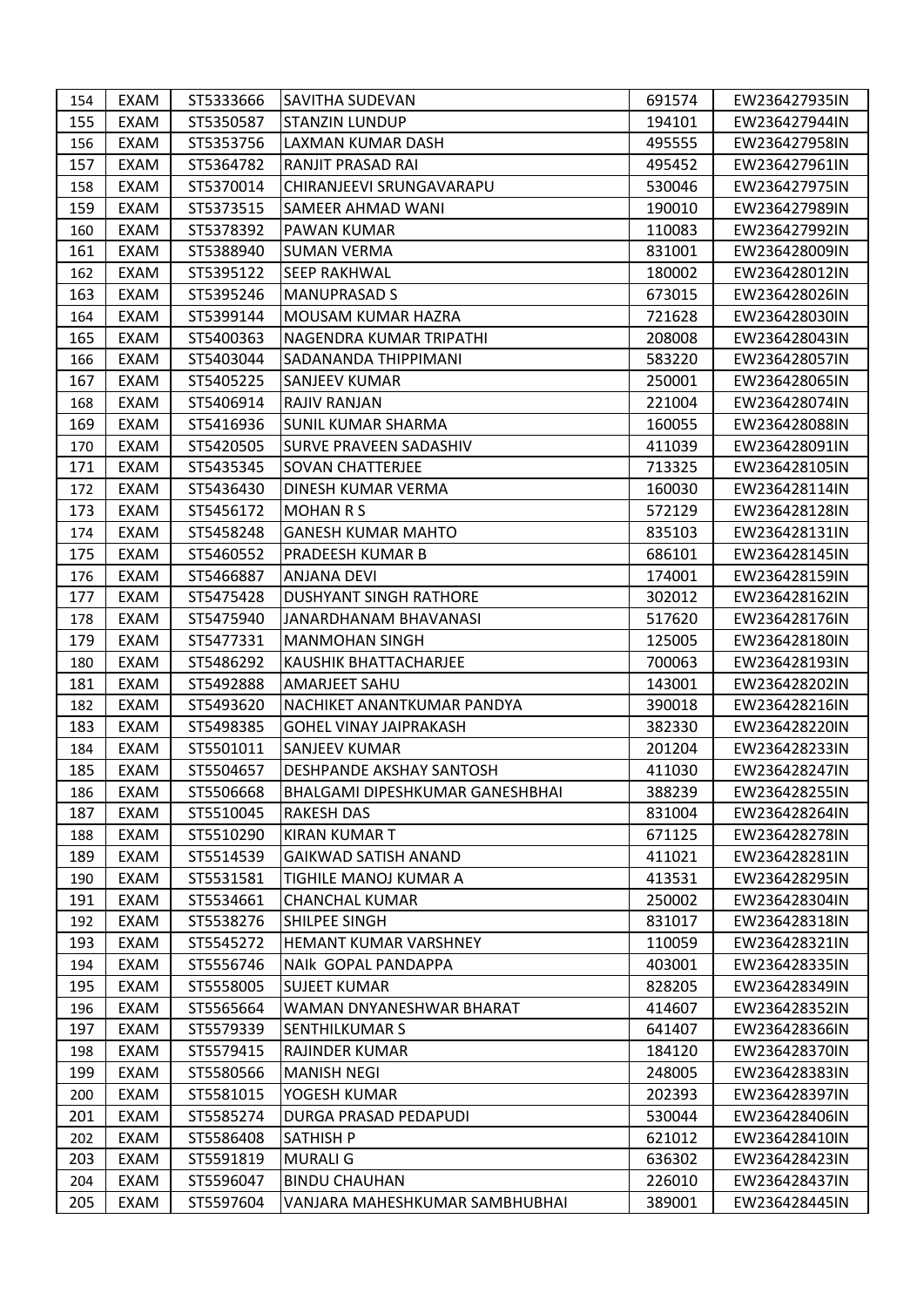| 206 | EXAM        | ST5624776 | <b>SATYAM YADAV</b>              | 222131 | EW236428454IN |
|-----|-------------|-----------|----------------------------------|--------|---------------|
| 207 | <b>EXAM</b> | ST5628909 | VINOTH KUMAR S                   | 410506 | EW236428468IN |
| 208 | EXAM        | ST5631918 | RAJEEV M                         | 671543 | EW236428471IN |
| 209 | EXAM        | ST5638416 | KARAN HARISH PARMAR              | 400066 | EW236428485IN |
| 210 | EXAM        | ST5644378 | NISHANT PANDIT                   | 801503 | EW236428499IN |
| 211 | EXAM        | ST5651447 | <b>SAKTHIVEL V</b>               | 638003 | EW236428508IN |
| 212 | <b>EXAM</b> | ST5652095 | <b>JUHI YEASMIN</b>              | 712405 | EW236428511IN |
| 213 | <b>EXAM</b> | ST5658905 | RAHUL KUMAR SHARMA               | 301417 | EW236428525IN |
| 214 | <b>EXAM</b> | ST5663593 | MISHRA PRABHAT VIJAY KUMAR       | 302023 | EW236428539IN |
| 215 | EXAM        | ST5670298 | VIKASH KUMAR                     | 560006 | EW236428542IN |
| 216 | EXAM        | ST5673076 | PANKAJ KUMAR                     | 176040 | EW236428556IN |
| 217 | EXAM        | ST5674825 | JOSHI MANDAR MADHAVRAV           | 411024 | EW236428560IN |
| 218 | <b>EXAM</b> | ST5674838 | <b>NIKHIL</b>                    | 125001 | EW236428573IN |
| 219 | EXAM        | ST5679570 | SMITALI PAL                      | 759146 | EW236428587IN |
| 220 | EXAM        | ST5683772 | <b>SUMIT K AGNIHOTRI</b>         | 174303 | EW236428595IN |
| 221 | <b>EXAM</b> | ST5686542 | SHARMA VISHALKUMAR RAMJIBHAI     | 388450 | EW236428600IN |
| 222 | EXAM        | ST5690787 | SHEJUL DNYANESHWAR TUKARAM       | 411057 | EW236428613IN |
| 223 | <b>EXAM</b> | ST5691090 | N NAGARAJU                       | 516126 | EW236428627IN |
| 224 | <b>EXAM</b> | ST5693913 | RANJITH K                        | 600054 | EW236428635IN |
| 225 | <b>EXAM</b> | ST5704850 | DIMPLE PD                        | 680312 | EW236428644IN |
| 226 | <b>EXAM</b> | ST5705305 | PARTH SHARAD DATAR               | 390017 | EW236428658IN |
| 227 | <b>EXAM</b> | ST5714511 | MURUGAN A                        | 623706 | EW236428661IN |
| 228 | EXAM        | ST5721135 | RANAR DAS                        | 700124 | EW236428675IN |
| 229 | <b>EXAM</b> | ST5721216 | RANA PROTAP SAHA                 | 742163 | EW236428689IN |
| 230 | <b>EXAM</b> | ST5722905 | TRIVEDI HARSHVIJAY BHUPENDRABHAI | 382007 | EW236428692IN |
| 231 | <b>EXAM</b> | ST5723049 | AVINASH A KARAKATTI              | 560032 | EW236428701IN |
| 232 | <b>EXAM</b> | ST5727915 | <b>INDER SINGH NEGI</b>          | 201306 | EW236428715IN |
| 233 | <b>EXAM</b> | ST5728180 | NAYAK HITESH FULENDRAKUMAR       | 382740 | EW236428729IN |
| 234 | EXAM        | ST5729667 | SACHIN KUMAR                     | 126101 | EW236428732IN |
| 235 | EXAM        | ST5730037 | <b>MUKESH</b>                    | 136118 | EW236428746IN |
| 236 | EXAM        | ST5732439 | PATIL MANISHKUMAR YUVRAJBHAI     | 380026 | EW236428750IN |
| 237 | EXAM        | ST5740687 | TARUN KUMAR NAG                  | 769004 | EW236428763IN |
| 238 | EXAM        | ST5741128 | <b>AJAY KUMAR</b>                | 495551 | EW236428777IN |
| 239 | <b>EXAM</b> | ST5753371 | <b>G RAVI</b>                    | 516434 | EW236428785IN |
| 240 | EXAM        | ST5754483 | MUKESH PRASAD YADAV              | 843332 | EW236428794IN |
| 241 | EXAM        | ST5755345 | <b>AREPALLI SAMPATH</b>          | 500062 | EW236428803IN |
| 242 | EXAM        | ST5763091 | <b>BIRANCHI NARAYAN KHATUA</b>   | 754140 | EW236428817IN |
| 243 | EXAM        | ST5771590 | ISHISHANGIYA HARDIK ASHOKBHAI    | 382016 | EW236428825IN |
| 244 | EXAM        | ST5773496 | POTDAR SHARMILA NANDKISHOR       | 410507 | EW236428834IN |
| 245 | EXAM        | ST5775294 | PRAJAPATI KAPILKUMAR PRAHLADBHAI | 390019 | EW236428848IN |
| 246 | EXAM        | ST5776959 | TALASAMUDRAM RAJESH              | 532428 | EW236428851IN |
| 247 | EXAM        | ST5777963 | GOHIL HARVIJAYSINH JAYDEVSINH    | 395005 | EW236428865IN |
| 248 | EXAM        | ST5781915 | <b>BARNALI CHANDRA</b>           | 721507 | EW236428879IN |
| 249 | EXAM        | ST5785672 | PARAB PRASHANT MANOHAR           | 421503 | EW236428882IN |
| 250 | EXAM        | ST5786709 | PRATIK KUMAR SRIVASTAVA          | 834003 | EW236428896IN |
| 251 | EXAM        | ST5790455 | KAMLESH KUMAR                    | 172033 | EW236428905IN |
| 252 | EXAM        | ST5791834 | <b>TEK SINGH</b>                 | 175101 | EW236428919IN |
| 253 | EXAM        | ST5791982 | <b>JYOTI SINGH</b>               | 208014 | EW236428922IN |
| 254 | EXAM        | ST5800000 | <b>CHAYAN MAITI</b>              | 712617 | EW236428936IN |
| 255 | EXAM        | ST5805185 | ABINASH CHANDRA DWIVEDI          | 834008 | EW236428940IN |
| 256 | EXAM        | ST5810200 | PAWAN KUMAR SHARMA               | 221712 | EW236428953IN |
| 257 | EXAM        | ST5813897 | <b>SANJIB UMAR SAHOO</b>         | 754202 | EW236428967IN |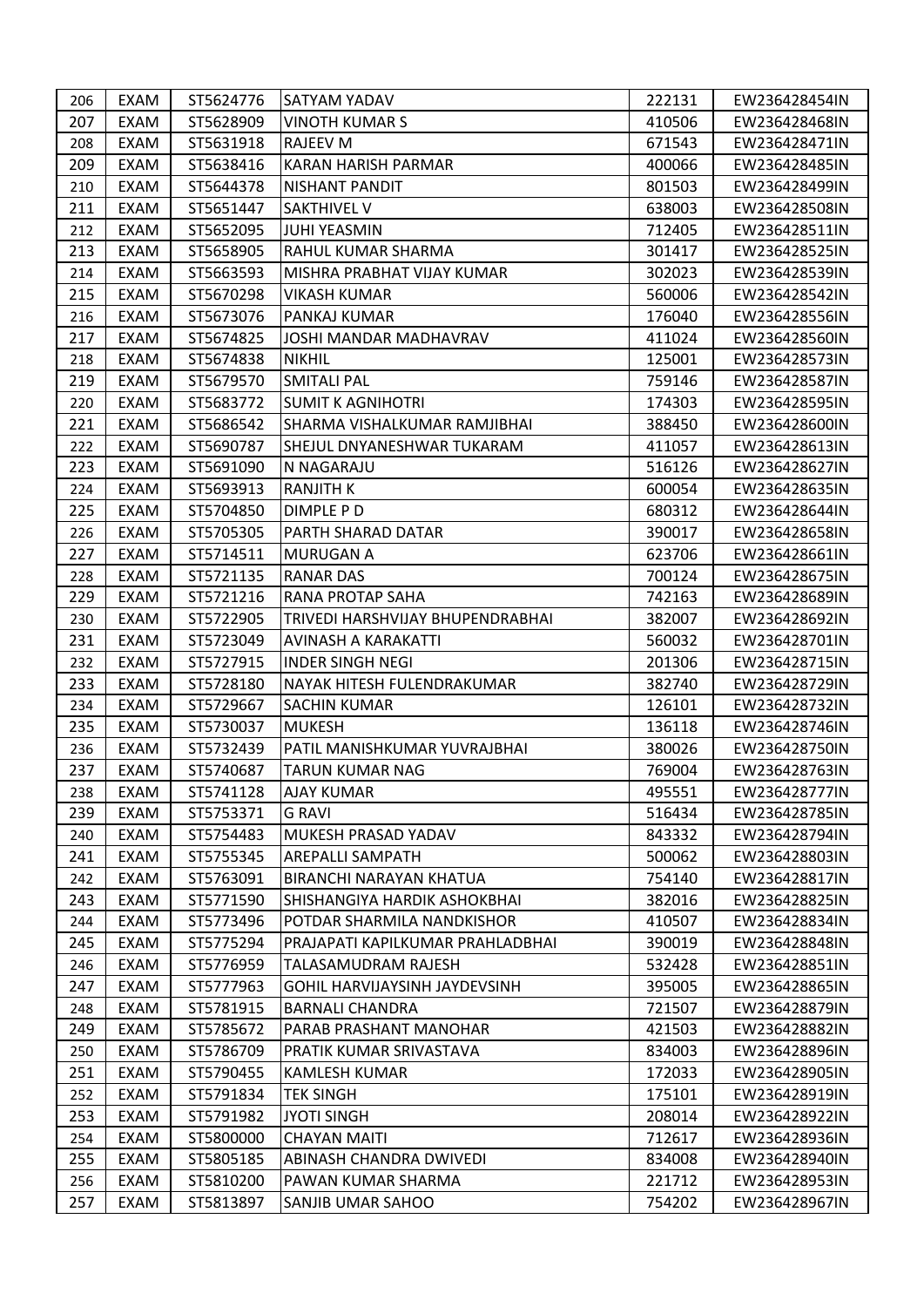| 258 | EXAM | ST5814249 | RAGHU NANDAN SINGH RAWAT         | APO 99 | EW236428975IN |
|-----|------|-----------|----------------------------------|--------|---------------|
| 259 | EXAM | ST5814257 | <b>SATYAJEET SAHOO</b>           | 758028 | EW236428984IN |
| 260 | EXAM | ST5818295 | RATUL MAHANTA                    | 785699 | EW236428998IN |
| 261 | EXAM | ST5822748 | RAJU DALAPATI                    | 721657 | EW236429004IN |
| 262 | EXAM | ST5825461 | MUKESH KUMAR SAHU                | 493661 | EW236429018IN |
| 263 | EXAM | ST5827243 | <b>BHOJ RAJ</b>                  | 175027 | EW236429021IN |
| 264 | EXAM | ST5828347 | <b>SUNIL KUMAR</b>               | 125055 | EW236429035IN |
| 265 | EXAM | ST5829661 | PRADEEP KUMAR SETHY              | 763008 | EW236429049IN |
| 266 | EXAM | ST5833553 | <b>ROHIT KAUSHAL</b>             | 177108 | EW236429052IN |
| 267 | EXAM | ST5834274 | <b>INDRAJEET KUMAR</b>           | 831011 | EW236429066IN |
| 268 | EXAM | ST5834622 | AMRESH KUMAR                     | 831017 | EW236429070IN |
| 269 | EXAM | ST5843036 | <b>ROHIT SHARMA</b>              | 140124 | EW236429083IN |
| 270 | EXAM | ST5846000 | PRAMOD KUMAR SHARMA              | 273301 | EW236429097IN |
| 271 | EXAM | ST5847627 | ROHIT BHOLA                      | 135001 | EW236429106IN |
| 272 | EXAM | ST5850032 | <b>DEEP RATNA THAKUR</b>         | 851225 | EW236429110IN |
| 273 | EXAM | ST5850237 | <b>NEERAJ KUMAR</b>              | 226029 | EW236429123IN |
| 274 | EXAM | ST5850563 | KHUSHPREET SINGH                 | 143119 | EW236429137IN |
| 275 | EXAM | ST5853775 | <b>VARUN SHARMA</b>              | 173024 | EW236429145IN |
| 276 | EXAM | ST5856265 | KAMLESH KUMAR PATEL              | 222202 | EW236429154IN |
| 277 | EXAM | ST5858173 | RITESH KUMAR                     | 803107 | EW236429168IN |
| 278 | EXAM | ST5858890 | POLAMURI KRISHNA TEJA            | 524121 | EW236429171IN |
| 279 | EXAM | ST5859226 | <b>KUMAR GAURAB</b>              | 226011 | EW236429185IN |
| 280 | EXAM | ST5862340 | RAVI KUMAR SAXENA                | 262308 | EW236429199IN |
| 281 | EXAM | ST5863681 | <b>SHANKAR KUMAR</b>             | 805104 | EW236429208IN |
| 282 | EXAM | ST5864505 | POOJA BEDI                       | 124142 | EW236429211IN |
| 283 | EXAM | ST5865811 | <b>SHAUKAT ALI</b>               | 831005 | EW236429225IN |
| 284 | EXAM | ST5865854 | JAINENDRA KUMAR BHARATI          | 814143 | EW236429239IN |
| 285 | EXAM | ST5866478 | PRANAY LAHIRI                    | 721607 | EW236429242IN |
| 286 | EXAM | ST5870106 | NEERUDU VIJAY KRISHNA            | 508001 | EW236429256IN |
| 287 | EXAM | ST5871161 | <b>SRIKANT KUMAR ROUT</b>        | 754206 | EW236429260IN |
| 288 | EXAM | ST5874357 | <b>NEERAJ PRAJAPATI</b>          | 208027 | EW236429273IN |
| 289 | EXAM | ST5874969 | RAMESH KUMAR SHAH                | 486886 | EW236429287IN |
| 290 | EXAM | ST5878816 | MANISH KUMAR                     | 110043 | EW236429295IN |
| 291 | EXAM | ST5883941 | ABHISHEK HAZRA                   | 831005 | EW236429300IN |
| 292 | EXAM | ST5884719 | ANIL KUMAR ARYA                  | 243001 | EW236429313IN |
| 293 | EXAM | ST5888390 | JITENDER KUMAR                   | 121105 | EW236429327IN |
| 294 | EXAM | ST5889109 | <b>SHASTRI ANIKET NANDKISHOR</b> | 431005 | EW236429335IN |
| 295 | EXAM | ST5891197 | SHIKHA AGGARWAL                  | 110042 | EW236429344IN |
| 296 | EXAM | ST5899686 | <b>BHADANE ANIL PRABHAKAR</b>    | 400605 | EW236429358IN |
| 297 | EXAM | ST5902997 | PRASANNA KUMAR CHEDALADA         | 530027 | EW236429361IN |
| 298 | EXAM | ST5909908 | <b>SENTHIL KUMAR S</b>           | 560024 | EW236429375IN |
| 299 | EXAM | ST5912313 | <b>SANTU DEY</b>                 | 743126 | EW236429389IN |
| 300 | EXAM | ST5912785 | <b>SOMA BANERJEE</b>             | 700003 | EW236429392IN |
| 301 | EXAM | ST5915245 | JADAV PRAKASH HARSADBHAI         | 364001 | EW236429401IN |
| 302 | EXAM | ST5915576 | NEERAJ SINGH RAUTELA             | 263653 | EW236429415IN |
| 303 | EXAM | ST5916637 | <b>MANJEET KAUR</b>              | 134003 | EW236429429IN |
| 304 | EXAM | ST5921215 | ANUPOJU VEERADURGAPRASAD         | 532001 | EW236429432IN |
| 305 | EXAM | ST5921339 | RAVISHA                          | 245208 | EW236429446IN |
| 306 | EXAM | ST5923161 | <b>GAUTAM KUMAR</b>              | 824127 | EW236429450IN |
| 307 | EXAM | ST5923188 | <b>B NAVEEN KUMAR</b>            | 507123 | EW236429463IN |
| 308 | EXAM | ST5924230 | <b>MALA KUMARI</b>               | 800001 | EW236429477IN |
| 309 | EXAM | ST5926829 | THANGARASU G                     | 636457 | EW236429485IN |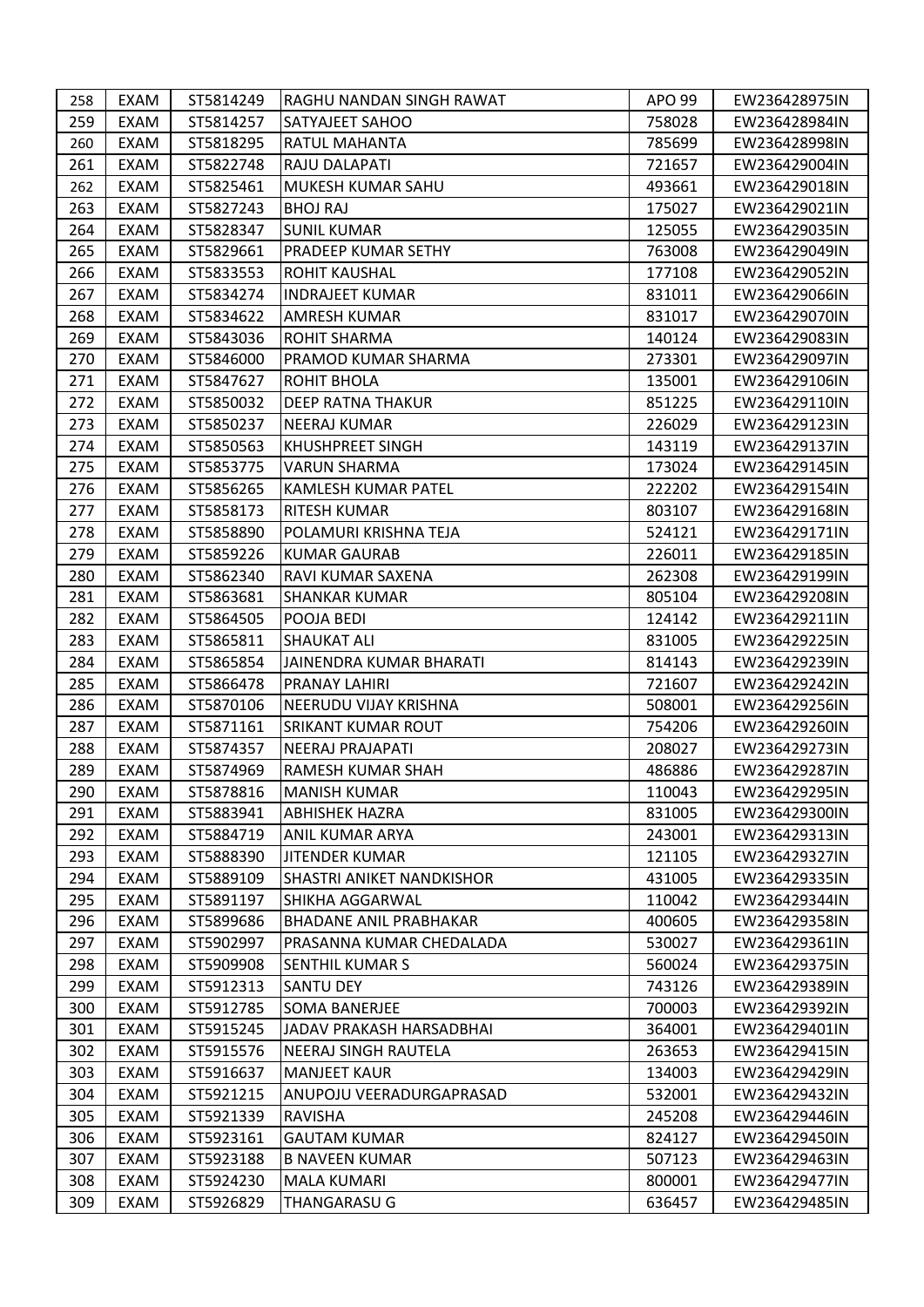| 310 | EXAM        | ST5930079 | <b>PAWAN KUMAR</b>                  | 852219 | EW236429494IN |
|-----|-------------|-----------|-------------------------------------|--------|---------------|
| 311 | EXAM        | ST5934082 | <b>SONAL SHARMA</b>                 | 854326 | EW236429503IN |
| 312 | EXAM        | ST5935909 | <b>RAVIM</b>                        | 560064 | EW236429517IN |
| 313 | EXAM        | ST5936956 | RAM PUKAR RAM                       | 845417 | EW236429525IN |
| 314 | EXAM        | ST5939149 | AMIT KUMAR                          | 132107 | EW236429534IN |
| 315 | EXAM        | ST5940481 | RAGI M V                            | 673008 | EW236429548IN |
| 316 | EXAM        | ST5940961 | <b>HARKESH</b>                      | 122105 | EW236429551IN |
| 317 | EXAM        | ST5944967 | <b>VIVEK KUMAR</b>                  | 205262 | EW236429565IN |
| 318 | <b>EXAM</b> | ST5945661 | <b>CHANDAN DUBEY</b>                | 228151 | EW236429579IN |
| 319 | EXAM        | ST5946064 | <b>SANJAY KUMAR</b>                 | 231305 | EW236429582IN |
| 320 | EXAM        | ST5948091 | <b>RUCHI TYAGI</b>                  | 201002 | EW236429596IN |
| 321 | EXAM        | ST5949330 | HEDAU GANESH MANIKRAO               | 445001 | EW236429605IN |
| 322 | EXAM        | ST5952501 | <b>ABHIJEET VERMA</b>               | 232336 | EW236429619IN |
| 323 | EXAM        | ST5954755 | PRAVEEN G RANDHI                    | 410401 | EW236429622IN |
| 324 | EXAM        | ST5956329 | <b>NALLURI SEKHAR</b>               | 521002 | EW236429636IN |
| 325 | EXAM        | ST5958496 | PREETAM CHAVHAN                     | 421306 | EW236429640IN |
| 326 | EXAM        | ST5962159 | ARPIT KASUHIK                       | 226004 | EW236429653IN |
| 327 | EXAM        | ST5963236 | <b>GAURAV KUMAR SAXENA</b>          | 851117 | EW236429667IN |
| 328 | EXAM        | ST5967681 | PANDIT YASHASVIPRASAD VITTHALPRASAD | 390021 | EW236429675IN |
| 329 | EXAM        | ST5969684 | RAHUL KUMAR                         | 125052 | EW236429684IN |
| 330 | EXAM        | ST5970178 | THAKUR RAHUL DHANRAJ                | 422101 | EW236429698IN |
| 331 | EXAM        | ST5971611 | DEEPAK KUMAR                        | 125113 | EW236429707IN |
| 332 | EXAM        | ST5973150 | <b>KAMAL GHOSH</b>                  | 831005 | EW236429715IN |
| 333 | EXAM        | ST5974033 | <b>SUDHIR KUMAR YADAV</b>           | 301704 | EW236429724IN |
| 334 | EXAM        | ST5975773 | <b>BHUKYA VIKRAM</b>                | 507210 | EW236429738IN |
| 335 | EXAM        | ST5976702 | <b>THIRUVERAGAN S</b>               | 612001 | EW236429741IN |
| 336 | EXAM        | ST5976710 | <b>G NAVEEN</b>                     | 530011 | EW236429755IN |
| 337 | EXAM        | ST5978128 | UMESHA K                            | 583119 | EW236429769IN |
| 338 | EXAM        | ST5980963 | DILIP KUMAR SAHU                    | 761003 | EW236429772IN |
| 339 | EXAM        | ST5981145 | RAJESH KUMAR SAW                    | 713370 | EW236429786IN |
| 340 | EXAM        | ST5983482 | <b>NEERAJ SHARMA</b>                | 110043 | EW236429790IN |
| 341 | EXAM        | ST5984829 | <b>MORE SNEHAL SHIVAJI</b>          | 411027 | EW236429809IN |
| 342 | EXAM        | ST5984942 | <b>KARTHIK B</b>                    | 600080 | EW236429812IN |
| 343 | EXAM        | ST5985086 | <b>SREEJITH S</b>                   | 678701 | EW236429826IN |
| 344 | EXAM        | ST5986104 | SHAMBHU KUMAR DAS                   | 852219 | EW236429830IN |
| 345 | EXAM        | ST5987879 | <b>BHABANI SHANKAR DAS</b>          | 756024 | EW236429843IN |
| 346 | EXAM        | ST5989413 | <b>DEBASISH TRIPATHY</b>            | 759104 | EW236429857IN |
| 347 | EXAM        | ST5989901 | LAXMAN BEHERA                       | 756112 | EW236429865IN |
| 348 | EXAM        | ST5997564 | RAVIN KUMAR                         | 250404 | EW236429874IN |
| 349 | EXAM        | ST6000652 | MUHAMMAD SHAMIM ANSARI              | 231205 | EW236429888IN |
| 350 | EXAM        | ST6001098 | BIDWE BALIRAM SOMANATH              | 422103 | EW236429891IN |
| 351 | EXAM        | ST6002183 | N KRISHNA RAO                       | 524124 | EW236429905IN |
| 352 | EXAM        | ST6002973 | <b>KISHAN KUMAR</b>                 | 284002 | EW236429914IN |
| 353 | EXAM        | ST6004798 | RANJEET                             | 827013 | EW236429928IN |
| 354 | EXAM        | ST6006588 | <b>MANISH JAKHMOLA</b>              | 244001 | EW236429931IN |
| 355 | EXAM        | ST6007088 | <b>NARESH KUMAR</b>                 | 136020 | EW236429945IN |
| 356 | EXAM        | ST6007231 | <b>BALASUBRAMANIAN V</b>            | 629810 | EW236429959IN |
| 357 | EXAM        | ST6007673 | GAIKWAD AVINASH VASANTRAO           | 412105 | EW236429962IN |
| 358 | EXAM        | ST6009242 | ISHRAVAN KUMAR PANDEY               | 221503 | EW236429976IN |
| 359 | EXAM        | ST6014513 | AMIT ROHILLA                        | 132103 | EW236429980IN |
| 360 | EXAM        | ST6015773 | KUL DHANASHREE DIGAMBER             | 410507 | EW236429993IN |
| 361 | EXAM        | ST6018489 | SELVE BIRAJKUMAR GHANSHYAM          | 721132 | EW236430002IN |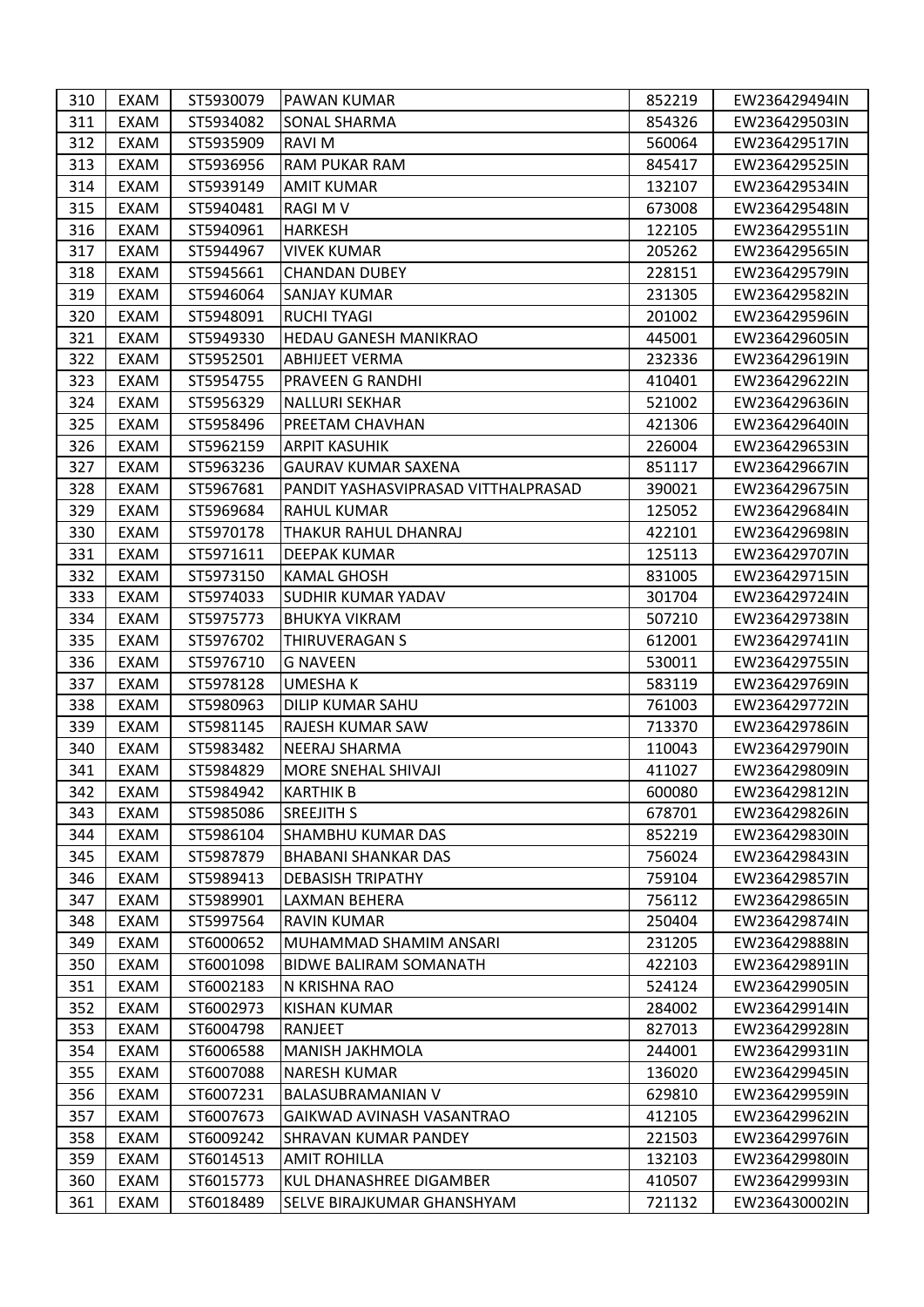| 363<br>EXAM<br>ST6030055<br>182204<br><b>ANIL KUMAR</b><br>EW236430020IN<br>364<br>EXAM<br>ST6031523<br><b>PREM SINGH</b><br>400701<br>EW236430033IN<br>365<br>EXAM<br>ST6035421<br>441924<br>KHOBRAGADE VINAY SHAM<br>EW236430047IN<br>366<br>ST6041095<br>EXAM<br>RAJAT CHAUBEY<br>208027<br>EW236430055IN<br>367<br>EXAM<br>ST6042916<br><b>DEEPAK KUMAR</b><br>502305<br>EW236430064IN<br>368<br>EXAM<br>ST6045761<br>AKIL HUSSAIN MALEK<br>390012<br>EW236430078IN<br>369<br>EXAM<br>171011<br>ST6049716<br>PRIYANKA<br>EW236430081IN<br>370<br><b>EXAM</b><br><b>SUKHWINDER SINGH</b><br>530044<br>ST6050269<br>EW236430095IN<br>371<br>ST6051109<br>EXAM<br>PANKAJ<br>177110<br>EW236430104IN<br>372<br>ST6051230<br>EXAM<br>TARUN THAKUR<br>175104<br>EW236430118IN<br>373<br>EXAM<br>ST6054736<br>PINTU MALLICK<br>721635<br>EW236430121IN<br>374<br>EXAM<br>ST6055856<br><b>RATUL GHOSH</b><br>831004<br>EW236430135IN<br>375<br>EXAM<br>ST6056356<br>SANJOY GHARAMI<br>700110<br>EW236430149IN<br>376<br>EXAM<br>ST6056631<br>TULASIGIRI G HALEMANI<br>581209<br>EW236430152IN<br>377<br>EXAM<br>ST6057352<br>JAWANJALKAR VISHAL DINKAR<br>422207<br>EW236430166IN<br>378<br>EXAM<br>ST6058642<br>S RAJANI KUMARI<br>500039<br>EW236430170IN<br>379<br>EXAM<br>ST6058901<br>PRABLEEN KAUR<br>143001<br>EW236430183IN<br>380<br>EXAM<br>ST6059789<br>180010<br><b>MANJEET SINGH</b><br>EW236430197IN<br>381<br>EXAM<br>ST6061546<br>PATHRI PREMANANDAM<br>504203<br>EW236430206IN<br>382<br>EXAM<br>ST6064995<br>822116<br>ARENDRA KUMAR<br>EW236430210IN<br>383<br>EXAM<br>ST6069253<br><b>AZRA RASHID</b><br>190002<br>EW236430223IN<br>384<br>EXAM<br>ST6072408<br>MORE PRAVIN PRABHAKAR<br>400074<br>EW236430237IN<br>385<br>EXAM<br>ST6073498<br><b>ABHISHEK PATHAK</b><br>524124<br>EW236430245IN<br>386<br>EXAM<br>ST6075121<br><b>SURAJ</b><br>124103<br>EW236430254IN<br>387<br>EXAM<br>ST6076888<br>533407<br>EW236430268IN<br>PURRE JOGESWARARAO<br>388<br>EXAM<br>ST6077280<br><b>KRITI SUNDAR DAS</b><br>412208<br>EW236430271IN<br>389<br>EXAM<br>KANWARDEEP SINGH<br>ST6079143<br>141003<br>EW236430285IN<br>390<br>EXAM<br>ST6079372<br><b>VIKRAM SINGH</b><br>147103<br>EW236430299IN<br>391<br>ST6080230<br>EXAM<br>ASWATHY P S<br>680681<br>EW236430308IN<br>392<br>EXAM<br>ST6080680<br><b>GOPAL KUMAR JHA</b><br>110042<br>EW236430311IN<br>393<br>PALLAV BADHIYAL<br>EXAM<br>ST6082055<br>110084<br>EW236430325IN<br>394<br>EXAM<br>ST6084384<br><b>SOUNAK BERA</b><br>721648<br>EW236430339IN<br>395<br>EXAM<br>ST6084783<br><b>AANCHAL KATARIA</b><br>121002<br>EW236430342IN<br>396<br>ST6089858<br>831006<br>EXAM<br><b>BIKAS KUMAR SAHOO</b><br>EW236430356IN<br>397<br>ST6092867<br>400058<br>EXAM<br>SHAIKH MOHAMMAD IRFAN SHAMSUDDIN<br>EW236430360IN<br>398<br>EXAM<br>ST6093189<br><b>GURMEET SINGH</b><br>151505<br>EW236430373IN<br>399<br>ST6093197<br>EXAM<br>ISUKHDEEP SINGH<br>151505<br>EW236430387IN<br>ST6093995<br>131101<br>400<br>EXAM<br><b>JITENDER</b><br>EW236430395IN<br>401<br>EXAM<br>ST6095866<br><b>SUKHWINDER SINGH</b><br>125051<br>EW236430400IN<br>402<br>EXAM<br>ST6095874<br><b>SUMAN KUMAR</b><br>841506<br>EW236430413IN<br>176022<br>403<br>EXAM<br>ST6097931<br>PALLVI VERMA<br>EW236430427IN<br>404<br>EXAM<br>ST6099292<br>SANJAY<br>175027<br>EW236430435IN<br>405<br>ST6101535<br>242001<br>EXAM<br><b>VIPIN KUMAR</b><br>EW236430444IN<br>EXAM<br>ST6102161<br><b>ADITYA</b><br>135001<br>406<br>EW236430458IN<br>407<br>EXAM<br>ST6103923<br><b>NEERAJ SHARMA</b><br>131301<br>EW236430461IN<br>408<br>EXAM<br>ST6104067<br><b>SRIDHARA R</b><br>570016<br>EW236430475IN<br>409<br>EXAM<br>ST6104288<br>ARUN KUMAR SINGH<br>233307<br>EW236430489IN<br>410<br>EXAM<br>ST6105020<br><b>GURDEEP</b><br>125001<br>EW236430492IN<br>ST6107171<br>122108<br>411<br>EXAM<br>ARSHAD HUSSAIN<br>EW236430501IN<br>412<br>EXAM<br>ST6111039<br><b>DEBASISH PATRO</b><br>832107<br>EW236430515IN<br>413<br>ST6111500<br><b>SANDEEP GUPTA</b><br>382428<br>EXAM<br>EW236430529IN | 362 | EXAM | ST6024764 | AMBERKAR PRASANNA RAMCHANDRA | 400072 | EW236430016IN |
|-----------------------------------------------------------------------------------------------------------------------------------------------------------------------------------------------------------------------------------------------------------------------------------------------------------------------------------------------------------------------------------------------------------------------------------------------------------------------------------------------------------------------------------------------------------------------------------------------------------------------------------------------------------------------------------------------------------------------------------------------------------------------------------------------------------------------------------------------------------------------------------------------------------------------------------------------------------------------------------------------------------------------------------------------------------------------------------------------------------------------------------------------------------------------------------------------------------------------------------------------------------------------------------------------------------------------------------------------------------------------------------------------------------------------------------------------------------------------------------------------------------------------------------------------------------------------------------------------------------------------------------------------------------------------------------------------------------------------------------------------------------------------------------------------------------------------------------------------------------------------------------------------------------------------------------------------------------------------------------------------------------------------------------------------------------------------------------------------------------------------------------------------------------------------------------------------------------------------------------------------------------------------------------------------------------------------------------------------------------------------------------------------------------------------------------------------------------------------------------------------------------------------------------------------------------------------------------------------------------------------------------------------------------------------------------------------------------------------------------------------------------------------------------------------------------------------------------------------------------------------------------------------------------------------------------------------------------------------------------------------------------------------------------------------------------------------------------------------------------------------------------------------------------------------------------------------------------------------------------------------------------------------------------------------------------------------------------------------------------------------------------------------------------------------------------------------------------------------------------------------------------------------------------------------------------------------------------------------------------------------------------------------------------------------------------------------------------------------------------------------------------------------------------------------------------------------------------------------------------------------------------------------------------------------------------------------------------------------------------------------------------------------------------------------------|-----|------|-----------|------------------------------|--------|---------------|
|                                                                                                                                                                                                                                                                                                                                                                                                                                                                                                                                                                                                                                                                                                                                                                                                                                                                                                                                                                                                                                                                                                                                                                                                                                                                                                                                                                                                                                                                                                                                                                                                                                                                                                                                                                                                                                                                                                                                                                                                                                                                                                                                                                                                                                                                                                                                                                                                                                                                                                                                                                                                                                                                                                                                                                                                                                                                                                                                                                                                                                                                                                                                                                                                                                                                                                                                                                                                                                                                                                                                                                                                                                                                                                                                                                                                                                                                                                                                                                                                                                                     |     |      |           |                              |        |               |
|                                                                                                                                                                                                                                                                                                                                                                                                                                                                                                                                                                                                                                                                                                                                                                                                                                                                                                                                                                                                                                                                                                                                                                                                                                                                                                                                                                                                                                                                                                                                                                                                                                                                                                                                                                                                                                                                                                                                                                                                                                                                                                                                                                                                                                                                                                                                                                                                                                                                                                                                                                                                                                                                                                                                                                                                                                                                                                                                                                                                                                                                                                                                                                                                                                                                                                                                                                                                                                                                                                                                                                                                                                                                                                                                                                                                                                                                                                                                                                                                                                                     |     |      |           |                              |        |               |
|                                                                                                                                                                                                                                                                                                                                                                                                                                                                                                                                                                                                                                                                                                                                                                                                                                                                                                                                                                                                                                                                                                                                                                                                                                                                                                                                                                                                                                                                                                                                                                                                                                                                                                                                                                                                                                                                                                                                                                                                                                                                                                                                                                                                                                                                                                                                                                                                                                                                                                                                                                                                                                                                                                                                                                                                                                                                                                                                                                                                                                                                                                                                                                                                                                                                                                                                                                                                                                                                                                                                                                                                                                                                                                                                                                                                                                                                                                                                                                                                                                                     |     |      |           |                              |        |               |
|                                                                                                                                                                                                                                                                                                                                                                                                                                                                                                                                                                                                                                                                                                                                                                                                                                                                                                                                                                                                                                                                                                                                                                                                                                                                                                                                                                                                                                                                                                                                                                                                                                                                                                                                                                                                                                                                                                                                                                                                                                                                                                                                                                                                                                                                                                                                                                                                                                                                                                                                                                                                                                                                                                                                                                                                                                                                                                                                                                                                                                                                                                                                                                                                                                                                                                                                                                                                                                                                                                                                                                                                                                                                                                                                                                                                                                                                                                                                                                                                                                                     |     |      |           |                              |        |               |
|                                                                                                                                                                                                                                                                                                                                                                                                                                                                                                                                                                                                                                                                                                                                                                                                                                                                                                                                                                                                                                                                                                                                                                                                                                                                                                                                                                                                                                                                                                                                                                                                                                                                                                                                                                                                                                                                                                                                                                                                                                                                                                                                                                                                                                                                                                                                                                                                                                                                                                                                                                                                                                                                                                                                                                                                                                                                                                                                                                                                                                                                                                                                                                                                                                                                                                                                                                                                                                                                                                                                                                                                                                                                                                                                                                                                                                                                                                                                                                                                                                                     |     |      |           |                              |        |               |
|                                                                                                                                                                                                                                                                                                                                                                                                                                                                                                                                                                                                                                                                                                                                                                                                                                                                                                                                                                                                                                                                                                                                                                                                                                                                                                                                                                                                                                                                                                                                                                                                                                                                                                                                                                                                                                                                                                                                                                                                                                                                                                                                                                                                                                                                                                                                                                                                                                                                                                                                                                                                                                                                                                                                                                                                                                                                                                                                                                                                                                                                                                                                                                                                                                                                                                                                                                                                                                                                                                                                                                                                                                                                                                                                                                                                                                                                                                                                                                                                                                                     |     |      |           |                              |        |               |
|                                                                                                                                                                                                                                                                                                                                                                                                                                                                                                                                                                                                                                                                                                                                                                                                                                                                                                                                                                                                                                                                                                                                                                                                                                                                                                                                                                                                                                                                                                                                                                                                                                                                                                                                                                                                                                                                                                                                                                                                                                                                                                                                                                                                                                                                                                                                                                                                                                                                                                                                                                                                                                                                                                                                                                                                                                                                                                                                                                                                                                                                                                                                                                                                                                                                                                                                                                                                                                                                                                                                                                                                                                                                                                                                                                                                                                                                                                                                                                                                                                                     |     |      |           |                              |        |               |
|                                                                                                                                                                                                                                                                                                                                                                                                                                                                                                                                                                                                                                                                                                                                                                                                                                                                                                                                                                                                                                                                                                                                                                                                                                                                                                                                                                                                                                                                                                                                                                                                                                                                                                                                                                                                                                                                                                                                                                                                                                                                                                                                                                                                                                                                                                                                                                                                                                                                                                                                                                                                                                                                                                                                                                                                                                                                                                                                                                                                                                                                                                                                                                                                                                                                                                                                                                                                                                                                                                                                                                                                                                                                                                                                                                                                                                                                                                                                                                                                                                                     |     |      |           |                              |        |               |
|                                                                                                                                                                                                                                                                                                                                                                                                                                                                                                                                                                                                                                                                                                                                                                                                                                                                                                                                                                                                                                                                                                                                                                                                                                                                                                                                                                                                                                                                                                                                                                                                                                                                                                                                                                                                                                                                                                                                                                                                                                                                                                                                                                                                                                                                                                                                                                                                                                                                                                                                                                                                                                                                                                                                                                                                                                                                                                                                                                                                                                                                                                                                                                                                                                                                                                                                                                                                                                                                                                                                                                                                                                                                                                                                                                                                                                                                                                                                                                                                                                                     |     |      |           |                              |        |               |
|                                                                                                                                                                                                                                                                                                                                                                                                                                                                                                                                                                                                                                                                                                                                                                                                                                                                                                                                                                                                                                                                                                                                                                                                                                                                                                                                                                                                                                                                                                                                                                                                                                                                                                                                                                                                                                                                                                                                                                                                                                                                                                                                                                                                                                                                                                                                                                                                                                                                                                                                                                                                                                                                                                                                                                                                                                                                                                                                                                                                                                                                                                                                                                                                                                                                                                                                                                                                                                                                                                                                                                                                                                                                                                                                                                                                                                                                                                                                                                                                                                                     |     |      |           |                              |        |               |
|                                                                                                                                                                                                                                                                                                                                                                                                                                                                                                                                                                                                                                                                                                                                                                                                                                                                                                                                                                                                                                                                                                                                                                                                                                                                                                                                                                                                                                                                                                                                                                                                                                                                                                                                                                                                                                                                                                                                                                                                                                                                                                                                                                                                                                                                                                                                                                                                                                                                                                                                                                                                                                                                                                                                                                                                                                                                                                                                                                                                                                                                                                                                                                                                                                                                                                                                                                                                                                                                                                                                                                                                                                                                                                                                                                                                                                                                                                                                                                                                                                                     |     |      |           |                              |        |               |
|                                                                                                                                                                                                                                                                                                                                                                                                                                                                                                                                                                                                                                                                                                                                                                                                                                                                                                                                                                                                                                                                                                                                                                                                                                                                                                                                                                                                                                                                                                                                                                                                                                                                                                                                                                                                                                                                                                                                                                                                                                                                                                                                                                                                                                                                                                                                                                                                                                                                                                                                                                                                                                                                                                                                                                                                                                                                                                                                                                                                                                                                                                                                                                                                                                                                                                                                                                                                                                                                                                                                                                                                                                                                                                                                                                                                                                                                                                                                                                                                                                                     |     |      |           |                              |        |               |
|                                                                                                                                                                                                                                                                                                                                                                                                                                                                                                                                                                                                                                                                                                                                                                                                                                                                                                                                                                                                                                                                                                                                                                                                                                                                                                                                                                                                                                                                                                                                                                                                                                                                                                                                                                                                                                                                                                                                                                                                                                                                                                                                                                                                                                                                                                                                                                                                                                                                                                                                                                                                                                                                                                                                                                                                                                                                                                                                                                                                                                                                                                                                                                                                                                                                                                                                                                                                                                                                                                                                                                                                                                                                                                                                                                                                                                                                                                                                                                                                                                                     |     |      |           |                              |        |               |
|                                                                                                                                                                                                                                                                                                                                                                                                                                                                                                                                                                                                                                                                                                                                                                                                                                                                                                                                                                                                                                                                                                                                                                                                                                                                                                                                                                                                                                                                                                                                                                                                                                                                                                                                                                                                                                                                                                                                                                                                                                                                                                                                                                                                                                                                                                                                                                                                                                                                                                                                                                                                                                                                                                                                                                                                                                                                                                                                                                                                                                                                                                                                                                                                                                                                                                                                                                                                                                                                                                                                                                                                                                                                                                                                                                                                                                                                                                                                                                                                                                                     |     |      |           |                              |        |               |
|                                                                                                                                                                                                                                                                                                                                                                                                                                                                                                                                                                                                                                                                                                                                                                                                                                                                                                                                                                                                                                                                                                                                                                                                                                                                                                                                                                                                                                                                                                                                                                                                                                                                                                                                                                                                                                                                                                                                                                                                                                                                                                                                                                                                                                                                                                                                                                                                                                                                                                                                                                                                                                                                                                                                                                                                                                                                                                                                                                                                                                                                                                                                                                                                                                                                                                                                                                                                                                                                                                                                                                                                                                                                                                                                                                                                                                                                                                                                                                                                                                                     |     |      |           |                              |        |               |
|                                                                                                                                                                                                                                                                                                                                                                                                                                                                                                                                                                                                                                                                                                                                                                                                                                                                                                                                                                                                                                                                                                                                                                                                                                                                                                                                                                                                                                                                                                                                                                                                                                                                                                                                                                                                                                                                                                                                                                                                                                                                                                                                                                                                                                                                                                                                                                                                                                                                                                                                                                                                                                                                                                                                                                                                                                                                                                                                                                                                                                                                                                                                                                                                                                                                                                                                                                                                                                                                                                                                                                                                                                                                                                                                                                                                                                                                                                                                                                                                                                                     |     |      |           |                              |        |               |
|                                                                                                                                                                                                                                                                                                                                                                                                                                                                                                                                                                                                                                                                                                                                                                                                                                                                                                                                                                                                                                                                                                                                                                                                                                                                                                                                                                                                                                                                                                                                                                                                                                                                                                                                                                                                                                                                                                                                                                                                                                                                                                                                                                                                                                                                                                                                                                                                                                                                                                                                                                                                                                                                                                                                                                                                                                                                                                                                                                                                                                                                                                                                                                                                                                                                                                                                                                                                                                                                                                                                                                                                                                                                                                                                                                                                                                                                                                                                                                                                                                                     |     |      |           |                              |        |               |
|                                                                                                                                                                                                                                                                                                                                                                                                                                                                                                                                                                                                                                                                                                                                                                                                                                                                                                                                                                                                                                                                                                                                                                                                                                                                                                                                                                                                                                                                                                                                                                                                                                                                                                                                                                                                                                                                                                                                                                                                                                                                                                                                                                                                                                                                                                                                                                                                                                                                                                                                                                                                                                                                                                                                                                                                                                                                                                                                                                                                                                                                                                                                                                                                                                                                                                                                                                                                                                                                                                                                                                                                                                                                                                                                                                                                                                                                                                                                                                                                                                                     |     |      |           |                              |        |               |
|                                                                                                                                                                                                                                                                                                                                                                                                                                                                                                                                                                                                                                                                                                                                                                                                                                                                                                                                                                                                                                                                                                                                                                                                                                                                                                                                                                                                                                                                                                                                                                                                                                                                                                                                                                                                                                                                                                                                                                                                                                                                                                                                                                                                                                                                                                                                                                                                                                                                                                                                                                                                                                                                                                                                                                                                                                                                                                                                                                                                                                                                                                                                                                                                                                                                                                                                                                                                                                                                                                                                                                                                                                                                                                                                                                                                                                                                                                                                                                                                                                                     |     |      |           |                              |        |               |
|                                                                                                                                                                                                                                                                                                                                                                                                                                                                                                                                                                                                                                                                                                                                                                                                                                                                                                                                                                                                                                                                                                                                                                                                                                                                                                                                                                                                                                                                                                                                                                                                                                                                                                                                                                                                                                                                                                                                                                                                                                                                                                                                                                                                                                                                                                                                                                                                                                                                                                                                                                                                                                                                                                                                                                                                                                                                                                                                                                                                                                                                                                                                                                                                                                                                                                                                                                                                                                                                                                                                                                                                                                                                                                                                                                                                                                                                                                                                                                                                                                                     |     |      |           |                              |        |               |
|                                                                                                                                                                                                                                                                                                                                                                                                                                                                                                                                                                                                                                                                                                                                                                                                                                                                                                                                                                                                                                                                                                                                                                                                                                                                                                                                                                                                                                                                                                                                                                                                                                                                                                                                                                                                                                                                                                                                                                                                                                                                                                                                                                                                                                                                                                                                                                                                                                                                                                                                                                                                                                                                                                                                                                                                                                                                                                                                                                                                                                                                                                                                                                                                                                                                                                                                                                                                                                                                                                                                                                                                                                                                                                                                                                                                                                                                                                                                                                                                                                                     |     |      |           |                              |        |               |
|                                                                                                                                                                                                                                                                                                                                                                                                                                                                                                                                                                                                                                                                                                                                                                                                                                                                                                                                                                                                                                                                                                                                                                                                                                                                                                                                                                                                                                                                                                                                                                                                                                                                                                                                                                                                                                                                                                                                                                                                                                                                                                                                                                                                                                                                                                                                                                                                                                                                                                                                                                                                                                                                                                                                                                                                                                                                                                                                                                                                                                                                                                                                                                                                                                                                                                                                                                                                                                                                                                                                                                                                                                                                                                                                                                                                                                                                                                                                                                                                                                                     |     |      |           |                              |        |               |
|                                                                                                                                                                                                                                                                                                                                                                                                                                                                                                                                                                                                                                                                                                                                                                                                                                                                                                                                                                                                                                                                                                                                                                                                                                                                                                                                                                                                                                                                                                                                                                                                                                                                                                                                                                                                                                                                                                                                                                                                                                                                                                                                                                                                                                                                                                                                                                                                                                                                                                                                                                                                                                                                                                                                                                                                                                                                                                                                                                                                                                                                                                                                                                                                                                                                                                                                                                                                                                                                                                                                                                                                                                                                                                                                                                                                                                                                                                                                                                                                                                                     |     |      |           |                              |        |               |
|                                                                                                                                                                                                                                                                                                                                                                                                                                                                                                                                                                                                                                                                                                                                                                                                                                                                                                                                                                                                                                                                                                                                                                                                                                                                                                                                                                                                                                                                                                                                                                                                                                                                                                                                                                                                                                                                                                                                                                                                                                                                                                                                                                                                                                                                                                                                                                                                                                                                                                                                                                                                                                                                                                                                                                                                                                                                                                                                                                                                                                                                                                                                                                                                                                                                                                                                                                                                                                                                                                                                                                                                                                                                                                                                                                                                                                                                                                                                                                                                                                                     |     |      |           |                              |        |               |
|                                                                                                                                                                                                                                                                                                                                                                                                                                                                                                                                                                                                                                                                                                                                                                                                                                                                                                                                                                                                                                                                                                                                                                                                                                                                                                                                                                                                                                                                                                                                                                                                                                                                                                                                                                                                                                                                                                                                                                                                                                                                                                                                                                                                                                                                                                                                                                                                                                                                                                                                                                                                                                                                                                                                                                                                                                                                                                                                                                                                                                                                                                                                                                                                                                                                                                                                                                                                                                                                                                                                                                                                                                                                                                                                                                                                                                                                                                                                                                                                                                                     |     |      |           |                              |        |               |
|                                                                                                                                                                                                                                                                                                                                                                                                                                                                                                                                                                                                                                                                                                                                                                                                                                                                                                                                                                                                                                                                                                                                                                                                                                                                                                                                                                                                                                                                                                                                                                                                                                                                                                                                                                                                                                                                                                                                                                                                                                                                                                                                                                                                                                                                                                                                                                                                                                                                                                                                                                                                                                                                                                                                                                                                                                                                                                                                                                                                                                                                                                                                                                                                                                                                                                                                                                                                                                                                                                                                                                                                                                                                                                                                                                                                                                                                                                                                                                                                                                                     |     |      |           |                              |        |               |
|                                                                                                                                                                                                                                                                                                                                                                                                                                                                                                                                                                                                                                                                                                                                                                                                                                                                                                                                                                                                                                                                                                                                                                                                                                                                                                                                                                                                                                                                                                                                                                                                                                                                                                                                                                                                                                                                                                                                                                                                                                                                                                                                                                                                                                                                                                                                                                                                                                                                                                                                                                                                                                                                                                                                                                                                                                                                                                                                                                                                                                                                                                                                                                                                                                                                                                                                                                                                                                                                                                                                                                                                                                                                                                                                                                                                                                                                                                                                                                                                                                                     |     |      |           |                              |        |               |
|                                                                                                                                                                                                                                                                                                                                                                                                                                                                                                                                                                                                                                                                                                                                                                                                                                                                                                                                                                                                                                                                                                                                                                                                                                                                                                                                                                                                                                                                                                                                                                                                                                                                                                                                                                                                                                                                                                                                                                                                                                                                                                                                                                                                                                                                                                                                                                                                                                                                                                                                                                                                                                                                                                                                                                                                                                                                                                                                                                                                                                                                                                                                                                                                                                                                                                                                                                                                                                                                                                                                                                                                                                                                                                                                                                                                                                                                                                                                                                                                                                                     |     |      |           |                              |        |               |
|                                                                                                                                                                                                                                                                                                                                                                                                                                                                                                                                                                                                                                                                                                                                                                                                                                                                                                                                                                                                                                                                                                                                                                                                                                                                                                                                                                                                                                                                                                                                                                                                                                                                                                                                                                                                                                                                                                                                                                                                                                                                                                                                                                                                                                                                                                                                                                                                                                                                                                                                                                                                                                                                                                                                                                                                                                                                                                                                                                                                                                                                                                                                                                                                                                                                                                                                                                                                                                                                                                                                                                                                                                                                                                                                                                                                                                                                                                                                                                                                                                                     |     |      |           |                              |        |               |
|                                                                                                                                                                                                                                                                                                                                                                                                                                                                                                                                                                                                                                                                                                                                                                                                                                                                                                                                                                                                                                                                                                                                                                                                                                                                                                                                                                                                                                                                                                                                                                                                                                                                                                                                                                                                                                                                                                                                                                                                                                                                                                                                                                                                                                                                                                                                                                                                                                                                                                                                                                                                                                                                                                                                                                                                                                                                                                                                                                                                                                                                                                                                                                                                                                                                                                                                                                                                                                                                                                                                                                                                                                                                                                                                                                                                                                                                                                                                                                                                                                                     |     |      |           |                              |        |               |
|                                                                                                                                                                                                                                                                                                                                                                                                                                                                                                                                                                                                                                                                                                                                                                                                                                                                                                                                                                                                                                                                                                                                                                                                                                                                                                                                                                                                                                                                                                                                                                                                                                                                                                                                                                                                                                                                                                                                                                                                                                                                                                                                                                                                                                                                                                                                                                                                                                                                                                                                                                                                                                                                                                                                                                                                                                                                                                                                                                                                                                                                                                                                                                                                                                                                                                                                                                                                                                                                                                                                                                                                                                                                                                                                                                                                                                                                                                                                                                                                                                                     |     |      |           |                              |        |               |
|                                                                                                                                                                                                                                                                                                                                                                                                                                                                                                                                                                                                                                                                                                                                                                                                                                                                                                                                                                                                                                                                                                                                                                                                                                                                                                                                                                                                                                                                                                                                                                                                                                                                                                                                                                                                                                                                                                                                                                                                                                                                                                                                                                                                                                                                                                                                                                                                                                                                                                                                                                                                                                                                                                                                                                                                                                                                                                                                                                                                                                                                                                                                                                                                                                                                                                                                                                                                                                                                                                                                                                                                                                                                                                                                                                                                                                                                                                                                                                                                                                                     |     |      |           |                              |        |               |
|                                                                                                                                                                                                                                                                                                                                                                                                                                                                                                                                                                                                                                                                                                                                                                                                                                                                                                                                                                                                                                                                                                                                                                                                                                                                                                                                                                                                                                                                                                                                                                                                                                                                                                                                                                                                                                                                                                                                                                                                                                                                                                                                                                                                                                                                                                                                                                                                                                                                                                                                                                                                                                                                                                                                                                                                                                                                                                                                                                                                                                                                                                                                                                                                                                                                                                                                                                                                                                                                                                                                                                                                                                                                                                                                                                                                                                                                                                                                                                                                                                                     |     |      |           |                              |        |               |
|                                                                                                                                                                                                                                                                                                                                                                                                                                                                                                                                                                                                                                                                                                                                                                                                                                                                                                                                                                                                                                                                                                                                                                                                                                                                                                                                                                                                                                                                                                                                                                                                                                                                                                                                                                                                                                                                                                                                                                                                                                                                                                                                                                                                                                                                                                                                                                                                                                                                                                                                                                                                                                                                                                                                                                                                                                                                                                                                                                                                                                                                                                                                                                                                                                                                                                                                                                                                                                                                                                                                                                                                                                                                                                                                                                                                                                                                                                                                                                                                                                                     |     |      |           |                              |        |               |
|                                                                                                                                                                                                                                                                                                                                                                                                                                                                                                                                                                                                                                                                                                                                                                                                                                                                                                                                                                                                                                                                                                                                                                                                                                                                                                                                                                                                                                                                                                                                                                                                                                                                                                                                                                                                                                                                                                                                                                                                                                                                                                                                                                                                                                                                                                                                                                                                                                                                                                                                                                                                                                                                                                                                                                                                                                                                                                                                                                                                                                                                                                                                                                                                                                                                                                                                                                                                                                                                                                                                                                                                                                                                                                                                                                                                                                                                                                                                                                                                                                                     |     |      |           |                              |        |               |
|                                                                                                                                                                                                                                                                                                                                                                                                                                                                                                                                                                                                                                                                                                                                                                                                                                                                                                                                                                                                                                                                                                                                                                                                                                                                                                                                                                                                                                                                                                                                                                                                                                                                                                                                                                                                                                                                                                                                                                                                                                                                                                                                                                                                                                                                                                                                                                                                                                                                                                                                                                                                                                                                                                                                                                                                                                                                                                                                                                                                                                                                                                                                                                                                                                                                                                                                                                                                                                                                                                                                                                                                                                                                                                                                                                                                                                                                                                                                                                                                                                                     |     |      |           |                              |        |               |
|                                                                                                                                                                                                                                                                                                                                                                                                                                                                                                                                                                                                                                                                                                                                                                                                                                                                                                                                                                                                                                                                                                                                                                                                                                                                                                                                                                                                                                                                                                                                                                                                                                                                                                                                                                                                                                                                                                                                                                                                                                                                                                                                                                                                                                                                                                                                                                                                                                                                                                                                                                                                                                                                                                                                                                                                                                                                                                                                                                                                                                                                                                                                                                                                                                                                                                                                                                                                                                                                                                                                                                                                                                                                                                                                                                                                                                                                                                                                                                                                                                                     |     |      |           |                              |        |               |
|                                                                                                                                                                                                                                                                                                                                                                                                                                                                                                                                                                                                                                                                                                                                                                                                                                                                                                                                                                                                                                                                                                                                                                                                                                                                                                                                                                                                                                                                                                                                                                                                                                                                                                                                                                                                                                                                                                                                                                                                                                                                                                                                                                                                                                                                                                                                                                                                                                                                                                                                                                                                                                                                                                                                                                                                                                                                                                                                                                                                                                                                                                                                                                                                                                                                                                                                                                                                                                                                                                                                                                                                                                                                                                                                                                                                                                                                                                                                                                                                                                                     |     |      |           |                              |        |               |
|                                                                                                                                                                                                                                                                                                                                                                                                                                                                                                                                                                                                                                                                                                                                                                                                                                                                                                                                                                                                                                                                                                                                                                                                                                                                                                                                                                                                                                                                                                                                                                                                                                                                                                                                                                                                                                                                                                                                                                                                                                                                                                                                                                                                                                                                                                                                                                                                                                                                                                                                                                                                                                                                                                                                                                                                                                                                                                                                                                                                                                                                                                                                                                                                                                                                                                                                                                                                                                                                                                                                                                                                                                                                                                                                                                                                                                                                                                                                                                                                                                                     |     |      |           |                              |        |               |
|                                                                                                                                                                                                                                                                                                                                                                                                                                                                                                                                                                                                                                                                                                                                                                                                                                                                                                                                                                                                                                                                                                                                                                                                                                                                                                                                                                                                                                                                                                                                                                                                                                                                                                                                                                                                                                                                                                                                                                                                                                                                                                                                                                                                                                                                                                                                                                                                                                                                                                                                                                                                                                                                                                                                                                                                                                                                                                                                                                                                                                                                                                                                                                                                                                                                                                                                                                                                                                                                                                                                                                                                                                                                                                                                                                                                                                                                                                                                                                                                                                                     |     |      |           |                              |        |               |
|                                                                                                                                                                                                                                                                                                                                                                                                                                                                                                                                                                                                                                                                                                                                                                                                                                                                                                                                                                                                                                                                                                                                                                                                                                                                                                                                                                                                                                                                                                                                                                                                                                                                                                                                                                                                                                                                                                                                                                                                                                                                                                                                                                                                                                                                                                                                                                                                                                                                                                                                                                                                                                                                                                                                                                                                                                                                                                                                                                                                                                                                                                                                                                                                                                                                                                                                                                                                                                                                                                                                                                                                                                                                                                                                                                                                                                                                                                                                                                                                                                                     |     |      |           |                              |        |               |
|                                                                                                                                                                                                                                                                                                                                                                                                                                                                                                                                                                                                                                                                                                                                                                                                                                                                                                                                                                                                                                                                                                                                                                                                                                                                                                                                                                                                                                                                                                                                                                                                                                                                                                                                                                                                                                                                                                                                                                                                                                                                                                                                                                                                                                                                                                                                                                                                                                                                                                                                                                                                                                                                                                                                                                                                                                                                                                                                                                                                                                                                                                                                                                                                                                                                                                                                                                                                                                                                                                                                                                                                                                                                                                                                                                                                                                                                                                                                                                                                                                                     |     |      |           |                              |        |               |
|                                                                                                                                                                                                                                                                                                                                                                                                                                                                                                                                                                                                                                                                                                                                                                                                                                                                                                                                                                                                                                                                                                                                                                                                                                                                                                                                                                                                                                                                                                                                                                                                                                                                                                                                                                                                                                                                                                                                                                                                                                                                                                                                                                                                                                                                                                                                                                                                                                                                                                                                                                                                                                                                                                                                                                                                                                                                                                                                                                                                                                                                                                                                                                                                                                                                                                                                                                                                                                                                                                                                                                                                                                                                                                                                                                                                                                                                                                                                                                                                                                                     |     |      |           |                              |        |               |
|                                                                                                                                                                                                                                                                                                                                                                                                                                                                                                                                                                                                                                                                                                                                                                                                                                                                                                                                                                                                                                                                                                                                                                                                                                                                                                                                                                                                                                                                                                                                                                                                                                                                                                                                                                                                                                                                                                                                                                                                                                                                                                                                                                                                                                                                                                                                                                                                                                                                                                                                                                                                                                                                                                                                                                                                                                                                                                                                                                                                                                                                                                                                                                                                                                                                                                                                                                                                                                                                                                                                                                                                                                                                                                                                                                                                                                                                                                                                                                                                                                                     |     |      |           |                              |        |               |
|                                                                                                                                                                                                                                                                                                                                                                                                                                                                                                                                                                                                                                                                                                                                                                                                                                                                                                                                                                                                                                                                                                                                                                                                                                                                                                                                                                                                                                                                                                                                                                                                                                                                                                                                                                                                                                                                                                                                                                                                                                                                                                                                                                                                                                                                                                                                                                                                                                                                                                                                                                                                                                                                                                                                                                                                                                                                                                                                                                                                                                                                                                                                                                                                                                                                                                                                                                                                                                                                                                                                                                                                                                                                                                                                                                                                                                                                                                                                                                                                                                                     |     |      |           |                              |        |               |
|                                                                                                                                                                                                                                                                                                                                                                                                                                                                                                                                                                                                                                                                                                                                                                                                                                                                                                                                                                                                                                                                                                                                                                                                                                                                                                                                                                                                                                                                                                                                                                                                                                                                                                                                                                                                                                                                                                                                                                                                                                                                                                                                                                                                                                                                                                                                                                                                                                                                                                                                                                                                                                                                                                                                                                                                                                                                                                                                                                                                                                                                                                                                                                                                                                                                                                                                                                                                                                                                                                                                                                                                                                                                                                                                                                                                                                                                                                                                                                                                                                                     |     |      |           |                              |        |               |
|                                                                                                                                                                                                                                                                                                                                                                                                                                                                                                                                                                                                                                                                                                                                                                                                                                                                                                                                                                                                                                                                                                                                                                                                                                                                                                                                                                                                                                                                                                                                                                                                                                                                                                                                                                                                                                                                                                                                                                                                                                                                                                                                                                                                                                                                                                                                                                                                                                                                                                                                                                                                                                                                                                                                                                                                                                                                                                                                                                                                                                                                                                                                                                                                                                                                                                                                                                                                                                                                                                                                                                                                                                                                                                                                                                                                                                                                                                                                                                                                                                                     |     |      |           |                              |        |               |
|                                                                                                                                                                                                                                                                                                                                                                                                                                                                                                                                                                                                                                                                                                                                                                                                                                                                                                                                                                                                                                                                                                                                                                                                                                                                                                                                                                                                                                                                                                                                                                                                                                                                                                                                                                                                                                                                                                                                                                                                                                                                                                                                                                                                                                                                                                                                                                                                                                                                                                                                                                                                                                                                                                                                                                                                                                                                                                                                                                                                                                                                                                                                                                                                                                                                                                                                                                                                                                                                                                                                                                                                                                                                                                                                                                                                                                                                                                                                                                                                                                                     |     |      |           |                              |        |               |
|                                                                                                                                                                                                                                                                                                                                                                                                                                                                                                                                                                                                                                                                                                                                                                                                                                                                                                                                                                                                                                                                                                                                                                                                                                                                                                                                                                                                                                                                                                                                                                                                                                                                                                                                                                                                                                                                                                                                                                                                                                                                                                                                                                                                                                                                                                                                                                                                                                                                                                                                                                                                                                                                                                                                                                                                                                                                                                                                                                                                                                                                                                                                                                                                                                                                                                                                                                                                                                                                                                                                                                                                                                                                                                                                                                                                                                                                                                                                                                                                                                                     |     |      |           |                              |        |               |
|                                                                                                                                                                                                                                                                                                                                                                                                                                                                                                                                                                                                                                                                                                                                                                                                                                                                                                                                                                                                                                                                                                                                                                                                                                                                                                                                                                                                                                                                                                                                                                                                                                                                                                                                                                                                                                                                                                                                                                                                                                                                                                                                                                                                                                                                                                                                                                                                                                                                                                                                                                                                                                                                                                                                                                                                                                                                                                                                                                                                                                                                                                                                                                                                                                                                                                                                                                                                                                                                                                                                                                                                                                                                                                                                                                                                                                                                                                                                                                                                                                                     |     |      |           |                              |        |               |
|                                                                                                                                                                                                                                                                                                                                                                                                                                                                                                                                                                                                                                                                                                                                                                                                                                                                                                                                                                                                                                                                                                                                                                                                                                                                                                                                                                                                                                                                                                                                                                                                                                                                                                                                                                                                                                                                                                                                                                                                                                                                                                                                                                                                                                                                                                                                                                                                                                                                                                                                                                                                                                                                                                                                                                                                                                                                                                                                                                                                                                                                                                                                                                                                                                                                                                                                                                                                                                                                                                                                                                                                                                                                                                                                                                                                                                                                                                                                                                                                                                                     |     |      |           |                              |        |               |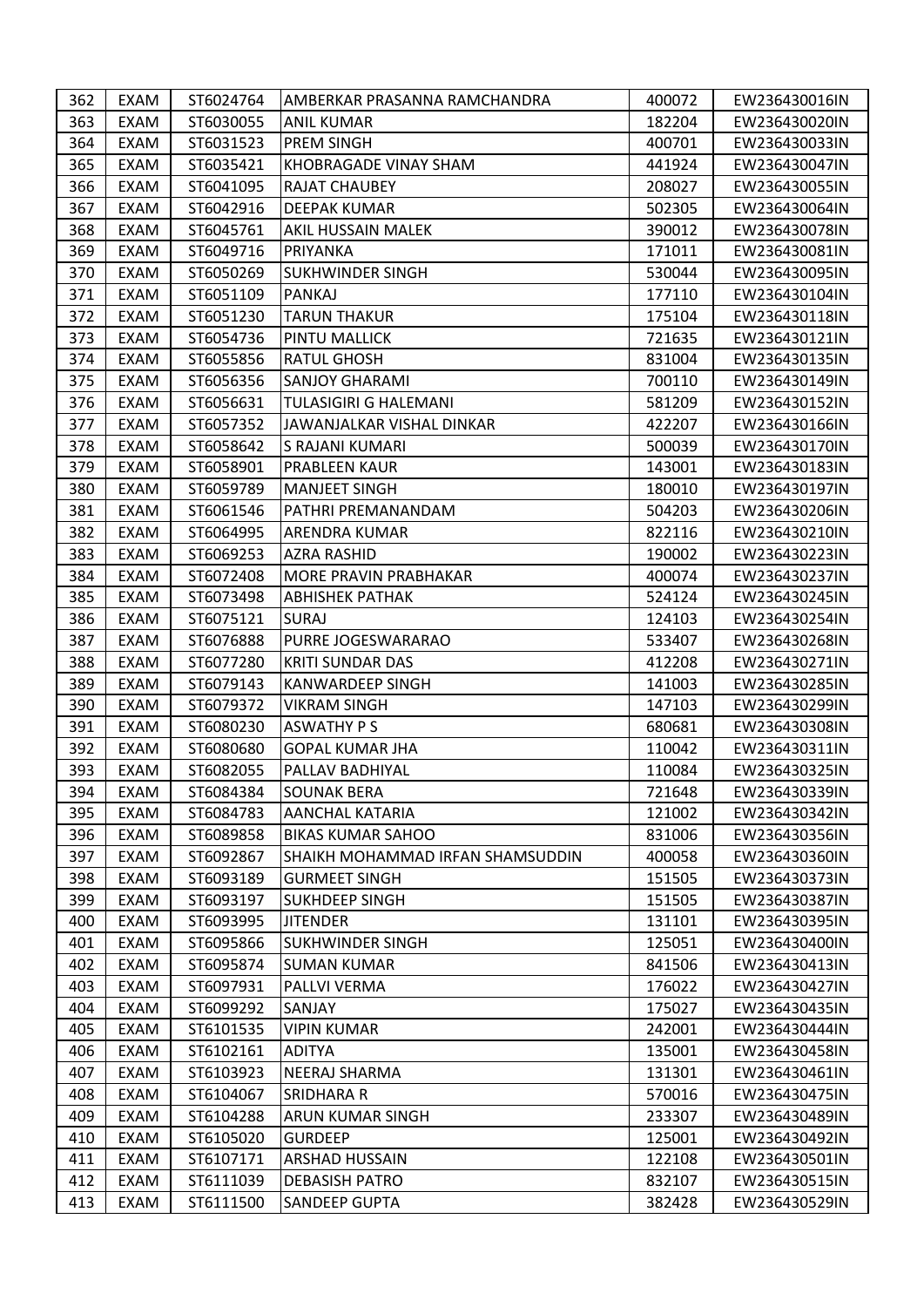| 414 | EXAM | ST6112701 | SATHYA SUDHAKAR D V        | 530051 | EW236430532IN |
|-----|------|-----------|----------------------------|--------|---------------|
| 415 | EXAM | ST6113392 | <b>MD BARIK</b>            | 110025 | EW236430546IN |
| 416 | EXAM | ST6120615 | PANKAJ KUMAR SHRIVASTAV    | 121012 | EW236430550IN |
| 417 | EXAM | ST6121646 | MAHANTESH SHIRABADAGI      | 582117 | EW236430563IN |
| 418 | EXAM | ST6121727 | <b>PRAVEEN KUMAR SONI</b>  | 301001 | EW236430577IN |
| 419 | EXAM | ST6123843 | <b>SIDDAPPA H</b>          | 577540 | EW236430585IN |
| 420 | EXAM | ST6127520 | <b>RAVI KUMAR</b>          | 110059 | EW236430594IN |
| 421 | EXAM | ST6127563 | PRATIBHA YADAV             | 334003 | EW236430603IN |
| 422 | EXAM | ST6128292 | <b>MUGESH ARUN T</b>       | 628612 | EW236430617IN |
| 423 | EXAM | ST6128691 | <b>MADHUKAR SINGH</b>      | 277208 | EW236430625IN |
| 424 | EXAM | ST6132478 | THIMMAPPA B                | 583103 | EW236430634IN |
| 425 | EXAM | ST6132775 | <b>KODATI VENKATESH</b>    | 504302 | EW236430648IN |
| 426 | EXAM | ST6134624 | MULAYAM SINGH YADAV        | 212502 | EW236430651IN |
| 427 | EXAM | ST6134632 | <b>MUVA RAMESH</b>         | 523247 | EW236430665IN |
| 428 | EXAM | ST6137046 | RAJKUMAR BONDEMPALLY       | 509210 | EW236430679IN |
| 429 | EXAM | ST6137453 | <b>TUKUNA MUNDA</b>        | 827006 | EW236430682IN |
| 430 | EXAM | ST6139200 | <b>INDRA PRATAP MAURY</b>  | 276135 | EW236430696IN |
| 431 | EXAM | ST6141809 | <b>BIBEK PAUL</b>          | 743128 | EW236430705IN |
| 432 | EXAM | ST6144158 | <b>ANIL KUMAR</b>          | 126102 | EW236430719IN |
| 433 | EXAM | ST6147424 | KUMARI JYOTI SINGH         | 277214 | EW236430722IN |
| 434 | EXAM | ST6147998 | <b>TRILOCHAN BEHERA</b>    | 763002 | EW236430736IN |
| 435 | EXAM | ST6156407 | KULWINDER SINGH            | 151103 | EW236430740IN |
| 436 | EXAM | ST6157136 | BIJYENDRA KUMAR KUSHWAHA   | 274305 | EW236430753IN |
| 437 | EXAM | ST6157322 | RAJAN                      | 224209 | EW236430767IN |
| 438 | EXAM | ST6157349 | PARAMESHWARAN P            | 632209 | EW236430775IN |
| 439 | EXAM | ST6157608 | A JAGADISH                 | 442401 | EW236430784IN |
| 440 | EXAM | ST6160366 | <b>KISHOR KUMAR GUPTA</b>  | 110043 | EW236430798IN |
| 441 | EXAM | ST6161015 | KRISHNA NAND KHARAWAR      | 274305 | EW236430807IN |
| 442 | EXAM | ST6161400 | GONDALIYA SEJAL JAYANTILAL | 365610 | EW236430815IN |
| 443 | EXAM | ST6164566 | DHAMODHARAN L              | 641402 | EW236430824IN |
| 444 | EXAM | ST6166550 | RAJAT RANJAN SRIVASTAVA    | 221301 | EW236430838IN |
| 445 | EXAM | ST6167352 | <b>VINEET KUMAR PANDEY</b> | 276305 | EW236430841IN |
| 446 | EXAM | ST6167455 | <b>MOHAN KUMAR A V B</b>   | 641604 | EW236430855IN |
| 447 | EXAM | ST6172852 | <b>ALAGURAJ S</b>          | 625014 | EW236430869IN |
| 448 | EXAM | ST6173005 | PANKAJ KUMAR               | 805110 | EW236430872IN |
| 449 | EXAM | ST6175746 | <b>BASAVARAJ JAVALI</b>    | 591123 | EW236430886IN |
| 450 | EXAM | ST6176122 | <b>SARDAR BHAGAT</b>       | 802203 | EW236430890IN |
| 451 | EXAM | ST6176769 | JAGANI MAYUR PARSHOTAM     | 362220 | EW236430909IN |
| 452 | EXAM | ST6177633 | KALPANA KANWARIA           | 121003 | EW236430912IN |
| 453 | EXAM | ST6179512 | <b>ADITYA KUMAR</b>        | 804420 | EW236430926IN |
| 454 | EXAM | ST6183447 | RAVI KUMAR SRIVASTAVA      | 827003 | EW236430930IN |
| 455 | EXAM | ST6184877 | DEEPAK CHOUDHARY           | 804408 | EW236430943IN |
| 456 | EXAM | ST6185342 | PAWAN KUMAR                | 125102 | EW236430957IN |
| 457 | EXAM | ST6186667 | <b>ANOOP SINGH RATHORE</b> | 530014 | EW236430965IN |
| 458 | EXAM | ST6188074 | PRITY KUMARI               | 800007 | EW236430974IN |
| 459 | EXAM | ST6195097 | <b>VIVEK KUMAR</b>         | 812005 | EW236430988IN |
| 460 | EXAM | ST6198363 | ANUJ KUMAR BHARDWAJ        | 207403 | EW236430991IN |
| 461 | EXAM | ST6200597 | <b>MANISH KUMAR</b>        | 175121 | EW236431008IN |
| 462 | EXAM | ST6200791 | <b>SONIA SHARMA</b>        | 737135 | EW236431011IN |
| 463 | EXAM | ST6202123 | <b>MOHIT SAHU</b>          | 471111 | EW236431025IN |
| 464 | EXAM | ST6202905 | RAJNISH KUMAR              | 803115 | EW236431039IN |
| 465 | EXAM | ST6203278 | LIPUNA OJHA                | 754141 | EW236431042IN |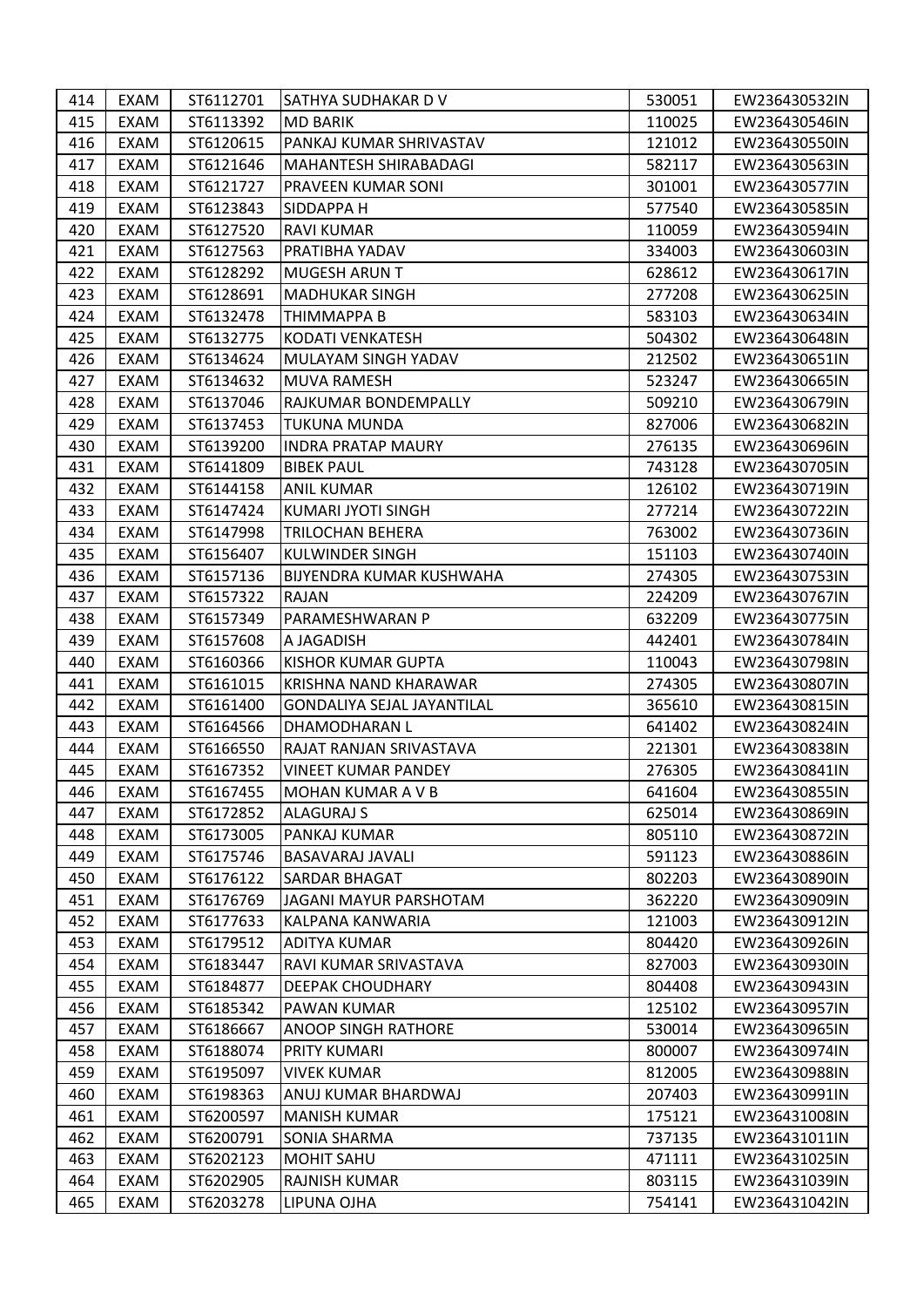| 466 | EXAM        | ST6204584 | DAKRE INDRANIL ANIL        | 444806 | EW236431056IN |
|-----|-------------|-----------|----------------------------|--------|---------------|
| 467 | EXAM        | ST6205297 | KUNCHALA THIRUMALESH BABU  | 517644 | EW236431060IN |
| 468 | EXAM        | ST6205602 | DHANASEKAR P               | 636501 | EW236431073IN |
| 469 | EXAM        | ST6206145 | <b>SUJIN S</b>             | 628301 | EW236431087IN |
| 470 | EXAM        | ST6207664 | <b>FUSE ANUP ASHOKRAO</b>  | 440024 | EW236431095IN |
| 471 | EXAM        | ST6208091 | <b>VIRENDRA KUMAR</b>      | 245207 | EW236431100IN |
| 472 | EXAM        | ST6209985 | DEVENDRA NAYAK             | 495688 | EW236431113IN |
| 473 | EXAM        | ST6211092 | LOKESWAR GHADEI            | 757014 | EW236431127IN |
| 474 | <b>EXAM</b> | ST6215179 | <b>DEBAPRASAD SETHY</b>    | 758028 | EW236431135IN |
| 475 | EXAM        | ST6215462 | <b>SURAJ SAHU</b>          | 831004 | EW236431144IN |
| 476 | EXAM        | ST6216647 | <b>SUDHEER KUMAR PATEL</b> | 222201 | EW236431158IN |
| 477 | EXAM        | ST6216868 | MOHIT NILESHKUMAR SONI     | 390019 | EW236431161IN |
| 478 | EXAM        | ST6219145 | PERIYADURAI T              | 628751 | EW236431175IN |
| 479 | EXAM        | ST6221829 | SATINDER PAL SINGH         | 133201 | EW236431189IN |
| 480 | EXAM        | ST6222264 | ARUN KUMAR PANDIT          | 110054 | EW236431192IN |
| 481 | <b>EXAM</b> | ST6223651 | <b>NANAJI KOONISETTI</b>   | 535183 | EW236431201IN |
| 482 | EXAM        | ST6223856 | <b>CHANNAVEER BADADALE</b> | 583123 | EW236431215IN |
| 483 | EXAM        | ST6224119 | KUMARI SHWETA SINHA        | 803101 | EW236431229IN |
| 484 | EXAM        | ST6226480 | THATTE BHAGAVATI AJIT      | 401404 | EW236431232IN |
| 485 | EXAM        | ST6228033 | <b>DEEPAK KUMAR</b>        | 244712 | EW236431246IN |
| 486 | EXAM        | ST6229447 | <b>RAKESH KUMAR</b>        | 800004 | EW236431250IN |
| 487 | EXAM        | ST6230771 | <b>ANURAG GUPTA</b>        | 247001 | EW236431263IN |
| 488 | EXAM        | ST6230844 | SAJAL RAJ E                | 670622 | EW236431277IN |
| 489 | EXAM        | ST6234106 | <b>MANISH KUMAR</b>        | 226016 | EW236431285IN |
| 490 | EXAM        | ST6234831 | JADHAV AMOL BALU           | 415506 | EW236431294IN |
| 491 | EXAM        | ST6236635 | DEVBRATA KUMAR             | 831004 | EW236431303IN |
| 492 | EXAM        | ST6237075 | MALLESHI N                 | 583119 | EW236431317IN |
| 493 | EXAM        | ST6237350 | <b>ARUN KUMAR</b>          | 126152 | EW236431325IN |
| 494 | EXAM        | ST6237445 | RAKESH                     | 126152 | EW236431334IN |
| 495 | EXAM        | ST6242257 | PRITAM KUMAR CHAURASIA     | 277207 | EW236431348IN |
| 496 | EXAM        | ST6242699 | VARSHA SACHIN BANDGAR      | 400705 | EW236431351IN |
| 497 | EXAM        | ST6243466 | DEEPA YASHJEET SANGAVE     | 422222 | EW236431365IN |
| 498 | EXAM        | ST6244411 | <b>RAJ KUMAR T</b>         | 635109 | EW236431379IN |
| 499 | EXAM        | ST6247534 | ANUPAMA                    | 250110 | EW236431382IN |
| 500 | EXAM        | ST6250128 | <b>NIKHIL S JAGAJAMPI</b>  | 400702 | EW236431396IN |
| 501 | EXAM        | ST6253119 | PARMAR DEEPAK KALIDAS      | 382330 | EW236431405IN |
| 502 | EXAM        | ST6257211 | <b>SURYA PRATAP SINGH</b>  | 281302 | EW236431419IN |
| 503 | EXAM        | ST6257351 | <b>SAMBHU NATH JANA</b>    | 721146 | EW236431422IN |
| 504 | EXAM        | ST6258234 | ATUL THAKUR                | 481445 | EW236431436IN |
| 505 | EXAM        | ST6260824 | MITHILESH YADAV            | 243751 | EW236431440IN |
| 506 | EXAM        | ST6261073 | RAKESH SOMA SAGATHIYA      | 400011 | EW236431453IN |
| 507 | EXAM        | ST6261715 | <b>CHANDRAKESH SHARMA</b>  | 321402 | EW236431467IN |
| 508 | EXAM        | ST6262916 | MHATRE RANJIT DATTARAM     | 402202 | EW236431475IN |
| 509 | EXAM        | ST6262983 | <b>SAHIL KHATRI</b>        | 140603 | EW236431484IN |
| 510 | EXAM        | ST6266350 | NEERAJ SHARMA              | 177020 | EW236431498IN |
| 511 | EXAM        | ST6267085 | <b>HASEEM J</b>            | 695020 | EW236431507IN |
| 512 | EXAM        | ST6267357 | <b>MAHESHKUMAR HOGALE</b>  | 591226 | EW236431515IN |
| 513 | EXAM        | ST6269376 | CHANDRESH SHARMA           | 110088 | EW236431524IN |
| 514 | EXAM        | ST6270730 | <b>RAMESH S</b>            | 122001 | EW236431538IN |
| 515 | EXAM        | ST6275215 | RAVIKANT KUMAR             | 801304 | EW236431541IN |
| 516 | EXAM        | ST6275813 | RASHMI JAISWAL             | 700126 | EW236431555IN |
| 517 | EXAM        | ST6277662 | <b>SANDEEP KUMAR</b>       | 176101 | EW236431569IN |
|     |             |           |                            |        |               |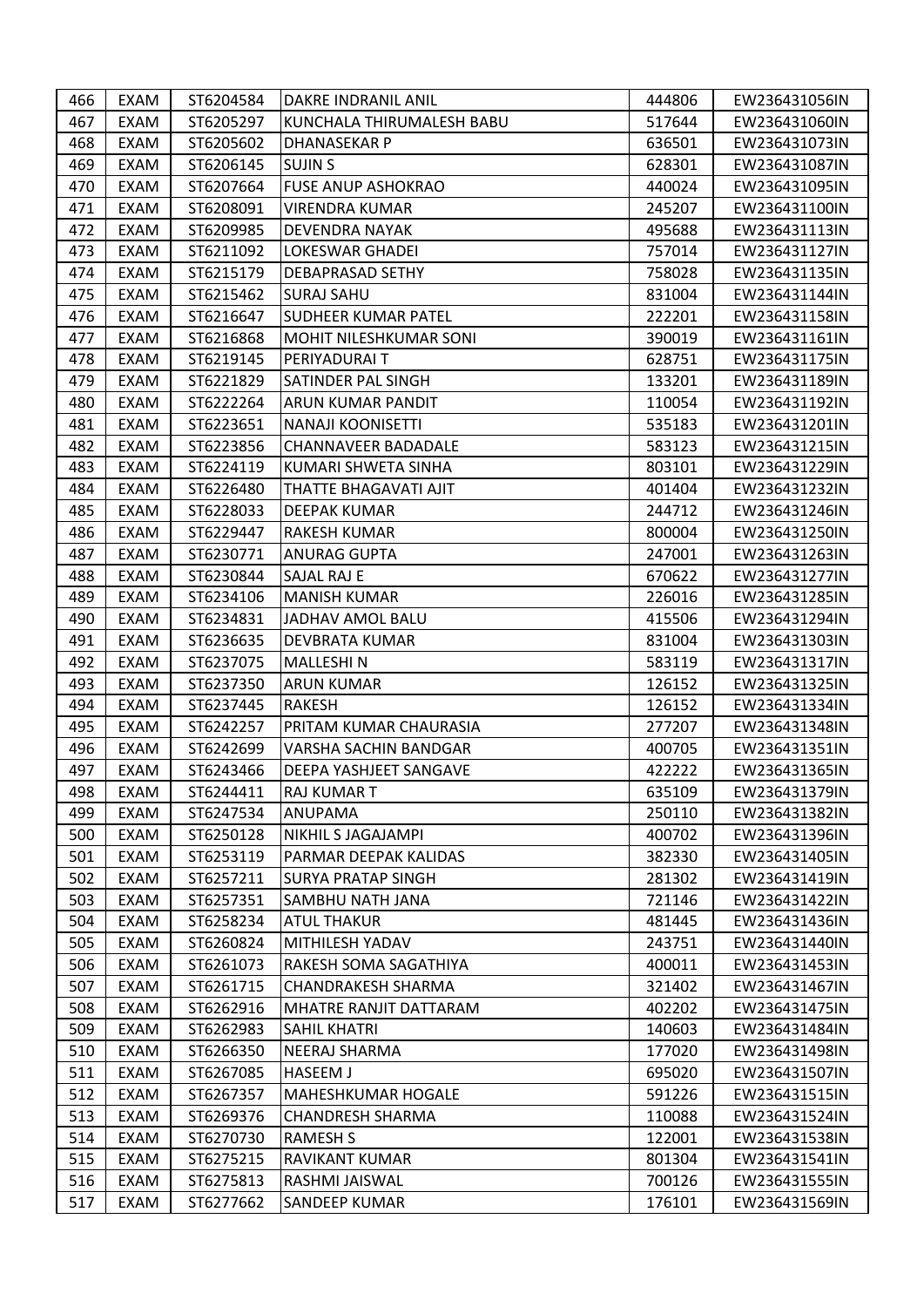| 518 | EXAM | ST6279126 | <b>JOBY KURIAN</b>                 | 686575 | EW236431572IN |
|-----|------|-----------|------------------------------------|--------|---------------|
| 519 | EXAM | ST6279460 | POSTURE AVINASH RAMCHANDRA         | 402101 | EW236431586IN |
| 520 | EXAM | ST6281104 | <b>MOHD IRFAN</b>                  | 180015 | EW236431590IN |
| 521 | EXAM | ST6284146 | <b>ANKIT PATIAL</b>                | 176041 | EW236431609IN |
| 522 | EXAM | ST6284324 | <b>ABID HUSSAIN BATT</b>           | 182204 | EW236431612IN |
| 523 | EXAM | ST6284332 | <b>ALTAF HUSSAIN KOLI</b>          | 182205 | EW236431626IN |
| 524 | EXAM | ST6284839 | PUROHIT PARTHKUMAR HARESHBHAI      | 394107 | EW236431630IN |
| 525 | EXAM | ST6285622 | <b>MANJEET SINGH</b>               | 600099 | EW236431643IN |
| 526 | EXAM | ST6285711 | <b>VIKASH SHARMA</b>               | 181203 | EW236431657IN |
| 527 | EXAM | ST6286580 | <b>ABHISHEK SHARMA</b>             | 180001 | EW236431665IN |
| 528 | EXAM | ST6289288 | HEMA PRADHAN BUDHIMAN              | 110085 | EW236431674IN |
| 529 | EXAM | ST6289326 | <b>KRISHNAMOORTHY J</b>            | 600050 | EW236431688IN |
| 530 | EXAM | ST6291452 | <b>PRAVEEN KUMAR</b>               | 282001 | EW236431691IN |
| 531 | EXAM | ST6295326 | GAJULA SHIVA KUMAR                 | 504251 | EW236431705IN |
| 532 | EXAM | ST6296425 | SATYAJEET ACHARYA                  | 758083 | EW236431714IN |
| 533 | EXAM | ST6297035 | <b>GOVIND TANWAR</b>               | 110053 | EW236431728IN |
| 534 | EXAM | ST6297065 | <b>DHEER SINGH</b>                 | 110053 | EW236431731IN |
| 535 | EXAM | ST6297078 | <b>GULDEV RAJ</b>                  | 181132 | EW236431745IN |
| 536 | EXAM | ST6299836 | PALLAVI CHADDA                     | 174021 | EW236431759IN |
| 537 | EXAM | ST6300354 | RAJ KUMAR MAHATO                   | 831009 | EW236431762IN |
| 538 | EXAM | ST6301075 | <b>INDRAJEET BIND</b>              | 233232 | EW236431776IN |
| 539 | EXAM | ST6301709 | NAVAPARA KRUPA NARENDRABHAI        | 364002 | EW236431780IN |
| 540 | EXAM | ST6302942 | UJJWAL KUMAR                       | 811214 | EW236431793IN |
| 541 | EXAM | ST6307251 | <b>SANTOSH KUMARI</b>              | 177001 | EW236431802IN |
| 542 | EXAM | ST6308385 | <b>VIVEK KUMAR YADAV</b>           | 277001 | EW236431816IN |
| 543 | EXAM | ST6308428 | <b>MRITUNJOY SADHUKHAN</b>         | 712223 | EW236431820IN |
| 544 | EXAM | ST6312468 | <b>BODDETI VENKATARAO</b>          | 531026 | EW236431833IN |
| 545 | EXAM | ST6313707 | <b>GURPREET SINGH</b>              | 160062 | EW236431847IN |
| 546 | EXAM | ST6313915 | <b>HARPREET KUMAR</b>              | 182143 | EW236431855IN |
| 547 | EXAM | ST6314355 | <b>VINOD KUMAR</b>                 | 177029 | EW236431864IN |
| 548 | EXAM | ST6314959 | <b>VINAYAK ANANDA PAWAR</b>        | 401209 | EW236431878IN |
| 549 | EXAM | ST6316455 | <b>APARNA C B</b>                  | 688525 | EW236431881IN |
| 550 | EXAM | ST6316552 | <b>SUSHANTA KUMAR SAHOO</b>        | 759103 | EW236431895IN |
| 551 | EXAM | ST6318253 | <b>RISHABH NIGAM</b>               | 208011 | EW236431904IN |
| 552 | EXAM | ST6319403 | <b>ARUL KUMAR G</b>                | 620014 | EW236431918IN |
| 553 | EXAM | ST6319713 | RAHUL KUMAR                        | 821312 | EW236431921IN |
| 554 | EXAM | ST6320347 | POOJA JOSHI                        | 110091 | EW236431935IN |
| 555 | EXAM | ST6322730 | MANMOHAN GUPTA                     | 143001 | EW236431949IN |
| 556 | EXAM | ST6324075 | <b>AVTAR SINGH</b>                 | 151003 | EW236431952IN |
| 557 | EXAM | ST6324326 | <b>BALWINDER KUMAR</b>             | 145025 | EW236431966IN |
| 558 | EXAM | ST6324393 | <b>GHARAT ASHISH HARISHCHANDRA</b> | 410206 | EW236431970IN |
| 559 | EXAM | ST6325047 | ANUJ KUMAR                         | 110044 | EW236431983IN |
| 560 | EXAM | ST6325085 | <b>SANDEEP KUMAR SINGH</b>         | 274203 | EW236431997IN |
| 561 | EXAM | ST6326450 | SAI CHARAN RAMAGIRI                | 500015 | EW236432003IN |
| 562 | EXAM | ST6327665 | <b>MANOSHI DHAR</b>                | 700059 | EW236432017IN |
| 563 | EXAM | ST6328046 | <b>SOURAV GHOSH</b>                | 721232 | EW236432025IN |
| 564 | EXAM | ST6330997 | <b>DEEPAK KUMAR</b>                | 497226 | EW236432034IN |
| 565 | EXAM | ST6335077 | PRIYANKA REGAR                     | 331507 | EW236432048IN |
| 566 | EXAM | ST6335549 | <b>TAMANNA</b>                     | 144002 | EW236432051IN |
| 567 | EXAM | ST6335557 | SACHITANANDA SAHU                  | 761002 | EW236432065IN |
| 568 | EXAM | ST6335824 | KUMAR HARISHAMBHU                  | 841241 | EW236432079IN |
| 569 | EXAM | ST6337851 | IFTEKHAR ALAM                      | 831001 | EW236432082IN |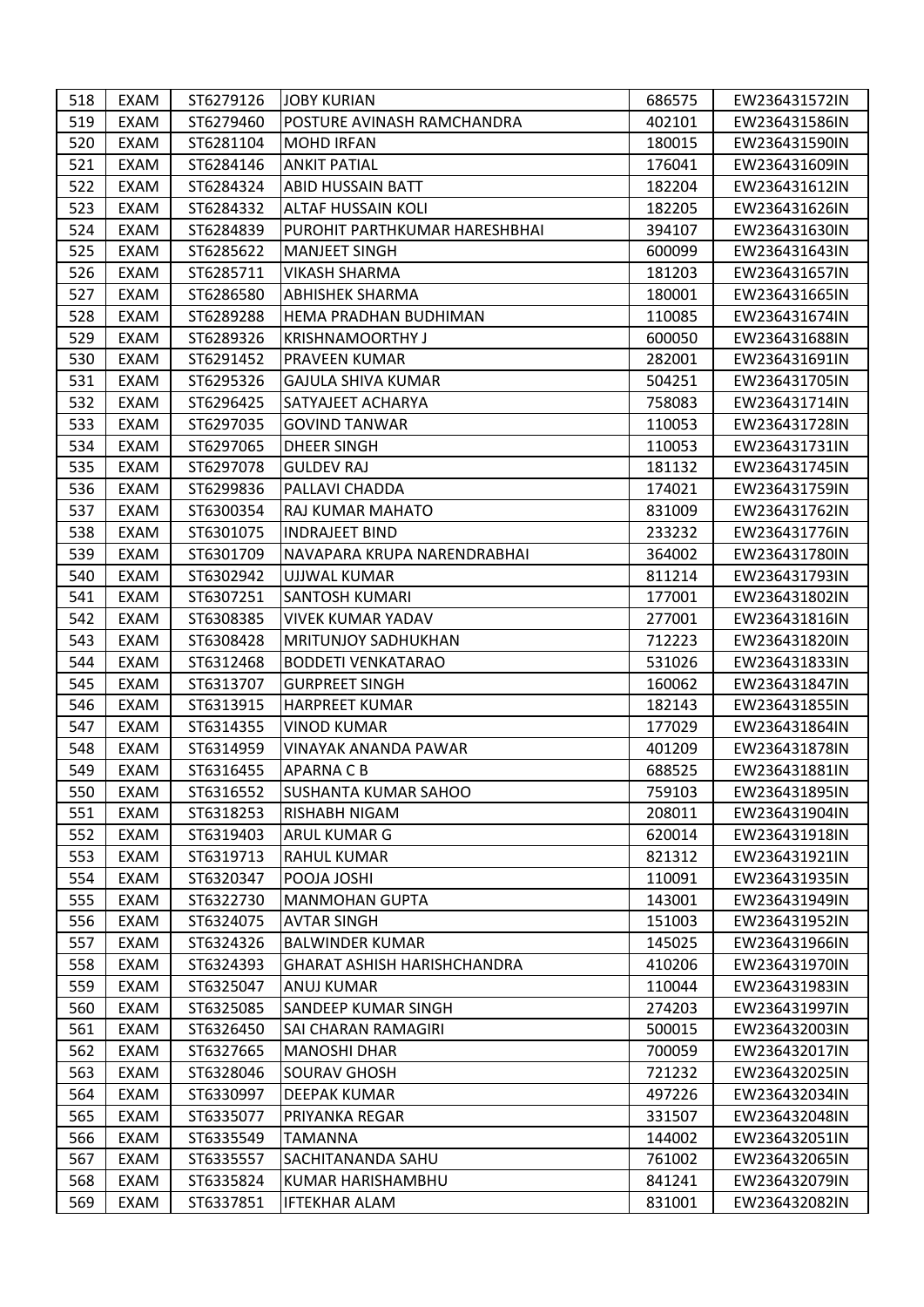| 570 | EXAM | ST6337886 | <b>REMISHAK</b>             | 670106 | EW236432096IN |
|-----|------|-----------|-----------------------------|--------|---------------|
| 571 | EXAM | ST6338688 | <b>JAYASINGH T</b>          | 524121 | EW236432105IN |
| 572 | EXAM | ST6339463 | MUKESH KUMAR DWIVEDI        | 201310 | EW236432119IN |
| 573 | EXAM | ST6340313 | DEEPAK KUMAR SHARMA         | 470124 | EW236432122IN |
| 574 | EXAM | ST6341271 | <b>SANDEEP H</b>            | 410209 | EW236432136IN |
| 575 | EXAM | ST6344319 | <b>BHARATI KUMARI</b>       | 801306 | EW236432140IN |
| 576 | EXAM | ST6345825 | AMIT KUMAR NAYAK            | 756001 | EW236432153IN |
| 577 | EXAM | ST6346419 | SURYA KANTA MOHAPATRA       | 756028 | EW236432167IN |
| 578 | EXAM | ST6346443 | <b>INDRAJIT SAHOO</b>       | 759120 | EW236432175IN |
| 579 | EXAM | ST6346931 | SANJEEV KUMAR               | 721607 | EW236432184IN |
| 580 | EXAM | ST6347415 | <b>RISHIKESH SARKAR</b>     | 854326 | EW236432198IN |
| 581 | EXAM | ST6347652 | RISHIKESH VISHWAKARMA       | 828110 | EW236432207IN |
| 582 | EXAM | ST6348098 | DEEPAK KUMAR                | 800001 | EW236432215IN |
| 583 | EXAM | ST6349388 | SHASHI KUMAR VERMA          | 221311 | EW236432224IN |
| 584 | EXAM | ST6350629 | <b>MANISH KUMAR</b>         | 854101 | EW236432238IN |
| 585 | EXAM | ST6351498 | RAHUL SHARMA                | 232101 | EW236432241IN |
| 586 | EXAM | ST6353261 | MD TAHIR HUSSAIN            | 801110 | EW236432255IN |
| 587 | EXAM | ST6355329 | <b>AFROJ ALI</b>            | 274149 | EW236432269IN |
| 588 | EXAM | ST6356665 | DESAMSETTI DEVI VARA PRASAD | 531011 | EW236432272IN |
| 589 | EXAM | ST6359146 | HIMANSHU KUMAR              | 811101 | EW236432286IN |
| 590 | EXAM | ST6359804 | <b>BUDAMA SAI TEJA</b>      | 521325 | EW236432290IN |
| 591 | EXAM | ST6361545 | SANTOSH KUMAR JENA          | 755019 | EW236432309IN |
| 592 | EXAM | ST6361574 | IMRAN MANSOORI              | 450001 | EW236432312IN |
| 593 | EXAM | ST6362732 | <b>LOVEPREET SINGH</b>      | 151001 | EW236432326IN |
| 594 | EXAM | ST6362767 | <b>PUSHPENDRA SINGH</b>     | 831009 | EW236432330IN |
| 595 | EXAM | ST6363216 | MANANSHEEL SHARMA           | 134003 | EW236432343IN |
| 596 | EXAM | ST6364409 | <b>VISHAL CHAUHAN</b>       | 175018 | EW236432357IN |
| 597 | EXAM | ST6366169 | <b>BELI RAM</b>             | 175123 | EW236432365IN |
| 598 | EXAM | ST6366282 | HEMANSHU KUMAR              | 132140 | EW236432374IN |
| 599 | EXAM | ST6367225 | <b>ISHWAR MURANAL</b>       | 587116 | EW236432388IN |
| 600 | EXAM | ST6371006 | DHIRAJ KUMAR                | 121003 | EW236432391IN |
| 601 | EXAM | ST6373726 | CHINMAY HAZRA               | 721628 | EW236432405IN |
| 602 | EXAM | ST6375465 | <b>AVISHEK SARKAR</b>       | 700054 | EW236432414IN |
| 603 | EXAM | ST6378264 | <b>KAVITA</b>               | 110083 | EW236432428IN |
| 604 | EXAM | ST6380331 | MUKESH KUMAR SINGH          | 813204 | EW236432431IN |
| 605 | EXAM | ST6380552 | <b>ISHA GUPTA</b>           | 201002 | EW236432445IN |
| 606 | EXAM | ST6380900 | ANJU V                      | 688006 | EW236432459IN |
| 607 | EXAM | ST6381060 | <b>GOPAL DAS SHAH</b>       | 486886 | EW236432462IN |
| 608 | EXAM | ST6382784 | <b>AVINASH KUMAR</b>        | 221711 | EW236432476IN |
| 609 | EXAM | ST6383115 | <b>ROSHNI SATAPATHY</b>     | 760004 | EW236432480IN |
| 610 | EXAM | ST6384065 | KAPIL KUMAR PANERI          | 305901 | EW236432493IN |
| 611 | EXAM | ST6392815 | SUBEDAR PRAJAPATI           | 222165 | EW236432502IN |
| 612 | EXAM | ST6400650 | PRATAPA D R KRISHNA MURTHY  | 533107 | EW236432516IN |
| 613 | EXAM | ST6401002 | <b>PREM PRAKASH</b>         | 695013 | EW236432520IN |
| 614 | EXAM | ST6402424 | TAMILSELVAN D               | 636201 | EW236432533IN |
| 615 | EXAM | ST6402688 | SARDAR RANDEEP SINGH        | 825403 | EW236432547IN |
| 616 | EXAM | ST6403269 | <b>GANESH KUMAR MAHTO</b>   | 829117 | EW236432555IN |
| 617 | EXAM | ST6403358 | REENA KUMARI                | 490001 | EW236432564IN |
| 618 | EXAM | ST6405091 | <b>ANUPAM SHUKLA</b>        | 212507 | EW236432578IN |
| 619 | EXAM | ST6408953 | <b>SHALINI TRIPATHI</b>     | 272001 | EW236432581IN |
| 620 | EXAM | ST6409283 | <b>MANOJ KUMAR SARAF</b>    | 768027 | EW236432595IN |
| 621 | EXAM | ST6410805 | HINGU MAYURKUMAR DINESHBHAI | 395010 | EW236432604IN |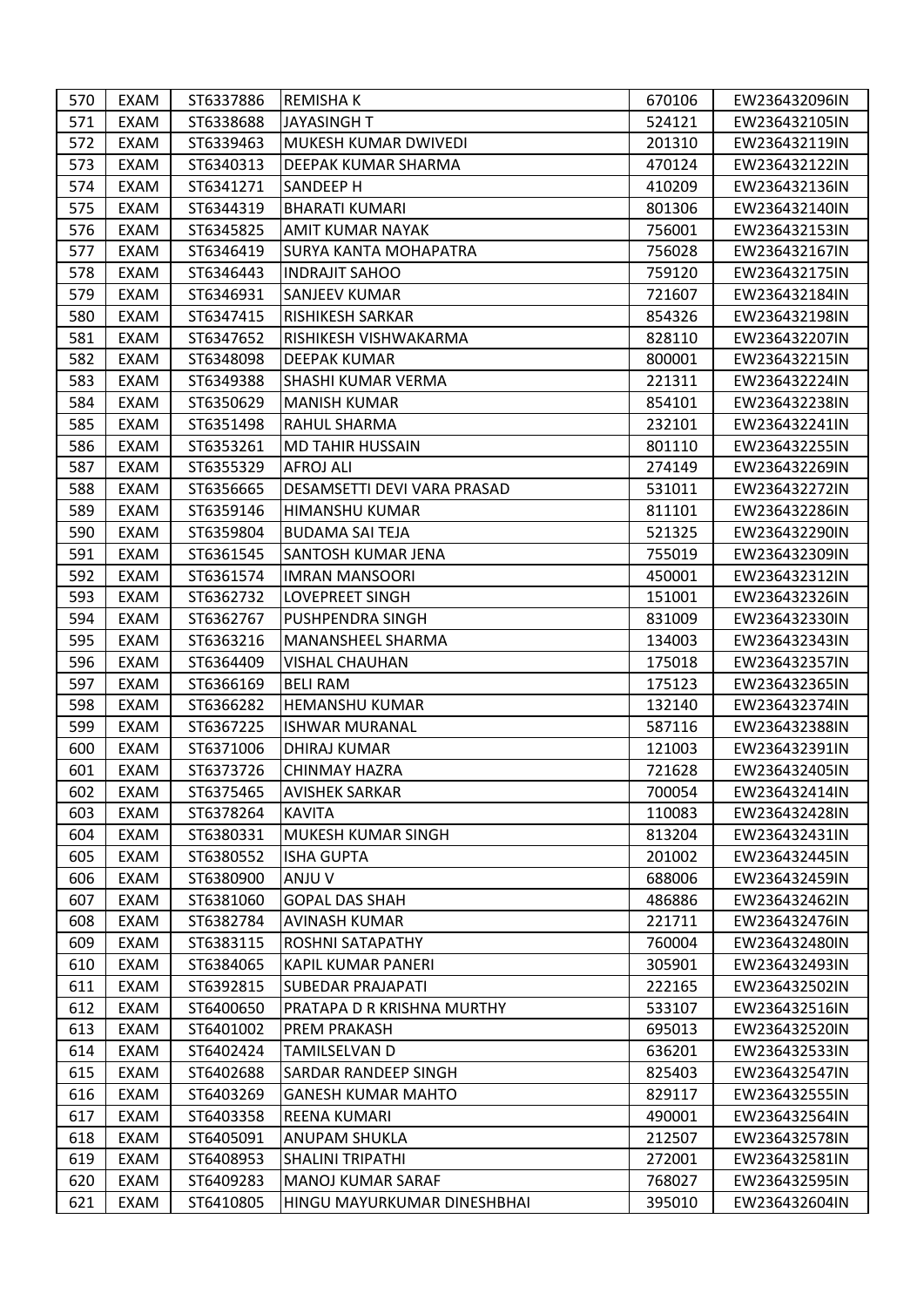| 622 | EXAM        | ST6411350 | <b>VINAY KUMAR</b>                    | 250103 | EW236432618IN |
|-----|-------------|-----------|---------------------------------------|--------|---------------|
| 623 | EXAM        | ST6412735 | <b>PREMAN KUMAR</b>                   | 491221 | EW236432621IN |
| 624 | EXAM        | ST6412748 | <b>RANJU PANDEY</b>                   | 831012 | EW236432635IN |
| 625 | EXAM        | ST6417197 | ARTI                                  | 250222 | EW236432649IN |
| 626 | EXAM        | ST6418290 | DAYAKRISHAN PANDEY                    | 132140 | EW236432652IN |
| 627 | EXAM        | ST6420465 | <b>SANJAY RAWAT</b>                   | 201017 | EW236432666IN |
| 628 | EXAM        | ST6421127 | <b>SADANAND KUMAR</b>                 | 132140 | EW236432670IN |
| 629 | EXAM        | ST6422999 | <b>GIRIJA PRASAD SAMAL</b>            | 754205 | EW236432683IN |
| 630 | EXAM        | ST6425068 | SATYA PRAKASH YADAV                   | 132140 | EW236432697IN |
| 631 | EXAM        | ST6425971 | <b>KOMAL PATHAK</b>                   | 208015 | EW236432706IN |
| 632 | EXAM        | ST6427877 | <b>RAJESH KUMAR</b>                   | 233304 | EW236432710IN |
| 633 | EXAM        | ST6431262 | RAJEEV KUMAR YADAV                    | 277123 | EW236432723IN |
| 634 | EXAM        | ST6431675 | <b>MOHIT KUMAR PAL</b>                | 829144 | EW236432737IN |
| 635 | EXAM        | ST6437341 | <b>VINOD KUMAR</b>                    | 126102 | EW236432745IN |
| 636 | <b>EXAM</b> | ST6439085 | <b>KAUSHIKRAJ A S</b>                 | 641008 | EW236432754IN |
| 637 | EXAM        | ST6440733 | <b>BISHNU PRIYA RAUTA</b>             | 635109 | EW236432768IN |
| 638 | EXAM        | ST6441357 | UDAYA KUMAR J                         | 620014 | EW236432771IN |
| 639 | EXAM        | ST6442375 | <b>AAKASH SHARMA</b>                  | 110042 | EW236432785IN |
| 640 | EXAM        | ST6444550 | <b>RATNESH KUMAR</b>                  | 826004 | EW236432799IN |
| 641 | EXAM        | ST6444593 | <b>MADAKA RAJU</b>                    | 530053 | EW236432808IN |
| 642 | EXAM        | ST6448807 | P SRINIVAS                            | 503003 | EW236432811IN |
| 643 | EXAM        | ST6451689 | PARTHA PROTIM HAZARIKA                | 785001 | EW236432825IN |
| 644 | EXAM        | ST6457547 | <b>GAURAV KUMAR SHARMA</b>            | 321613 | EW236432839IN |
| 645 | EXAM        | ST6460270 | <b>SANJAY KUMAR</b>                   | 175012 | EW236432842IN |
| 646 | EXAM        | ST6461587 | POOJA NANDA                           | 110052 | EW236432856IN |
| 647 | EXAM        | ST6465493 | <b>USHA</b>                           | 490011 | EW236432860IN |
| 648 | EXAM        | ST6469715 | KONKI ANIL KUMAR                      | 755019 | EW236432873IN |
| 649 | EXAM        | ST6470306 | <b>GOBIKRISHNAK</b>                   | 641602 | EW236432887IN |
| 650 | EXAM        | ST6470373 | SINGH ABHISHEKH JEELEDAR BHANU PRATAP | 221503 | EW236432895IN |
| 651 | EXAM        | ST6470551 | <b>KUMAR MAYANK</b>                   | 802301 | EW236432900IN |
| 652 | EXAM        | ST6472821 | MUKESH KUMAR SAHU                     | 493331 | EW236432913IN |
| 653 | EXAM        | ST6476193 | JETTI N CHANDRAKALA NEELIMA DEEPTHI   | 533107 | EW236432927IN |
| 654 | EXAM        | ST6481618 | DONGRE BALAJI RADHAKISAN              | 411031 | EW236432935IN |
| 655 | EXAM        | ST6482444 | <b>ASHA SINGH</b>                     | 831004 | EW236432944IN |
| 656 | EXAM        | ST6483335 | VISHWA MURTI TIWARY                   | 232101 | EW236432958IN |
| 657 | EXAM        | ST6483998 | PATEL VIJAYKUMAR AMRUTBHAI            | 394130 | EW236432961IN |
| 658 | EXAM        | ST6484161 | KANHAIYA TIWARI                       | 232110 | EW236432975IN |
| 659 | EXAM        | ST6484269 | <b>PAVAN GHORPADE</b>                 | 460661 | EW236432989IN |
| 660 | EXAM        | ST6484293 | KADALI DURGA PRASAD                   | 534342 | EW236432992IN |
| 661 | EXAM        | ST6484795 | <b>AJAY KUMAR</b>                     | 110080 | EW236433009IN |
| 662 | EXAM        | ST6485559 | NIRUPAMA BEHERA                       | 754205 | EW236433012IN |
| 663 | EXAM        | ST6486615 | <b>BIPIN KUMAR DUBEY</b>              | 841436 | EW236433026IN |
| 664 | EXAM        | ST6487144 | PANKAJ                                | 126102 | EW236433030IN |
| 665 | EXAM        | ST6487683 | SANJEEV KUMAR SHARMA                  | 126110 | EW236433043IN |
| 666 | EXAM        | ST6492458 | <b>SUJEET KUMAR SINGH</b>             | 232103 | EW236433057IN |
| 667 | EXAM        | ST6495333 | <b>SANTOSH KUMAR</b>                  | 110086 | EW236433065IN |
| 668 | EXAM        | ST6496747 | RAGHUBANSH KUMAR                      | 824120 | EW236433074IN |
| 669 | EXAM        | ST6497522 | PARMOD KUMAR                          | 804452 | EW236433088IN |
| 670 | EXAM        | ST6501082 | <b>NIRBHAY KUMAR SINHA</b>            | 831014 | EW236433091IN |
| 671 | EXAM        | ST6501449 | <b>VIVEK KALSI</b>                    | 145001 | EW236433105IN |
| 672 | EXAM        | ST6503743 | VIKASH                                | 530031 | EW236433114IN |
| 673 | EXAM        | ST6504758 | <b>BALABADDULA VIJAY PRAKASH</b>      | 505184 | EW236433128IN |
|     |             |           |                                       |        |               |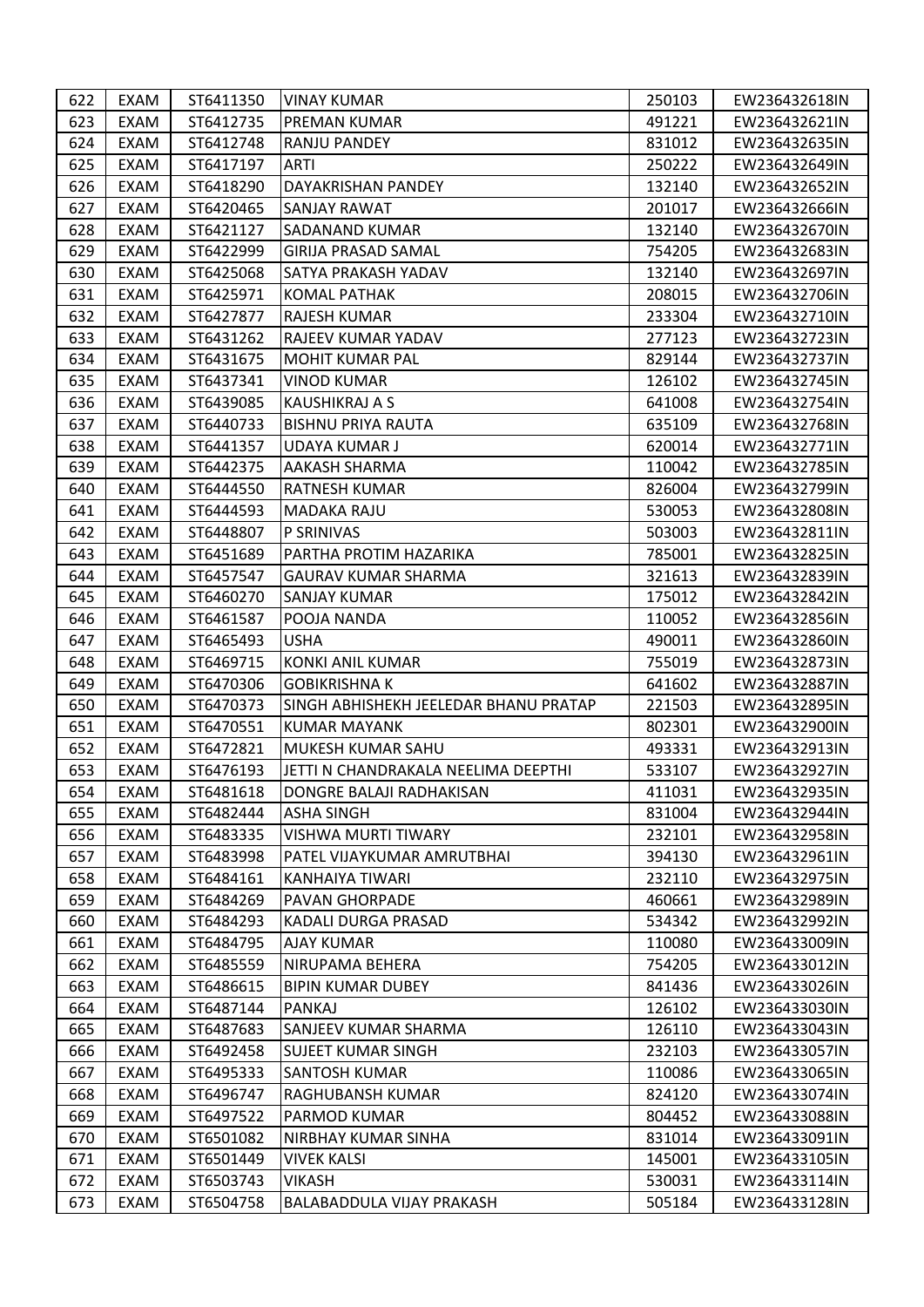| 674 | EXAM        | ST6506424 | <b>MD IBRAHIM HUSSAIN</b>          | 504302 | EW236433131IN |
|-----|-------------|-----------|------------------------------------|--------|---------------|
| 675 | EXAM        | ST6506696 | <b>ANKIT KASHYAP</b>               | 172022 | EW236433145IN |
| 676 | EXAM        | ST6506890 | <b>AMAL KUNJUMON</b>               | 686604 | EW236433159IN |
| 677 | EXAM        | ST6509997 | <b>VED PRAKASH TIWARI</b>          | 221108 | EW236433162IN |
| 678 | EXAM        | ST6516810 | <b>MONICA CHADGAL</b>              | 181143 | EW236433176IN |
| 679 | EXAM        | ST6517302 | <b>NAMRATA</b>                     | 246174 | EW236433180IN |
| 680 | EXAM        | ST6518112 | <b>ARCHANA GUSAIN</b>              | 201012 | EW236433193IN |
| 681 | EXAM        | ST6518287 | YASHWINI SHARMA                    | 831001 | EW236433202IN |
| 682 | EXAM        | ST6518309 | <b>BHANU PRAKASH GIRI</b>          | 202001 | EW236433216IN |
| 683 | EXAM        | ST6518678 | PATEL MAYURIBEN HASMUKHBHAI        | 382260 | EW236433220IN |
| 684 | EXAM        | ST6519461 | NAGARE MANASI BHALCHANDRA          | 422009 | EW236433233IN |
| 685 | EXAM        | ST6519631 | <b>SURAPATHI PRABHAKAR RAO</b>     | 530011 | EW236433247IN |
| 686 | EXAM        | ST6519815 | <b>RAHUL KUMAR</b>                 | 246163 | EW236433255IN |
| 687 | EXAM        | ST6521334 | <b>MANISH CHANDEL</b>              | 175018 | EW236433264IN |
| 688 | <b>EXAM</b> | ST6522085 | <b>SANKET</b>                      | 126116 | EW236433278IN |
| 689 | EXAM        | ST6523078 | <b>JASWANT SINGH</b>               | 171206 | EW236433281IN |
| 690 | EXAM        | ST6526935 | PAWAN KUMAR                        | 175012 | EW236433295IN |
| 691 | EXAM        | ST6527359 | <b>SANDEEP</b>                     | 125033 | EW236433304IN |
| 692 | EXAM        | ST6531313 | <b>BARASKAR RAVINDRA BRAHMADEV</b> | 412201 | EW236433318IN |
| 693 | EXAM        | ST6531364 | <b>SRIKAKULAPU SURENDRA</b>        | 533249 | EW236433321IN |
| 694 | EXAM        | ST6532409 | <b>JAIDEEP</b>                     | 127306 | EW236433335IN |
| 695 | EXAM        | ST6533065 | PRAMOD KUMAR                       | 208027 | EW236433349IN |
| 696 | EXAM        | ST6533863 | RITESH SRIVASTAVA                  | 242001 | EW236433352IN |
| 697 | EXAM        | ST6534150 | <b>SANJEEV KUMAR SHARMA</b>        | 244924 | EW236433366IN |
| 698 | EXAM        | ST6534800 | <b>DIPTI MISRA</b>                 | 262802 | EW236433370IN |
| 699 | EXAM        | ST6535195 | <b>IMTEYAZ KHAN</b>                | 201301 | EW236433383IN |
| 700 | EXAM        | ST6536544 | UMESHGOUDA PATIL                   | 580004 | EW236433397IN |
| 701 | EXAM        | ST6538792 | <b>AJAY KUMAR</b>                  | 121004 | EW236433406IN |
| 702 | EXAM        | ST6540185 | <b>KUMAR RAJAK</b>                 | 835103 | EW236433410IN |
| 703 | EXAM        | ST6540193 | <b>NITISH BAG</b>                  | 721517 | EW236433423IN |
| 704 | EXAM        | ST6541114 | RAJU PANIGRAHI                     | 711302 | EW236433437IN |
| 705 | EXAM        | ST6541386 | <b>ABHISHEK DINDA</b>              | 712246 | EW236433445IN |
| 706 | EXAM        | ST6542021 | <b>BHARANISS</b>                   | 600068 | EW236433454IN |
| 707 | <b>EXAM</b> | ST6543761 | THAKRE SHUBHAM CHANDRASHEKHAR      | 421302 | EW236433468IN |
| 708 | EXAM        | ST6544288 | IKOTA DURGA MOHAN                  | 522413 | EW236433471IN |
| 709 | EXAM        | ST6545012 | VARSHA                             | 490024 | EW236433485IN |
| 710 | EXAM        | ST6546450 | <b>MANOJ KUMAR</b>                 | 176021 | EW236433499IN |
| 711 | EXAM        | ST6549115 | UPENDRA KUMAR                      | 713338 | EW236433508IN |
| 712 | EXAM        | ST6550938 | <b>HIMANSHU SHARMA</b>             | 173212 | EW236433511IN |
| 713 | EXAM        | ST6552375 | <b>ANAND KUMAR RAI</b>             | 802119 | EW236433525IN |
| 714 | EXAM        | ST6552442 | <b>RAHUL RANA</b>                  | 176084 | EW236433539IN |
| 715 | EXAM        | ST6553147 | P CHANDRA SEKHER                   | 756025 | EW236433542IN |
| 716 | EXAM        | ST6553805 | <b>VIJAY KUMAR</b>                 | 110053 | EW236433556IN |
| 717 | EXAM        | ST6554186 | <b>ANKIT SINGH</b>                 | 176051 | EW236433560IN |
| 718 | EXAM        | ST6556952 | <b>SISIR KUMAR NANDY</b>           | 831005 | EW236433573IN |
| 719 | EXAM        | ST6557398 | <b>BALIRAM</b>                     | 224001 | EW236433587IN |
| 720 | EXAM        | ST6558173 | <b>VISHAL KUMAR ASWAL</b>          | 244001 | EW236433595IN |
| 721 | EXAM        | ST6559080 | SANDEEP                            | 110086 | EW236433600IN |
| 722 | EXAM        | ST6559684 | <b>KHUSHBU SAINI</b>               | 301001 | EW236433613IN |
| 723 | EXAM        | ST6563134 | <b>ABHISHEK SINGH BISHT</b>        | 110091 | EW236433627IN |
| 724 | EXAM        | ST6568691 | <b>TARIQ ANAWAR</b>                | 232118 | EW236433635IN |
| 725 | EXAM        | ST6569213 | <b>JITENDRA KUMAR</b>              | 231208 | EW236433644IN |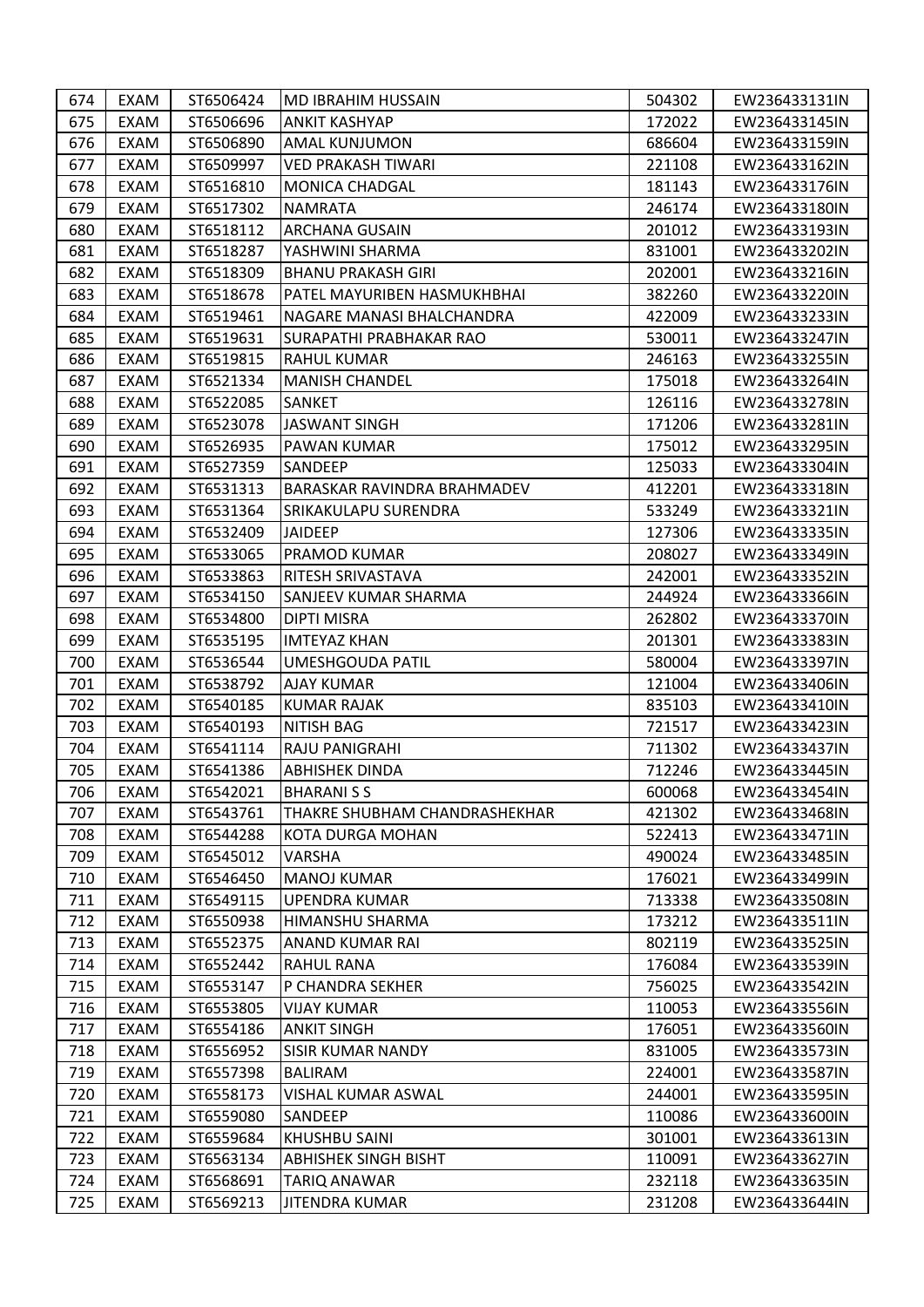| 726 | EXAM        | ST6569353 | <b>BISHWAJEET KUMAR</b>                 | 827013 | EW236433658IN |
|-----|-------------|-----------|-----------------------------------------|--------|---------------|
| 727 | EXAM        | ST6569736 | <b>TARUN KANT</b>                       | 176059 | EW236433661IN |
| 728 | EXAM        | ST6569833 | <b>ANJALI SHARMA</b>                    | 177401 | EW236433675IN |
| 729 | EXAM        | ST6570297 | <b>AMRENDRA KUMAR</b>                   | 805102 | EW236433689IN |
| 730 | EXAM        | ST6570424 | <b>SUNDHAR R</b>                        | 632602 | EW236433692IN |
| 731 | EXAM        | ST6570432 | <b>SATHISH M</b>                        | 632602 | EW236433701IN |
| 732 | EXAM        | ST6570475 | <b>PAWANPREET SINGH</b>                 | 140901 | EW236433715IN |
| 733 | EXAM        | ST6572052 | NIKHIL KUMAR MISHRA                     | 805109 | EW236433729IN |
| 734 | EXAM        | ST6574330 | <b>MOHAN KUMAR</b>                      | 801301 | EW236433732IN |
| 735 | EXAM        | ST6575582 | <b>SARASWATI GHOSH</b>                  | 721506 | EW236433746IN |
| 736 | EXAM        | ST6575949 | <b>SUNNY SHAW</b>                       | 743125 | EW236433750IN |
| 737 | EXAM        | ST6576929 | <b>SURYA KANTA DAS</b>                  | 721301 | EW236433763IN |
| 738 | EXAM        | ST6577335 | <b>RAM SINGH</b>                        | 132103 | EW236433777IN |
| 739 | EXAM        | ST6578042 | <b>SHANTANU BEHERA</b>                  | 831005 | EW236433785IN |
| 740 | <b>EXAM</b> | ST6581065 | PRADEEP KUMAR                           | 212301 | EW236433794IN |
| 741 | EXAM        | ST6582236 | <b>HEMANT MANDAL</b>                    | 246701 | EW236433803IN |
| 742 | EXAM        | ST6587491 | VARTHA NAGA TULASI                      | 521366 | EW236433817IN |
| 743 | EXAM        | ST6587675 | <b>MONIKA SINGH VERMA</b>               | 226022 | EW236433825IN |
| 744 | EXAM        | ST6588965 | <b>CHANDER KANT</b>                     | 151111 | EW236433834IN |
| 745 | EXAM        | ST6589095 | <b>VIJAY KUMAR GUPTA</b>                | 232340 | EW236433848IN |
| 746 | EXAM        | ST6589303 | <b>KUNDAN KUMAR</b>                     | 842001 | EW236433851IN |
| 747 | EXAM        | ST6592827 | <b>PRAKASH KUMAR</b>                    | 824143 | EW236433865IN |
| 748 | EXAM        | ST6594013 | BHENSDADIYA RAKESHKUMAR DHANJI          | 360110 | EW236433879IN |
| 749 | EXAM        | ST6594811 | <b>ROCKY KUMAR</b>                      | 800001 | EW236433882IN |
| 750 | EXAM        | ST6597543 | <b>PARVESH</b>                          | 132103 | EW236433896IN |
| 751 | EXAM        | ST6598477 | <b>TARUN</b>                            | 175123 | EW236433905IN |
| 752 | EXAM        | ST6599945 | <b>KIRAN BASKI</b>                      | 490006 | EW236433919IN |
| 753 | EXAM        | ST6601745 | RADHIKA KUMARI                          | 721132 | EW236433922IN |
| 754 | EXAM        | ST6603764 | <b>BAKUL KUMAR</b>                      | 132001 | EW236433936IN |
| 755 | EXAM        | ST6603799 | <b>FULARIYA ABHAY RAMESH</b>            | 440003 | EW236433940IN |
| 756 | EXAM        | ST6603829 | <b>RAHUL</b>                            | 126101 | EW236433953IN |
| 757 | EXAM        | ST6605252 | <b>JOGINDER PAL</b>                     | 110044 | EW236433967IN |
| 758 | EXAM        | ST6605791 | <b>NAVINDER SINGH</b>                   | 143505 | EW236433975IN |
| 759 | EXAM        | ST6610065 | <b>JOHN</b>                             | 160014 | EW236433984IN |
| 760 | EXAM        | ST6613301 | HARSHVARDHAN TIWARI                     | 484551 | EW236433998IN |
| 761 | EXAM        | ST6613595 | <b>ROHIT</b>                            | 176323 | EW236434004IN |
| 762 | EXAM        | ST6614685 | RANINGA MAYANK ARVINDBHAI               | 382110 | EW236434018IN |
| 763 | EXAM        | ST6616297 | JARIWALA BHUMIKA JITENDRAKUMAR          | 395001 | EW236434021IN |
| 764 | EXAM        | ST6618842 | KULKARNI ATUL PRAKASH                   | 411051 | EW236434035IN |
| 765 | EXAM        | ST6620138 | KULKARNI SAURABH SANJAY                 | 422004 | EW236434049IN |
| 766 | EXAM        | ST6620936 | <b>VIKAS AGRAHARI</b>                   | 276206 | EW236434052IN |
| 767 | EXAM        | ST6621401 | SALHAI HEMBRAM                          | 757054 | EW236434066IN |
| 768 | EXAM        | ST6623439 | <b>ANUPAM KUMAR</b>                     | 805126 | EW236434070IN |
| 769 | EXAM        | ST6624508 | <b>GAMIT SIDDHARTHBHAI FATESINGBHAI</b> | 394340 | EW236434083IN |
| 770 | EXAM        | ST6626217 | RANI KUMARI                             | 831004 | EW236434097IN |
| 771 | EXAM        | ST6628481 | <b>RINKU</b>                            | 132039 | EW236434106IN |
| 772 | EXAM        | ST6628678 | <b>MANDEEP KUMAR</b>                    | 829203 | EW236434110IN |
| 773 | EXAM        | ST6633922 | <b>ABHISHEK KUMAR PANDEY</b>            | 831013 | EW236434123IN |
| 774 | EXAM        | ST6637448 | <b>ANUP KUMAR</b>                       | 800001 | EW236434137IN |
| 775 | EXAM        | ST6637650 | DHANYAKUMAR H C                         | 560067 | EW236434145IN |
| 776 | EXAM        | ST6638703 | <b>SANJEEV MISHRA</b>                   | 226017 | EW236434154IN |
| 777 | EXAM        | ST6639505 | SHAH BRIJESH RAKESHBHAI                 | 390019 | EW236434168IN |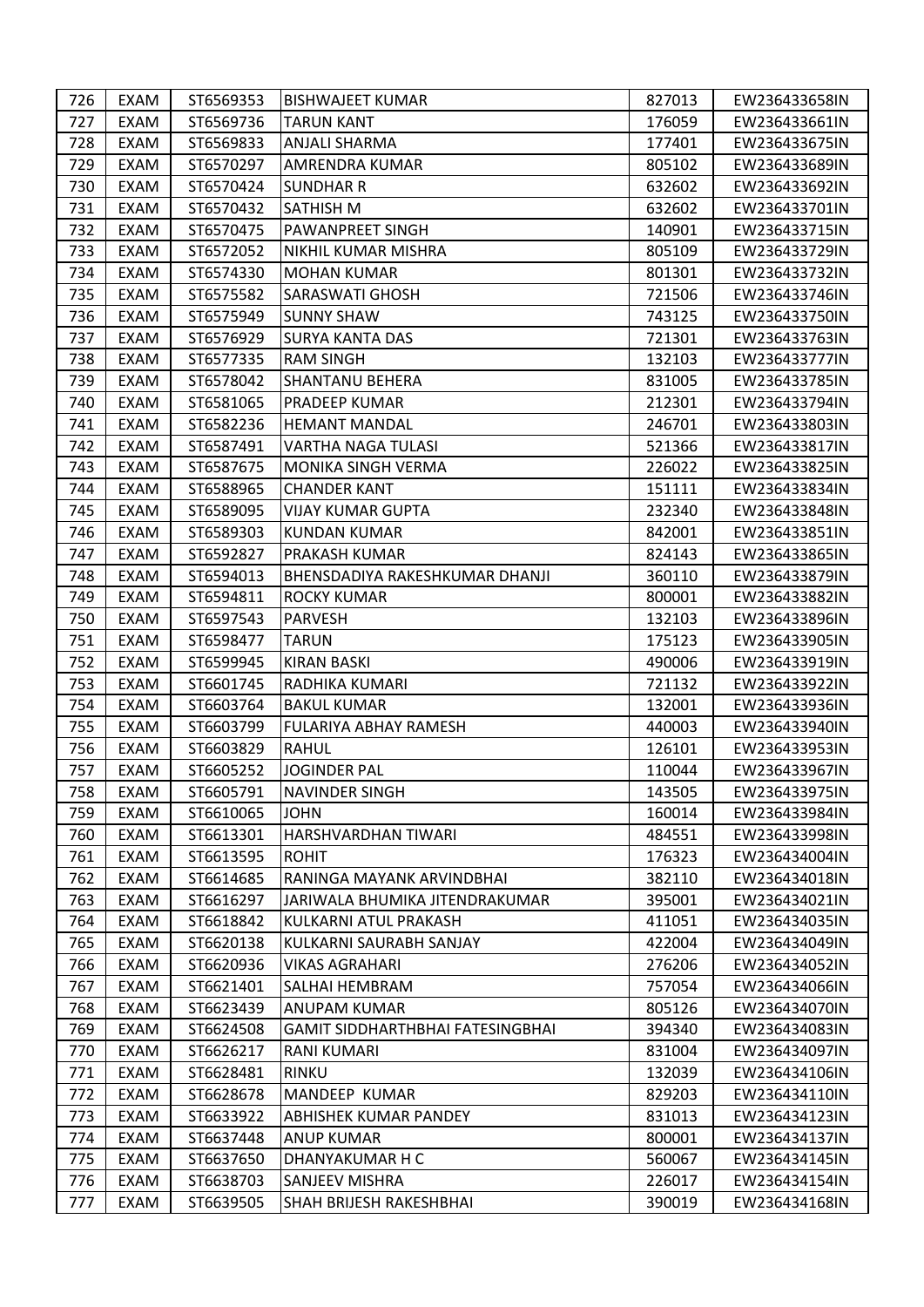| 778 | EXAM | ST6644452 | ANIL                           | 126102 | EW236434171IN |
|-----|------|-----------|--------------------------------|--------|---------------|
| 779 | EXAM | ST6645225 | <b>TAPAN KUMAR SAHOO</b>       | 132140 | EW236434185IN |
| 780 | EXAM | ST6645416 | <b>CHAVAN OMKAR SHANTARAM</b>  | 402107 | EW236434199IN |
| 781 | EXAM | ST6645750 | PUSHPAM KUMAR                  | 607803 | EW236434208IN |
| 782 | EXAM | ST6646102 | RAVI                           | 131301 | EW236434211IN |
| 783 | EXAM | ST6648962 | KARAVADI VASANTHA LAKSHMI      | 523002 | EW236434225IN |
| 784 | EXAM | ST6649425 | <b>MAN SINGH PATEL</b>         | 212402 | EW236434239IN |
| 785 | EXAM | ST6649535 | <b>RINKI KUMARI</b>            | 831003 | EW236434242IN |
| 786 | EXAM | ST6650355 | DILEEP KUMAR JAISWAL           | 226008 | EW236434256IN |
| 787 | EXAM | ST6650452 | <b>ANJANEE KUMAR SINGH</b>     | 233308 | EW236434260IN |
| 788 | EXAM | ST6652188 | <b>DEEPAK KUMAR SINGH</b>      | 583123 | EW236434273IN |
| 789 | EXAM | ST6652307 | <b>KULDEEP KUMAR</b>           | 144009 | EW236434287IN |
| 790 | EXAM | ST6654024 | VIKASH SINGH KUSHWANA          | 486114 | EW236434295IN |
| 791 | EXAM | ST6654598 | <b>GANGURDE NIKITA DADAJI</b>  | 422012 | EW236434300IN |
| 792 | EXAM | ST6655713 | <b>GAIKWAD PRATIMA PRATAP</b>  | 421503 | EW236434313IN |
| 793 | EXAM | ST6656469 | <b>SUMIT KUMAR</b>             | 831004 | EW236434327IN |
| 794 | EXAM | ST6656884 | <b>DHARAJEET</b>               | 250001 | EW236434335IN |
| 795 | EXAM | ST6661071 | <b>ABHISHEK SHARMA</b>         | 282010 | EW236434344IN |
| 796 | EXAM | ST6662892 | <b>APARNA GUPTA</b>            | 226012 | EW236434358IN |
| 797 | EXAM | ST6663198 | <b>KIRAN KUMARI</b>            | 175008 | EW236434361IN |
| 798 | EXAM | ST6663813 | GAJJAR UTSAV PRAVINCHANDRA     | 395005 | EW236434375IN |
| 799 | EXAM | ST6666435 | <b>SOMNATH BERA</b>            | 721441 | EW236434389IN |
| 800 | EXAM | ST6666871 | <b>ARTI THAKUR</b>             | 176043 | EW236434392IN |
| 801 | EXAM | ST6670542 | CHAUHAN NIKUNJ ASHOKBHAI       | 395009 | EW236434401IN |
| 802 | EXAM | ST6672898 | RIYAZUDDIN ANSARI              | 828129 | EW236434415IN |
| 803 | EXAM | ST6673282 | <b>KRISHN PAL CHAUHAN</b>      | 110033 | EW236434429IN |
| 804 | EXAM | ST6675390 | <b>LOVELY SINHA</b>            | 811307 | EW236434432IN |
| 805 | EXAM | ST6677180 | <b>HIMANSHU JAIN</b>           | 110043 | EW236434446IN |
| 806 | EXAM | ST6677911 | <b>AYUSH WALIA</b>             | 175002 | EW236434450IN |
| 807 | EXAM | ST6678136 | <b>AKSHIT SHARMA</b>           | 177001 | EW236434463IN |
| 808 | EXAM | ST6678926 | PRATIVA SAHOO                  | 758014 | EW236434477IN |
| 809 | EXAM | ST6679256 | DHIRAJ YADAV                   | 233223 | EW236434485IN |
| 810 | EXAM | ST6679892 | <b>PATEL ASHOK RAMJI</b>       | 400054 | EW236434494IN |
| 811 | EXAM | ST6680459 | <b>ABHISEK GHOSH</b>           | 713322 | EW236434503IN |
| 812 | EXAM | ST6681285 | NAGALINGAPPA L                 | 583203 | EW236434517IN |
| 813 | EXAM | ST6682465 | <b>MALGAVE SACHIN BHASKAR</b>  | 416418 | EW236434525IN |
| 814 | EXAM | ST6682885 | KADAM VISHAL VIJAY             | 400089 | EW236434534IN |
| 815 | EXAM | ST6686600 | KARAN KUMAR CHOUHAN            | 743125 | EW236434548IN |
| 816 | EXAM | ST6688565 | <b>AMAN KUMAR</b>              | 231225 | EW236434551IN |
| 817 | EXAM | ST6689979 | <b>RAVIKANT</b>                | 204215 | EW236434565IN |
| 818 | EXAM | ST6691922 | <b>SHUVA PRATYUSHA KAR</b>     | 754202 | EW236434579IN |
| 819 | EXAM | ST6693955 | UMESH KUMAR TIWARI             | 754141 | EW236434582IN |
| 820 | EXAM | ST6694638 | <b>RAJESH MAGI</b>             | 590008 | EW236434596IN |
| 821 | EXAM | ST6694832 | <b>SAWANT VAIDEHI DILIPRAO</b> | 390007 | EW236434605IN |
| 822 | EXAM | ST6694859 | <b>KUSUMA B</b>                | 572219 | EW236434619IN |
| 823 | EXAM | ST6694921 | <b>GAURAV KUMAR SHARMA</b>     | 110094 | EW236434622IN |
| 824 | EXAM | ST6697106 | SOUMAVA DAS                    | 743426 | EW236434636IN |
| 825 | EXAM | ST6698315 | PARHALAD RAM BHADU             | 331811 | EW236434640IN |
| 826 | EXAM | ST6698730 | JITENDRA KUMAR THAKUR          | 695547 | EW236434653IN |
| 827 | EXAM | ST6699990 | PRATIBHA UPADHYAY              | 273152 | EW236434667IN |
| 828 | EXAM | ST6700271 | <b>TRUPTIMAYEE BEHERA</b>      | 759145 | EW236434675IN |
| 829 | EXAM | ST6704404 | PATIL SURAJ UDAY               | 421312 | EW236434684IN |
|     |      |           |                                |        |               |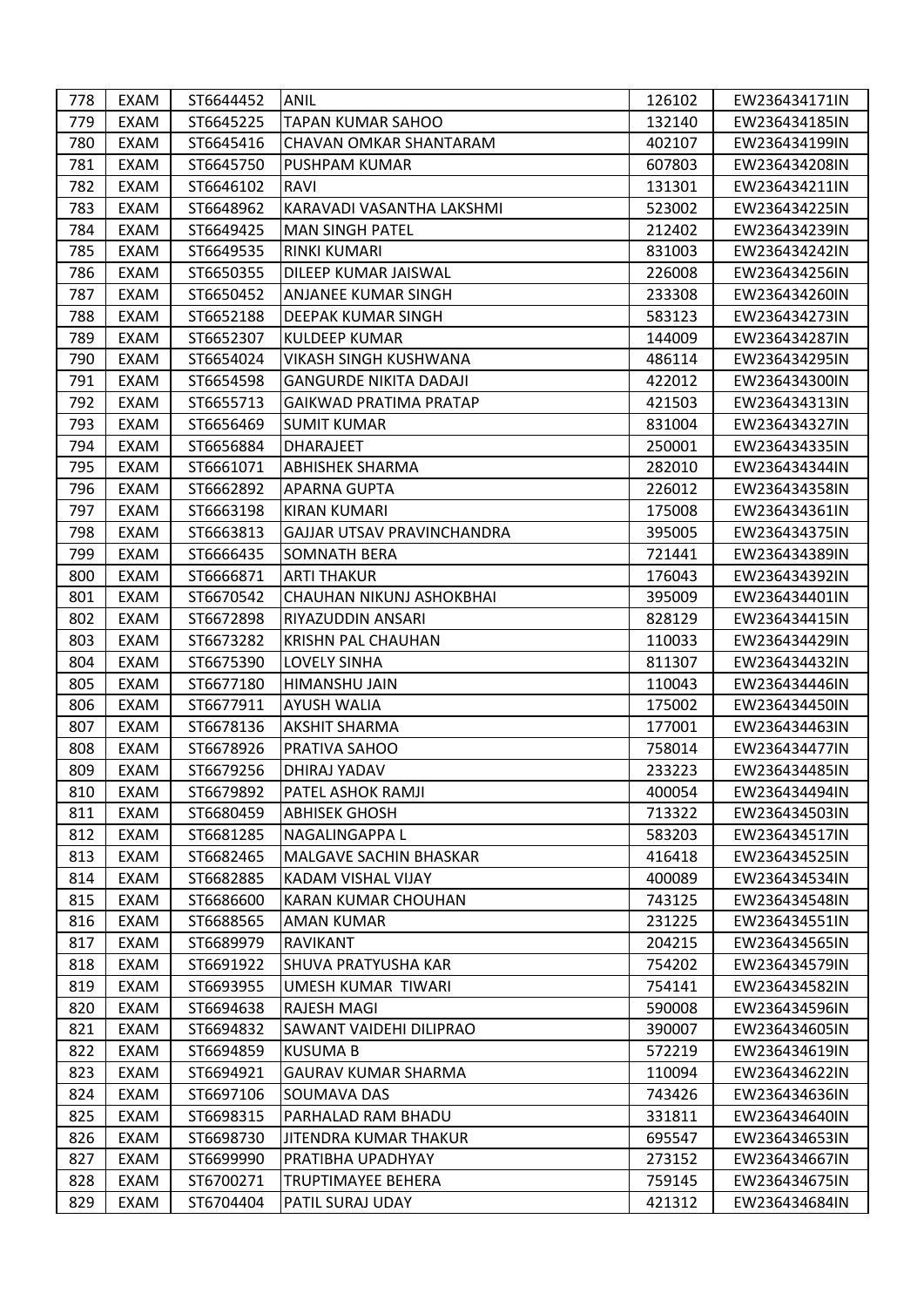| 830 | EXAM | ST6706903 | <b>RENU PUSHP</b>            | 848114 | EW236434698IN |
|-----|------|-----------|------------------------------|--------|---------------|
| 831 | EXAM | ST6708655 | PATEL APURVA BIPINCHANDRA    | 388325 | EW236434707IN |
| 832 | EXAM | ST6710390 | M NAGESWARA RAO              | 516503 | EW236434715IN |
| 833 | EXAM | ST6713195 | JITENDER KUMAR SHAH          | 110043 | EW236434724IN |
| 834 | EXAM | ST6713373 | SUNITHA K P                  | 560092 | EW236434738IN |
| 835 | EXAM | ST6713565 | MOHD SHAMI                   | 753014 | EW236434741IN |
| 836 | EXAM | ST6714116 | <b>VIKAS KUMAR</b>           | 110093 | EW236434755IN |
| 837 | EXAM | ST6714124 | MUNESH KUMAR                 | 110094 | EW236434769IN |
| 838 | EXAM | ST6716025 | <b>GRANDHI SAI VENKATESH</b> | 520012 | EW236434772IN |
| 839 | EXAM | ST6717662 | <b>NEHA DUBEY</b>            | 211004 | EW236434786IN |
| 840 | EXAM | ST6717891 | <b>BIJAY KUMAR SINHA</b>     | 831004 | EW236434790IN |
| 841 | EXAM | ST6722828 | SIRANJEEVI T                 | 636006 | EW236434809IN |
| 842 | EXAM | ST6724944 | ISACHIN NAUTIYAL             | 248001 | EW236434812IN |
| 843 | EXAM | ST6725509 | UMAVATI                      | 201010 | EW236434826IN |
| 844 | EXAM | ST6727749 | <b>KESHAV VYAS</b>           | 342304 | EW236434830IN |
| 845 | EXAM | ST6728656 | MOHAMMED GOUSELAL            | 530026 | EW236434843IN |
| 846 | EXAM | ST6730391 | VENKANNA G                   | 507125 | EW236434857IN |
| 847 | EXAM | ST6730499 | <b>SHARAD CHANDRA PATEL</b>  | 480449 | EW236434865IN |
| 848 | EXAM | ST6730642 | <b>JOGU KETHAN</b>           | 504251 | EW236434874IN |
| 849 | EXAM | ST6731452 | <b>DEEPAK KUMAR</b>          | 831001 | EW236434888IN |
| 850 | EXAM | ST6732769 | NARA CHOWDESWARA RAO         | 522601 | EW236434891IN |
| 851 | EXAM | ST6733175 | <b>MANKAR NILESH SURESH</b>  | 415520 | EW236434905IN |
| 852 | EXAM | ST6735067 | AMAR KANT MISHRA             | 110046 | EW236434914IN |
| 853 | EXAM | ST6738333 | <b>MAMTA KUMARI</b>          | 800024 | EW236434928IN |
| 854 | EXAM | ST6738422 | <b>SHAD MALLICK</b>          | 828121 | EW236434931IN |
| 855 | EXAM | ST6738835 | <b>SHUBHASH KUMAR GUPTA</b>  | 852129 | EW236434945IN |
| 856 | EXAM | ST6740524 | <b>SUBRATA SHIL</b>          | 799207 | EW236434959IN |
| 857 | EXAM | ST6741512 | MD BELAL SHEIKH              | 828305 | EW236434962IN |
| 858 | EXAM | ST6743140 | <b>ADITYA RANJAN</b>         | 848501 | EW236434976IN |
| 859 | EXAM | ST6743248 | MUJEEB RAHIMAN K K           | 676509 | EW236434980IN |
| 860 | EXAM | ST6743426 | <b>RINKU KUMARI</b>          | 841411 | EW236434993IN |
| 861 | EXAM | ST6744090 | SIRIPRAGADA ADITYA           | 501510 | EW236435000IN |
| 862 | EXAM | ST6744457 | <b>MAHENDRA H</b>            | 516390 | EW236435013IN |
| 863 | EXAM | ST6745593 | KOCHARLA BALA BRAHMAM        | 535183 | EW236435027IN |
| 864 | EXAM | ST6746034 | <b>NAVEEN KUMAR</b>          | 125001 | EW236435035IN |
| 865 | EXAM | ST6746263 | <b>ANIKET PAL</b>            | 272178 | EW236435044IN |
| 866 | EXAM | ST6746441 | <b>ANURAG MANI TRIPATHY</b>  | 201102 | EW236435058IN |
| 867 | EXAM | ST6746891 | <b>VIVEK KUMAR PANDEY</b>    | 822110 | EW236435061IN |
| 868 | EXAM | ST6747367 | ISISIR RANJAN AMANTA         | 759020 | EW236435075IN |
| 869 | EXAM | ST6747537 | <b>ANKUSH KUMAR</b>          | 110044 | EW236435089IN |
| 870 | EXAM | ST6748002 | <b>PRAVEEN KUMAR</b>         | 721132 | EW236435092IN |
| 871 | EXAM | ST6748665 | <b>ARPIT JAIN</b>            | 325203 | EW236435101IN |
| 872 | EXAM | ST6749106 | <b>NARESH KUMAR</b>          | 127306 | EW236435115IN |
| 873 | EXAM | ST6749211 | PATEL ANUJ RAJENDRABHAI      | 382443 | EW236435129IN |
| 874 | EXAM | ST6749610 | <b>SACHIN KUMAR</b>          | 231222 | EW236435132IN |
| 875 | EXAM | ST6750716 | <b>RITU</b>                  | 134202 | EW236435146IN |
| 876 | EXAM | ST6751011 | <b>VADIVEL V</b>             | 635304 | EW236435150IN |
| 877 | EXAM | ST6751119 | <b>NARRA RAVIBABU</b>        | 500013 | EW236435163IN |
| 878 | EXAM | ST6751186 | ATANNAGARI JAYACHANDRA       | 516434 | EW236435177IN |
| 879 | EXAM | ST6751208 | <b>MEDICHELME SRIDHAR</b>    | 500092 | EW236435185IN |
| 880 | EXAM | ST6753030 | IQRA HAMID ZADOO             | 190010 | EW236435194IN |
| 881 | EXAM | ST6753278 | <b>SRITY KUMARI</b>          | 828114 | EW236435203IN |
|     |      |           |                              |        |               |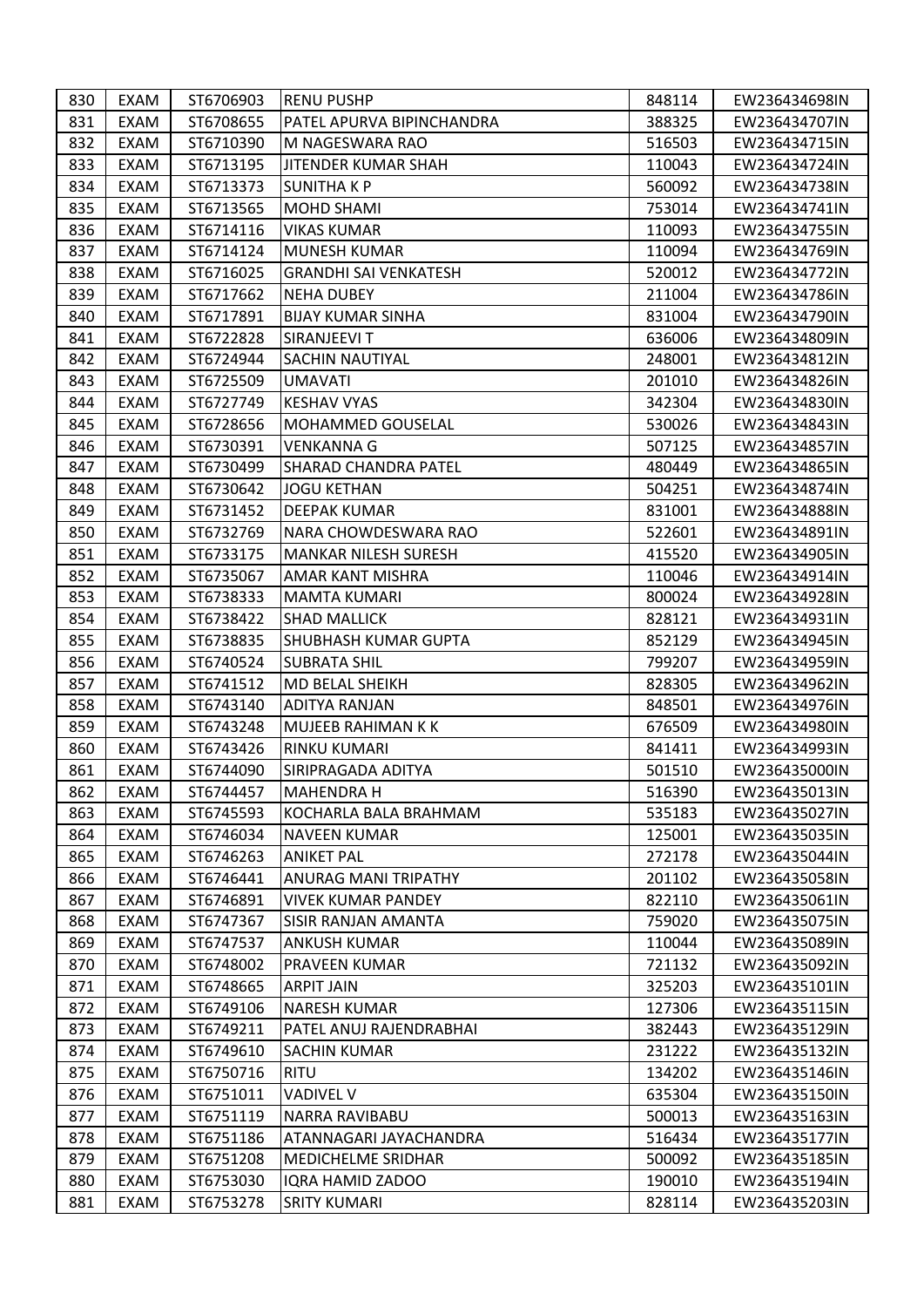| 882 | EXAM        | ST6757295 | AMANDEEP                        | 132001 | EW236435217IN |
|-----|-------------|-----------|---------------------------------|--------|---------------|
| 883 | EXAM        | ST6757532 | <b>NITIN SHARMA</b>             | 133001 | EW236435225IN |
| 884 | EXAM        | ST6760878 | <b>VISHAL KUMAR MISHRA</b>      | 221010 | EW236435234IN |
| 885 | EXAM        | ST6762587 | <b>SURESH KUMAR BAIRWA</b>      | 303509 | EW236435248IN |
| 886 | EXAM        | ST6763761 | RAMESH KUMAR SINHA              | 827012 | EW236435251IN |
| 887 | EXAM        | ST6767856 | <b>BALA MURALIDHARAN B B</b>    | 641035 | EW236435265IN |
| 888 | EXAM        | ST6768887 | VIMLESH KUMAR SINGH             | 229406 | EW236435279IN |
| 889 | EXAM        | ST6770105 | <b>NEELI MURALI</b>             | 507128 | EW236435282IN |
| 890 | EXAM        | ST6770113 | KANIKANTI CHANDRA KIRAN         | 507128 | EW236435296IN |
| 891 | EXAM        | ST6770881 | AMIT                            | 110039 | EW236435305IN |
| 892 | EXAM        | ST6771780 | VIJAY SHANKAR VYAS              | 480557 | EW236435319IN |
| 893 | EXAM        | ST6772132 | <b>ANUJ KUMAR</b>               | 132105 | EW236435322IN |
| 894 | EXAM        | ST6772620 | SHIVANAND RAJU KUTOLI           | 591236 | EW236435336IN |
| 895 | EXAM        | ST6773538 | PRADEEP KUMAR RAI               | 274402 | EW236435340IN |
| 896 | <b>EXAM</b> | ST6774658 | <b>MANISH KUMAR MISHRA</b>      | 277402 | EW236435353IN |
| 897 | EXAM        | ST6774801 | <b>VIJAY KUMAR</b>              | 247667 | EW236435367IN |
| 898 | EXAM        | ST6775808 | <b>MINAKHI MAHATO</b>           | 831005 | EW236435375IN |
| 899 | EXAM        | ST6777738 | <b>RAHUL KUMAR</b>              | 831017 | EW236435384IN |
| 900 | EXAM        | ST6779056 | <b>MUKESH KUMAR</b>             | 151003 | EW236435398IN |
| 901 | EXAM        | ST6779102 | <b>SUMANT SINGH YADAV</b>       | 233305 | EW236435407IN |
| 902 | EXAM        | ST6779795 | <b>GANALA SHALEM RAJU</b>       | 507128 | EW236435415IN |
| 903 | EXAM        | ST6781425 | <b>PARVEEN BABBAR</b>           | 131101 | EW236435424IN |
| 904 | EXAM        | ST6782243 | <b>GUPTA AAKASH RAMHIT</b>      | 380026 | EW236435438IN |
| 905 | EXAM        | ST6783959 | <b>MUKESH RANJAN</b>            | 824127 | EW236435441IN |
| 906 | EXAM        | ST6784637 | <b>MISTRY JAIMIN DILIPKUMAR</b> | 382415 | EW236435455IN |
| 907 | EXAM        | ST6784955 | <b>SHIV PRASAD</b>              | 831009 | EW236435469IN |
| 908 | EXAM        | ST6785773 | <b>ASHOK KUMAR</b>              | 125047 | EW236435472IN |
| 909 | EXAM        | ST6785781 | <b>B SHIVA KUMAR</b>            | 507123 | EW236435486IN |
| 910 | EXAM        | ST6785795 | SAKTHIYANARAYANAN K             | 638153 | EW236435490IN |
| 911 | EXAM        | ST6785978 | NAKUM KALPESHKUMAR MANDANBHAI   | 361004 | EW236435509IN |
| 912 | EXAM        | ST6788446 | RAJENDRA SINGH                  | 246725 | EW236435512IN |
| 913 | EXAM        | ST6788500 | <b>AMAN KUMAR</b>               | 831005 | EW236435526IN |
| 914 | EXAM        | ST6788735 | JAYA SRIVASTAVA                 | 211002 | EW236435530IN |
| 915 | EXAM        | ST6788810 | PRIYANKA KUMARI                 | 831005 | EW236435543IN |
| 916 | EXAM        | ST6789855 | <b>AMIT MAURYA</b>              | 411015 | EW236435557IN |
| 917 | EXAM        | ST6790181 | PATNI PRAVINBHAI JAYANATIBHAI   | 385210 | EW236435565IN |
| 918 | EXAM        | ST6791234 | NARENDRA SINGH DANU             | 583123 | EW236435574IN |
| 919 | EXAM        | ST6791250 | IRAHUL KANNAUJIYA               | 233302 | EW236435588IN |
| 920 | EXAM        | ST6792001 | <b>MANSI BARAR</b>              | 144003 | EW236435591IN |
| 921 | EXAM        | ST6792109 | <b>AHMAD ABBAS</b>              | 243005 | EW236435605IN |
| 922 | EXAM        | ST6792192 | RAGHUKIRAN DINDI                | 533285 | EW236435614IN |
| 923 | EXAM        | ST6792370 | <b>JASLEEN KAUR</b>             | 121005 | EW236435628IN |
| 924 | EXAM        | ST6793210 | <b>AASHUTOSH DIWAKIRTI</b>      | 495009 | EW236435631IN |
| 925 | EXAM        | ST6796007 | <b>MITHILESH PANDIT</b>         | 841436 | EW236435645IN |
| 926 | EXAM        | ST6796074 | SIDHI KUMARI                    | 831001 | EW236435659IN |
| 927 | EXAM        | ST6796813 | YALLAPPA N KULUMAR              | 411023 | EW236435662IN |
| 928 | EXAM        | ST6797666 | <b>ANISH KUMAR</b>              | 803114 | EW236435676IN |
| 929 | EXAM        | ST6800322 | RAJNI                           | 248008 | EW236435680IN |
| 930 | EXAM        | ST6800489 | <b>NIVEDITA SINHA</b>           | 801302 | EW236435693IN |
| 931 | EXAM        | ST6803097 | LAV KUMAR DEWANGAN              | 491661 | EW236435702IN |
| 932 | EXAM        | ST6804050 | <b>RAVINDER</b>                 | 132114 | EW236435716IN |
| 933 | EXAM        | ST6804190 | PENNAM VENKATESH                | 531036 | EW236435720IN |
|     |             |           |                                 |        |               |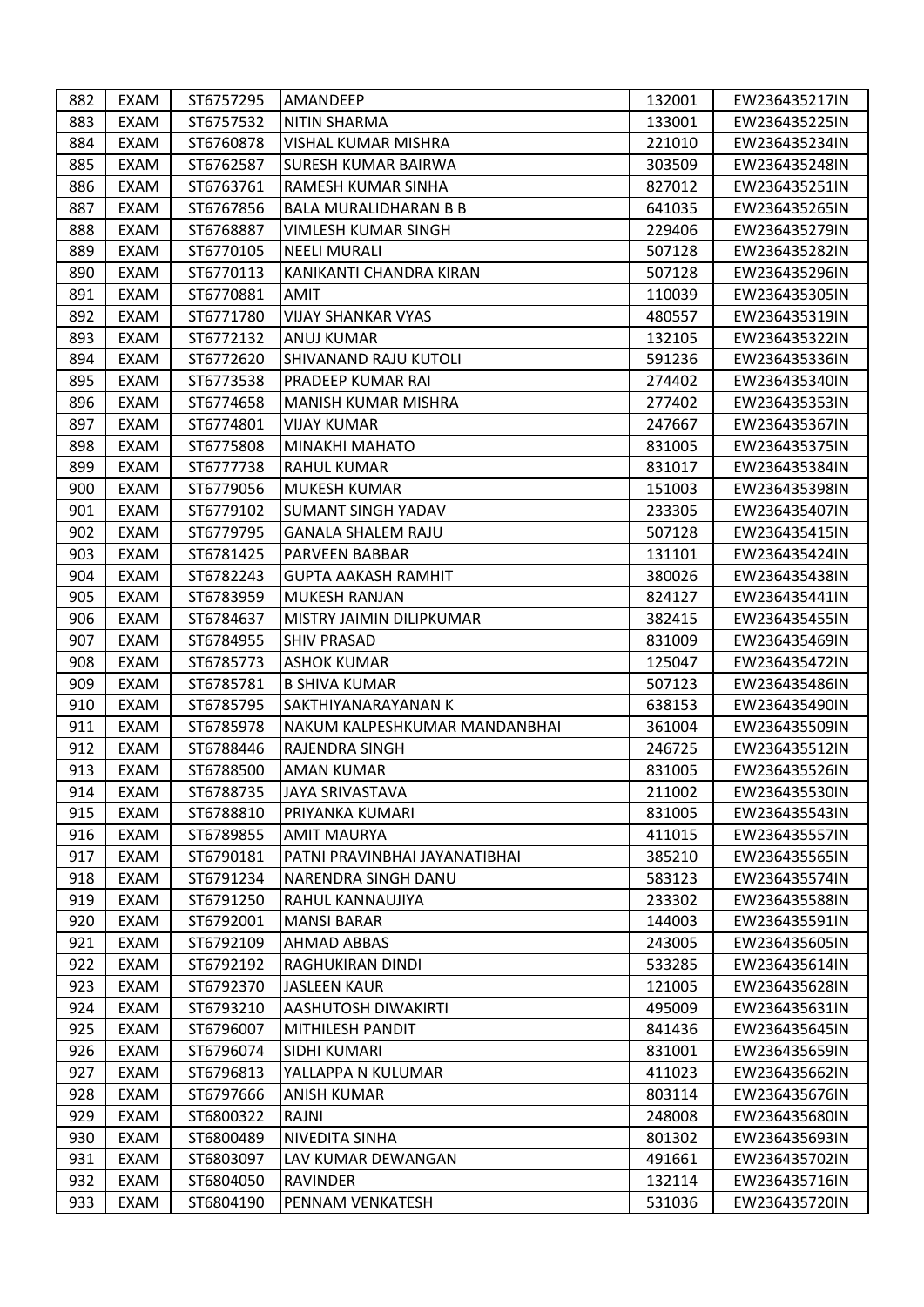| 934 | EXAM        | ST6805758 | <b>SAKET KUMAR</b>                 | 831002 | EW236435733IN |
|-----|-------------|-----------|------------------------------------|--------|---------------|
| 935 | EXAM        | ST6807033 | <b>NEEKITA PATEL</b>               | 831005 | EW236435747IN |
| 936 | EXAM        | ST6808161 | POOJA PANDEY                       | 560063 | EW236435755IN |
| 937 | EXAM        | ST6809494 | ARJUN V                            | 683556 | EW236435764IN |
| 938 | EXAM        | ST6810050 | <b>SUMIT KUMAR</b>                 | 853204 | EW236435778IN |
| 939 | EXAM        | ST6813033 | RAHUL KUMAR MAURYA                 | 231314 | EW236435781IN |
| 940 | EXAM        | ST6813114 | AYARE SHAMALI GANESH               | 400066 | EW236435795IN |
| 941 | EXAM        | ST6813351 | VAGHELA SAGAR SHASHIKANTBHAI       | 364240 | EW236435804IN |
| 942 | <b>EXAM</b> | ST6814609 | <b>ALKA PRIYA</b>                  | 829127 | EW236435818IN |
| 943 | EXAM        | ST6814757 | DIKSHA KUMARI GUPTA                | 828113 | EW236435821IN |
| 944 | EXAM        | ST6815155 | RAHUL VISHWAKARMA                  | 221001 | EW236435835IN |
| 945 | EXAM        | ST6816741 | <b>KAVITA SINGH</b>                | 828105 | EW236435849IN |
| 946 | EXAM        | ST6816865 | JITENDRA KUMAR                     | 831009 | EW236435852IN |
| 947 | EXAM        | ST6816989 | MINITHA K NAIR                     | 683503 | EW236435866IN |
| 948 | EXAM        | ST6817071 | RAJAT AWASTHI                      | 208004 | EW236435870IN |
| 949 | EXAM        | ST6817330 | <b>KUMAR RAJAN</b>                 | 177206 | EW236435883IN |
| 950 | EXAM        | ST6819215 | <b>NEHA KUMARI</b>                 | 816109 | EW236435897IN |
| 951 | EXAM        | ST6821214 | <b>BIDYADHAR PALEI</b>             | 754031 | EW236435906IN |
| 952 | EXAM        | ST6824450 | LOKHANDE VISHAL SHYAM              | 411028 | EW236435910IN |
| 953 | EXAM        | ST6824477 | <b>GAURAV PURWAR</b>               | 284204 | EW236435923IN |
| 954 | EXAM        | ST6825074 | <b>VAIDYA CHINMAY SURESH</b>       | 440016 | EW236435937IN |
| 955 | EXAM        | ST6825185 | YATIN KUMAR                        | 132103 | EW236435945IN |
| 956 | EXAM        | ST6825678 | <b>RAKHI HANS</b>                  | 122104 | EW236435954IN |
| 957 | EXAM        | ST6828766 | MEDAPATI TAMMIREDDY                | 507128 | EW236435968IN |
| 958 | EXAM        | ST6830558 | <b>BEGRAJ SINGH</b>                | 248001 | EW236435971IN |
| 959 | EXAM        | ST6833328 | AYUSHI KUMARI                      | 831013 | EW236435985IN |
| 960 | EXAM        | ST6833344 | <b>AKANSHA RAJ</b>                 | 441108 | EW236435999IN |
| 961 | EXAM        | ST6833867 | <b>SNEHA KUMARI VERMA</b>          | 831009 | EW236436005IN |
| 962 | EXAM        | ST6833913 | DHANANJAY KUMAR                    | 845436 | EW236436019IN |
| 963 | EXAM        | ST6834316 | <b>GALIPELLI BHOOMESH</b>          | 504301 | EW236436022IN |
| 964 | EXAM        | ST6835606 | CHANDAN KUMAR CHADRAVANSHI         | 231225 | EW236436036IN |
| 965 | EXAM        | ST6835827 | <b>MONIKA THAKUR</b>               | 175004 | EW236436040IN |
| 966 | EXAM        | ST6835843 | <b>BHUPENDRA KUMAR SAIN</b>        | 110053 | EW236436053IN |
| 967 | EXAM        | ST6838648 | <b>AJAY</b>                        | 110041 | EW236436067IN |
| 968 | EXAM        | ST6838737 | <b>GAUTAM KUMAR</b>                | 845502 | EW236436075IN |
| 969 | EXAM        | ST6839512 | VASAVA ASVINKUMAR BANDALIYABHAI    | 394160 | EW236436084IN |
| 970 | EXAM        | ST6839585 | <b>SONKUSARE HITESH MAHESHBHAI</b> | 382415 | EW236436098IN |
| 971 | EXAM        | ST6840049 | <b>ANKITA</b>                      | 172001 | EW236436107IN |
| 972 | EXAM        | ST6841096 | MUMMADI DHANA LAKSHMI              | 516203 | EW236436115IN |
| 973 | EXAM        | ST6842777 | <b>PRASANTH M</b>                  | 639113 | EW236436124IN |
| 974 | EXAM        | ST6844478 | <b>SAHIL SAINI</b>                 | 140507 | EW236436138IN |
| 975 | EXAM        | ST6845113 | <b>BHOPENDRA KUMAR</b>             | 203001 | EW236436141IN |
| 976 | EXAM        | ST6845598 | RAVINDER KUMAR                     | 176125 | EW236436155IN |
| 977 | EXAM        | ST6848835 | SHAKUNTALA KESHARWANI              | 212201 | EW236436169IN |
| 978 | EXAM        | ST6849712 | <b>SUNNY KUMAR</b>                 | 811304 | EW236436172IN |
| 979 | EXAM        | ST6850745 | <b>KRITIKA SHARMA</b>              | 175029 | EW236436186IN |
| 980 | EXAM        | ST6851180 | PRASHANT JOSHI                     | 231219 | EW236436190IN |
| 981 | EXAM        | ST6853159 | SANJEEV KUMAR MAURYA               | 221716 | EW236436209IN |
| 982 | EXAM        | ST6856794 | <b>KALIDAS MONDAL</b>              | 722206 | EW236436212IN |
| 983 | EXAM        | ST6857138 | PRINCE KUMAR SRIVASTAVA            | 274407 | EW236436226IN |
| 984 | EXAM        | ST6858487 | KAMAL SINGH YADAV                  | 301414 | EW236436230IN |
| 985 | EXAM        | ST6858762 | <b>AAKASH PARASHAR</b>             | 177212 | EW236436243IN |
|     |             |           |                                    |        |               |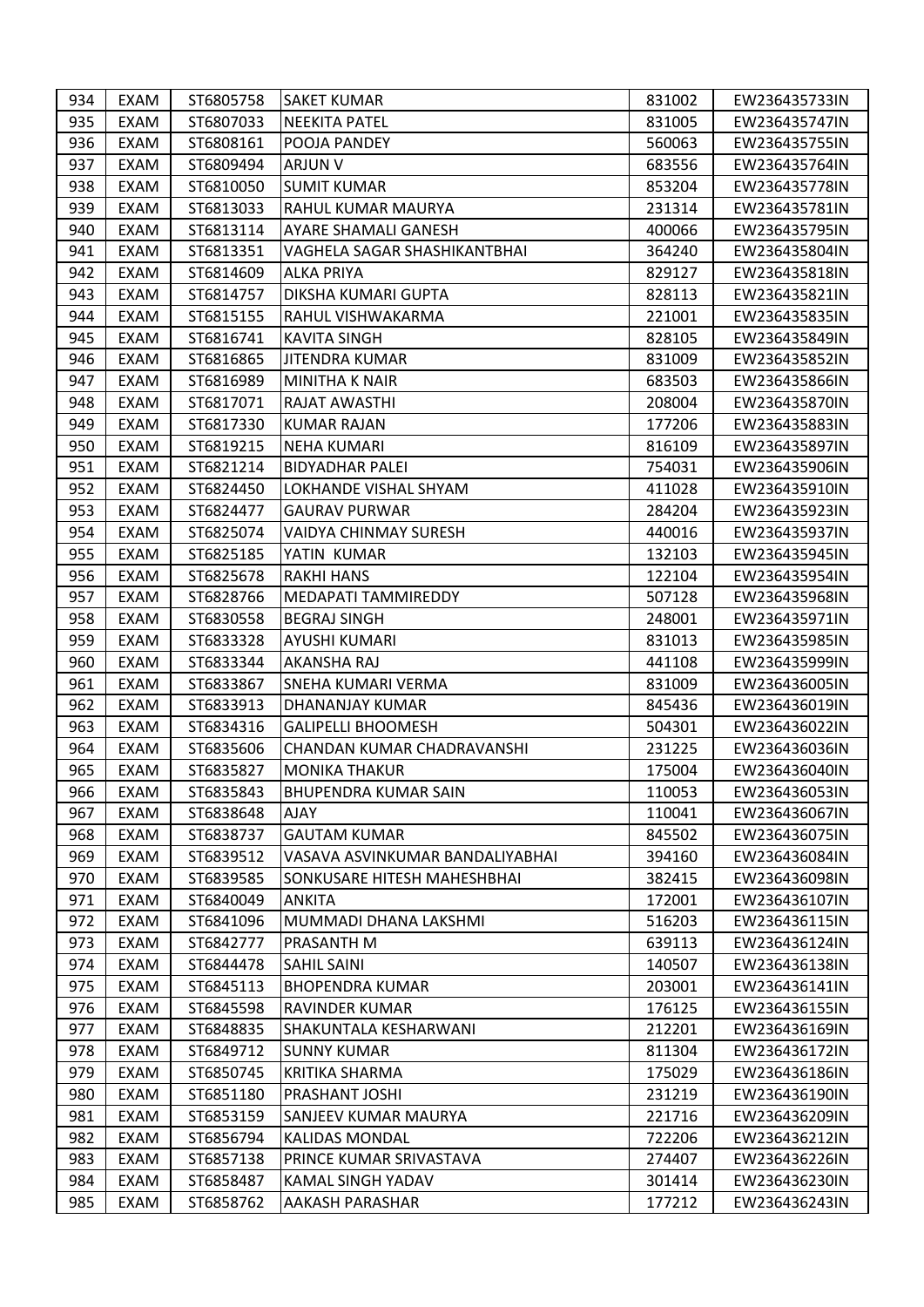| 986  | EXAM        | ST6861585 | <b>ARPIT GUPTA</b>         | 284003 | EW236436257IN |
|------|-------------|-----------|----------------------------|--------|---------------|
| 987  | EXAM        | ST6861645 | <b>AKSHAY JARIAL</b>       | 110027 | EW236436265IN |
| 988  | EXAM        | ST6866609 | <b>RAM KUMAR</b>           | 172023 | EW236436274IN |
| 989  | EXAM        | ST6867680 | <b>NEHA KAPOOR</b>         | 136156 | EW236436288IN |
| 990  | <b>EXAM</b> | ST6867869 | <b>JADDU YATHEESH</b>      | 535101 | EW236436291IN |
| 991  | EXAM        | ST6867966 | <b>MUKUL</b>               | 335513 | EW236436305IN |
| 992  | EXAM        | ST6868016 | PITCHUKA KIRAN             | 522002 | EW236436314IN |
| 993  | EXAM        | ST6868628 | <b>ASWINI K</b>            | 670643 | EW236436328IN |
| 994  | EXAM        | ST6869462 | <b>MANISH KUMAR</b>        | 831004 | EW236436331IN |
| 995  | EXAM        | ST6870150 | PANCHAGNULA BHUVANESWAR    | 532401 | EW236436345IN |
| 996  | EXAM        | ST6871955 | <b>BOMMIDENI VINAY</b>     | 505209 | EW236436359IN |
| 997  | EXAM        | ST6873915 | <b>SHALOO HARIHARNO</b>    | 490023 | EW236436362IN |
| 998  | EXAM        | ST6874717 | GOVIND KUMAR KUSHWAHA      | 274001 | EW236436376IN |
| 999  | EXAM        | ST6874806 | VABBALAREDDY ANITHA        | 531113 | EW236436380IN |
| 1000 | <b>EXAM</b> | ST6875586 | <b>RAHUL KUMAR</b>         | 210507 | EW236436393IN |
| 1001 | <b>EXAM</b> | ST6876817 | <b>DEEPANSHU PAL</b>       | 110009 | EW236436402IN |
| 1002 | EXAM        | ST6876906 | <b>SAMUEL BENNETT</b>      | 793003 | EW236436416IN |
| 1003 | EXAM        | ST6877139 | <b>INSAR KHAN</b>          | 328027 | EW236436420IN |
| 1004 | EXAM        | ST6877236 | NEELOPHER                  | 110086 | EW236436433IN |
| 1005 | EXAM        | ST6881705 | RAJAN                      | 812003 | EW236436447IN |
| 1006 | EXAM        | ST6882213 | <b>PRAJOT CHATTERJEE</b>   | 700061 | EW236436455IN |
| 1007 | EXAM        | ST6883295 | <b>MANISHA RAI</b>         | 831005 | EW236436464IN |
| 1008 | EXAM        | ST6885468 | PADAVAL SONAL RAJARAM      | 415114 | EW236436478IN |
| 1009 | EXAM        | ST6885867 | KAJJAM YAGNA HARIKA        | 522413 | EW236436481IN |
| 1010 | EXAM        | ST6886095 | <b>HITESH ANAND</b>        | 110045 | EW236436495IN |
| 1011 | EXAM        | ST6887002 | <b>SHYAMAL KUMAR SHAW</b>  | 832301 | EW236436504IN |
| 1012 | EXAM        | ST6887576 | <b>SAMAR BAHADUR</b>       | 232103 | EW236436518IN |
| 1013 | EXAM        | ST6888068 | <b>ADDADA SRAVYA</b>       | 534186 | EW236436521IN |
| 1014 | EXAM        | ST6889293 | <b>RISABH KULSHRESTHA</b>  | 828113 | EW236436535IN |
| 1015 | EXAM        | ST6889889 | <b>HITESH RANGA</b>        | 132117 | EW236436549IN |
| 1016 | <b>EXAM</b> | ST6891786 | <b>ROHIT KUMAR</b>         | 831005 | EW236436552IN |
| 1017 | EXAM        | ST6893991 | RAVI RANJAN KUMAR          | 803119 | EW236436566IN |
| 1018 | EXAM        | ST6894351 | DEEPAK KUMAR               | 831004 | EW236436570IN |
| 1019 | EXAM        | ST6895986 | <b>SUNIL</b>               | 132001 | EW236436583IN |
| 1020 | EXAM        | ST6896230 | KSHATRIYA VAISHNAVI SANJAY | 423601 | EW236436597IN |
| 1021 | EXAM        | ST6897296 | AHMAD WAQQAS               | 246701 | EW236436606IN |
| 1022 | EXAM        | ST6897830 | PRATIBHA KUMARI            | 825408 | EW236436610IN |
| 1023 | EXAM        | ST6898365 | <b>VIBHOR JAISWAL</b>      | 221007 | EW236436623IN |
| 1024 | EXAM        | ST6898942 | <b>GULSHAN KUMAR</b>       | 803107 | EW236436637IN |
| 1025 | EXAM        | ST6900882 | <b>SHAMLI</b>              | 176001 | EW236436645IN |
| 1026 | EXAM        | ST6901749 | SHUBHAM KUMAR GUPTA        | 277211 | EW236436654IN |
| 1027 | EXAM        | ST6902354 | SUMIT SINGH KUSHWAHA       | 233304 | EW236436668IN |
| 1028 | EXAM        | ST6903615 | <b>SHUBHAM KUMAR</b>       | 831005 | EW236436671IN |
| 1029 | EXAM        | ST6904810 | <b>CHINTHANA D C</b>       | 571252 | EW236436685IN |
| 1030 | EXAM        | ST6905345 | <b>PRIYANKA SAHU</b>       | 212507 | EW236436699IN |
| 1031 | EXAM        | ST6906090 | <b>NAMRATA SINGH</b>       | 201009 | EW236436708IN |
| 1032 | EXAM        | ST6906554 | <b>BIJENDRA SINGH</b>      | 248001 | EW236436711IN |
| 1033 | EXAM        | ST6911345 | <b>CHHAYA</b>              | 110086 | EW236436725IN |
| 1034 | EXAM        | ST6913054 | <b>AGAM CHHABRA</b>        | 247001 | EW236436739IN |
| 1035 | EXAM        | ST6913305 | SABIR SAKINA MUDRIK        | 440002 | EW236436742IN |
| 1036 | EXAM        | ST6913712 | <b>ROHIT</b>               | 831003 | EW236436756IN |
| 1037 | EXAM        | ST6914174 | <b>MANEESH KUMAR</b>       | 396230 | EW236436760IN |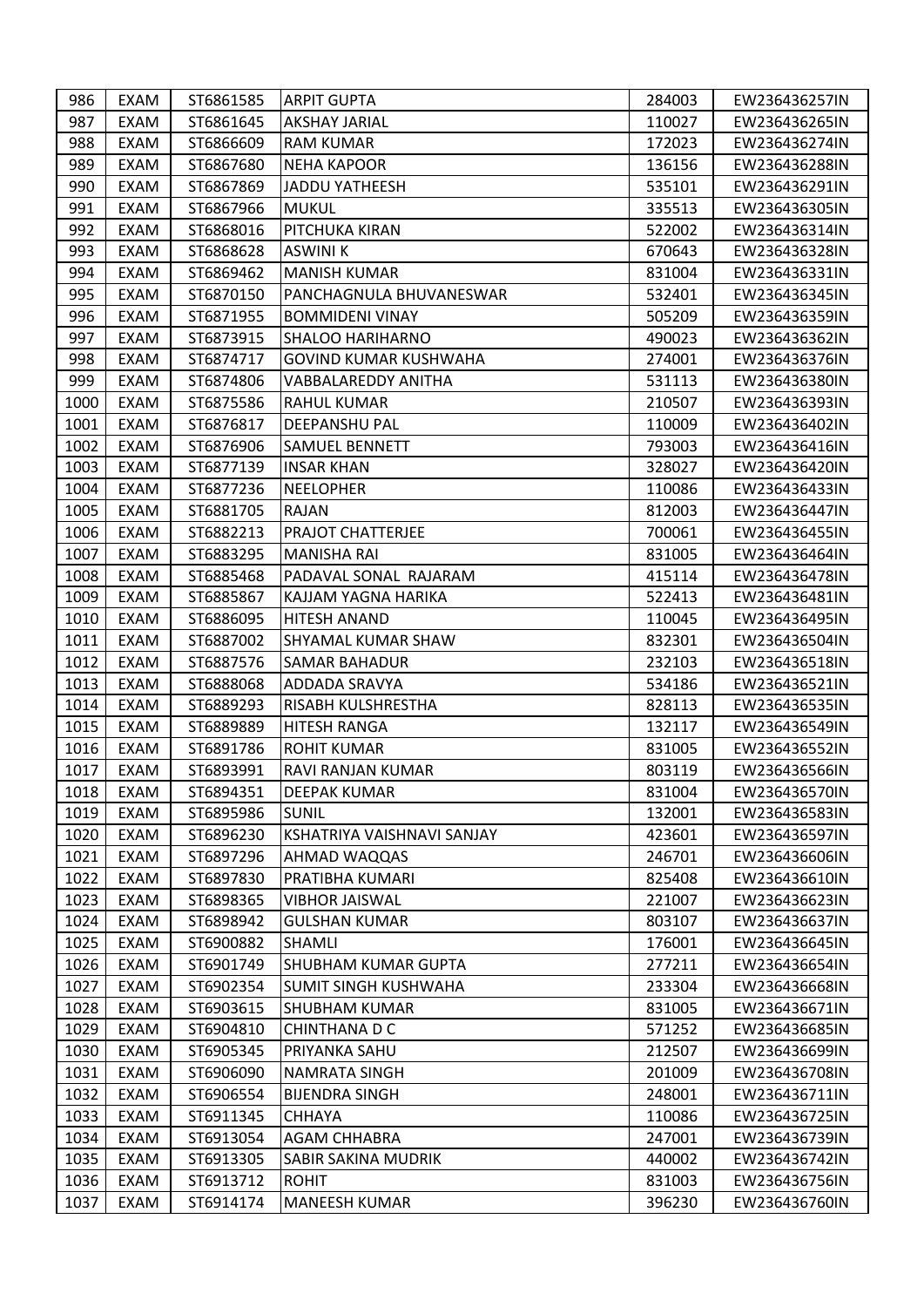| 1038 | EXAM | ST6916541 | RAJESH KUMAR HOWLADAR         | 722122 | EW236436773IN |
|------|------|-----------|-------------------------------|--------|---------------|
| 1039 | EXAM | ST6917300 | <b>ASHU KUMARI</b>            | 231217 | EW236436787IN |
| 1040 | EXAM | ST6918560 | MEESA HARISH                  | 505209 | EW236436795IN |
| 1041 | EXAM | ST6919052 | ADITYA PRATAP SINGH CHANDEL   | 208020 | EW236436800IN |
| 1042 | EXAM | ST6919141 | PATIL SNEHAL EKANATH          | 411023 | EW236436813IN |
| 1043 | EXAM | ST6919184 | <b>VISHAL SINGHAL</b>         | 262401 | EW236436827IN |
| 1044 | EXAM | ST6920166 | SARAVANAN J                   | 682021 | EW236436835IN |
| 1045 | EXAM | ST6921308 | PUSHPENDRA KUMAR              | 203393 | EW236436844IN |
| 1046 | EXAM | ST6924501 | <b>MANISHA KUMARI</b>         | 831017 | EW236436858IN |
| 1047 | EXAM | ST6927578 | <b>MADATHALA SRIKANTH</b>     | 500092 | EW236436861IN |
| 1048 | EXAM | ST6932245 | <b>SONAM MAKHIJA</b>          | 247667 | EW236436875IN |
| 1049 | EXAM | ST6932830 | PURNACHANDER PEDDAPELLI       | 506348 | EW236436889IN |
| 1050 | EXAM | ST6932903 | NISHA KUMARI                  | 829111 | EW236436892IN |
| 1051 | EXAM | ST6934329 | KATTA K MAHA LAKSHMI          | 530008 | EW236436901IN |
| 1052 | EXAM | ST6938596 | DHIRAJ KUMAR RAJAK            | 831004 | EW236436915IN |
| 1053 | EXAM | ST6938812 | <b>ANKITA TIWARI</b>          | 277123 | EW236436929IN |
| 1054 | EXAM | ST6940523 | SARAVANAN V D                 | 631151 | EW236436932IN |
| 1055 | EXAM | ST6944812 | VAZ FABIAN SANTOSH STANISLAUS | 574236 | EW236436946IN |
| 1056 | EXAM | ST6944995 | KUMARI LOVELY                 | 831001 | EW236436950IN |
| 1057 | EXAM | ST6946076 | <b>RAHUL SINGH</b>            | 244713 | EW236436963IN |
| 1058 | EXAM | ST6948435 | <b>TALARI BHANU PRAKASH</b>   | 500054 | EW236436977IN |
| 1059 | EXAM | ST6948508 | <b>JYOTI KUMARI SAINI</b>     | 249404 | EW236436985IN |
| 1060 | EXAM | ST6950227 | <b>DEEPAK</b>                 | 121102 | EW236436994IN |
| 1061 | EXAM | ST6950537 | <b>BHUKYA ANAND</b>           | 505209 | EW236437005IN |
| 1062 | EXAM | ST6951681 | <b>MOHIT RAI</b>              | 721132 | EW236437014IN |
| 1063 | EXAM | ST6954931 | DHANALAKSHMI D                | 678002 | EW236437028IN |
| 1064 | EXAM | ST6956101 | PUTTA VINAY KUMAR             | 507122 | EW236437031IN |
| 1065 | EXAM | ST6956543 | THUMMALAPALLI PAVAN VISAL     | 521001 | EW236437045IN |
| 1066 | EXAM | ST6956735 | <b>SUPRIYA KUMARI</b>         | 800008 | EW236437059IN |
| 1067 | EXAM | ST6958546 | <b>ARTI MEENA</b>             | 110001 | EW236437062IN |
| 1068 | EXAM | ST6958600 | AJAY KUMAR CHAUDHARY          | 272177 | EW236437076IN |
| 1069 | EXAM | ST6958775 | KASHID RUPALI SHIVAJI         | 400078 | EW236437080IN |
| 1070 | EXAM | ST6959003 | KUMARI GUNJA DEVI             | 231314 | EW236437093IN |
| 1071 | EXAM | ST6959534 | VIMAL KUMAR A K               | 671124 | EW236437102IN |
| 1072 | EXAM | ST6959550 | <b>SAURABH</b>                | 123001 | EW236437116IN |
| 1073 | EXAM | ST6960192 | JAMBHALE DEEPAK BHIVSEN       | 411039 | EW236437120IN |
| 1074 | EXAM | ST6961598 | ANUP KUMAR SAHA               | 721132 | EW236437133IN |
| 1075 | EXAM | ST6962780 | <b>HARI REGANA</b>            | 535102 | EW236437147IN |
| 1076 | EXAM | ST6964627 | <b>MOHIT SAPRA</b>            | 301026 | EW236437155IN |
| 1077 | EXAM | ST6965941 | <b>KATKE SUNIL PRABHU</b>     | 400074 | EW236437164IN |
| 1078 | EXAM | ST6967435 | <b>ANKITA SINGH</b>           | 831001 | EW236437178IN |
| 1079 | EXAM | ST6969491 | RINKI KUMARI                  | 203001 | EW236437181IN |
| 1080 | EXAM | ST6971615 | <b>VIVEK CHANDRA YADAV</b>    | 276121 | EW236437195IN |
| 1081 | EXAM | ST6972239 | KRISHNA MURARI SINGH          | 484446 | EW236437204IN |
| 1082 | EXAM | ST6973243 | <b>SANDEEP KUMAR YADAV</b>    | 228001 | EW236437218IN |
| 1083 | EXAM | ST6973265 | <b>KOMAL SHARMA</b>           | 181122 | EW236437221IN |
| 1084 | EXAM | ST6976013 | NEKKALAPU ARUNKUMAR           | 560037 | EW236437235IN |
| 1085 | EXAM | ST6976951 | ASHWANEE KUMAR SAHU           | 486890 | EW236437249IN |
| 1086 | EXAM | ST6978164 | <b>NEHA KUMARI</b>            | 110085 | EW236437252IN |
| 1087 | EXAM | ST6978377 | AMANDEEP                      | 122015 | EW236437266IN |
| 1088 | EXAM | ST6978431 | PANCHAL ANISHA SHAILESHBHAI   | 390010 | EW236437270IN |
| 1089 | EXAM | ST6979713 | PAWAN KUMAR BHAGAT            | 816101 | EW236437283IN |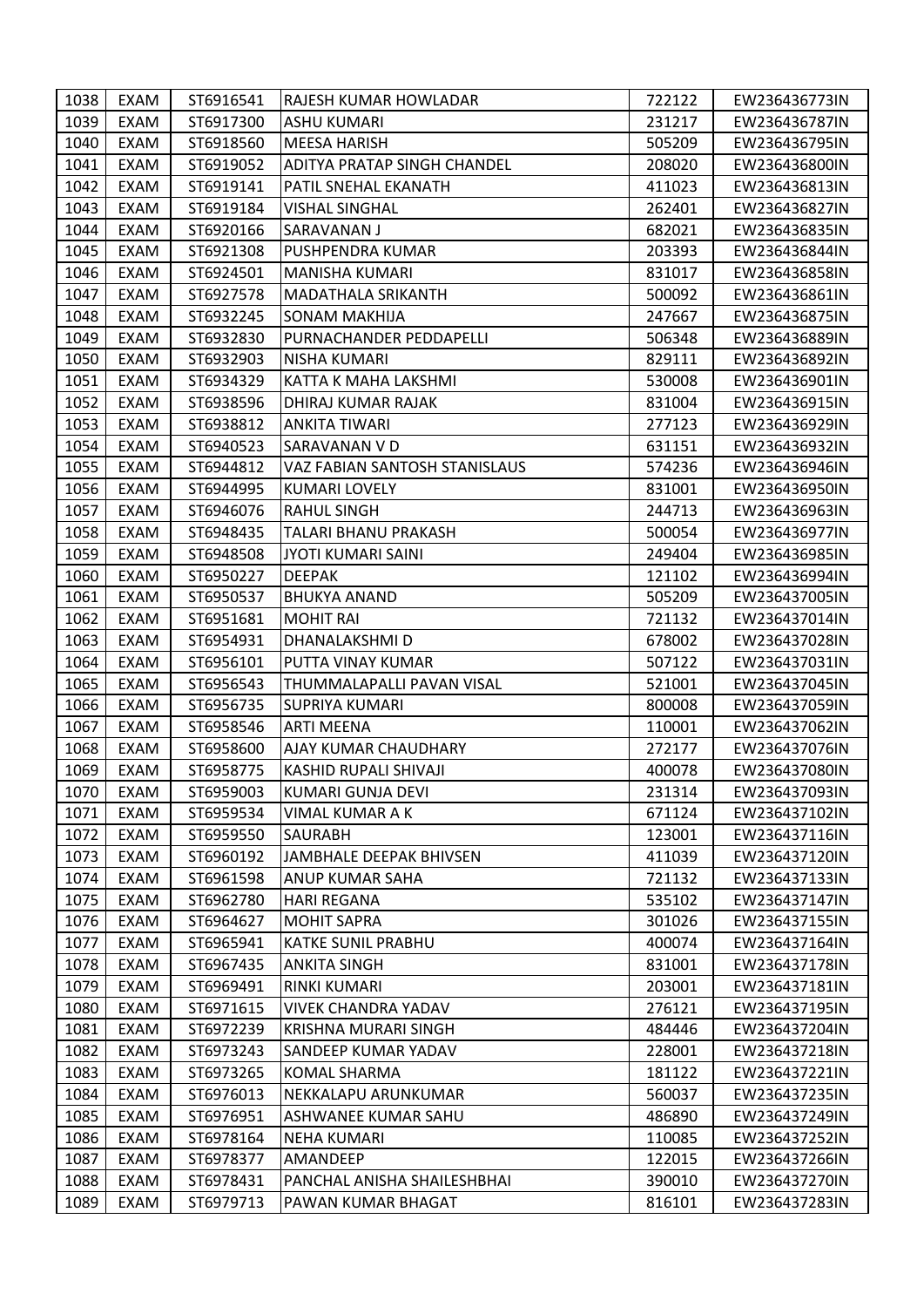| 1090 | EXAM        | ST6981041 | <b>MASOODUL HASAN</b>       | 721132 | EW236437297IN |
|------|-------------|-----------|-----------------------------|--------|---------------|
| 1091 | EXAM        | ST6983311 | <b>BHAVNA SINGH</b>         | 282001 | EW236437306IN |
| 1092 | EXAM        | ST6984296 | VADDE SHIVA KRISHNA         | 507125 | EW236437310IN |
| 1093 | EXAM        | ST6984822 | VASANTA CHANDRIKA SAI       | 522614 | EW236437323IN |
| 1094 | EXAM        | ST6985160 | DUDYALA AKSHAY KUMAR        | 500013 | EW236437337IN |
| 1095 | EXAM        | ST6985179 | <b>ALLAM SINDHU</b>         | 522304 | EW236437345IN |
| 1096 | <b>EXAM</b> | ST6985772 | JADHAV SHANKAR KASHINATH    | 411057 | EW236437354IN |
| 1097 | EXAM        | ST6986469 | <b>KONICA</b>               | 110094 | EW236437368IN |
| 1098 | EXAM        | ST6988968 | <b>SHEKHAR KUMAR</b>        | 497226 | EW236437371IN |
| 1099 | EXAM        | ST6989581 | AJAY KUMAR                  | 175015 | EW236437385IN |
| 1100 | EXAM        | ST6990377 | RISHABH AGGARWAL            | 247667 | EW236437399IN |
| 1101 | EXAM        | ST6992531 | SALINI P A                  | 688528 | EW236437408IN |
| 1102 | <b>EXAM</b> | ST6994887 | JAY PRAKASH SHARMA          | 173222 | EW236437411IN |
| 1103 | EXAM        | ST6995743 | SYAM S                      | 691572 | EW236437425IN |
| 1104 | EXAM        | ST6998157 | <b>SUDEEP SHETTY</b>        | 576210 | EW236437439IN |
| 1105 | <b>EXAM</b> | ST6999439 | <b>VIVEK M</b>              | 673017 | EW236437442IN |
| 1106 | EXAM        | ST7002349 | NIRDESH KUMAR RATTRA        | 110045 | EW236437456IN |
| 1107 | EXAM        | ST7002905 | VEMULA KONDALAMMA           | 521356 | EW236437460IN |
| 1108 | <b>EXAM</b> | ST7012778 | VAIBHAW KUMAR KAUSHIK       | 845415 | EW236437473IN |
| 1109 | EXAM        | ST7014770 | <b>MUKESH KUMAR</b>         | 852105 | EW236437487IN |
| 1110 | EXAM        | ST7017222 | RUDRA PRASAD MUKHERJEE      | 742149 | EW236437495IN |
| 1111 | EXAM        | ST7017635 | SATRUGHNA BHUNIA            | 721626 | EW236437500IN |
| 1112 | EXAM        | ST7018431 | N SWATHI MUTHYAM            | 500092 | EW236437513IN |
| 1113 | EXAM        | ST7024814 | <b>KOLLU PRASAD</b>         | 535250 | EW236437527IN |
| 1114 | EXAM        | ST7026094 | <b>RICHA BALA</b>           | 769009 | EW236437535IN |
| 1115 | EXAM        | ST7029611 | KHADER BASHA SHAIK          | 516001 | EW236437544IN |
| 1116 | EXAM        | ST7033163 | MOHAMMAD KASHIF BHAT        | 192124 | EW236437558IN |
| 1117 | EXAM        | ST7035875 | <b>BONDUGULA SAIKRISHNA</b> | 505302 | EW236437561IN |
| 1118 | EXAM        | ST7036618 | DHEERAJ KUMAR PRIYADARSHI   | 110096 | EW236437575IN |
| 1119 | EXAM        | ST7037118 | VINAY KUMAR KUSHWAHA        | 262701 | EW236437589IN |
| 1120 | EXAM        | ST7038149 | <b>KANCHARLA LOKESH</b>     | 502114 | EW236437592IN |
| 1121 | EXAM        | ST7040305 | PANCHAM KARAK               | 721253 | EW236437601IN |
| 1122 | EXAM        | ST7040402 | KALYANBRATA CHAKRABORTY     | 743144 | EW236437615IN |
| 1123 | EXAM        | ST7040992 | <b>SURAJ KUMAR</b>          | 272002 | EW236437629IN |
| 1124 | EXAM        | ST7041263 | YADAV SHARAD BHIMRAO        | 413401 | EW236437632IN |
| 1125 | EXAM        | ST7041271 | MANE POOJA PRAKASH          | 585225 | EW236437646IN |
| 1126 | EXAM        | ST7043762 | <b>DHIRENDRA KUMAR</b>      | 821304 | EW236437650IN |
| 1127 | EXAM        | ST7046192 | <b>ATUL KUMAR</b>           | 204101 | EW236437663IN |
| 1128 | EXAM        | ST7047261 | PRAVEEN KUMAR ROY           | 827009 | EW236437677IN |
| 1129 | EXAM        | ST7047458 | TANGIRALA ISRAZIONKING      | 530012 | EW236437685IN |
| 1130 | EXAM        | ST7048322 | <b>DAKOJU TRINADH</b>       | 534001 | EW236437694IN |
| 1131 | EXAM        | ST7048691 | RUDRA NARAYAN BRAHMA        | 755026 | EW236437703IN |
| 1132 | EXAM        | ST7050939 | <b>SYNDLA RAJU</b>          | 506330 | EW236437717IN |
| 1133 | EXAM        | ST7051927 | <b>BAHADUR SINGH</b>        | 302017 | EW236437725IN |
| 1134 | EXAM        | ST7052295 | PRIYA KUSHWAHA              | 233225 | EW236437734IN |
| 1135 | EXAM        | ST7052605 | HIMANSHU UDDYAN             | 282001 | EW236437748IN |
| 1136 | EXAM        | ST7053156 | <b>ANURAG POKHRIYAL</b>     | 110092 | EW236437751IN |
| 1137 | <b>EXAM</b> | ST7053415 | <b>SHIKHAR GAIROLA</b>      | 248144 | EW236437765IN |
| 1138 | EXAM        | ST7054004 | RAHIM KHAN PATTAN           | 583118 | EW236437779IN |
| 1139 | EXAM        | ST7054217 | DHAIRYA SARDANA             | 132001 | EW236437782IN |
| 1140 | EXAM        | ST7054330 | <b>GANDUPALLI DIWAKAR</b>   | 532001 | EW236437796IN |
| 1141 | EXAM        | ST7057623 | <b>ROHIT KUMAR</b>          | 176303 | EW236437805IN |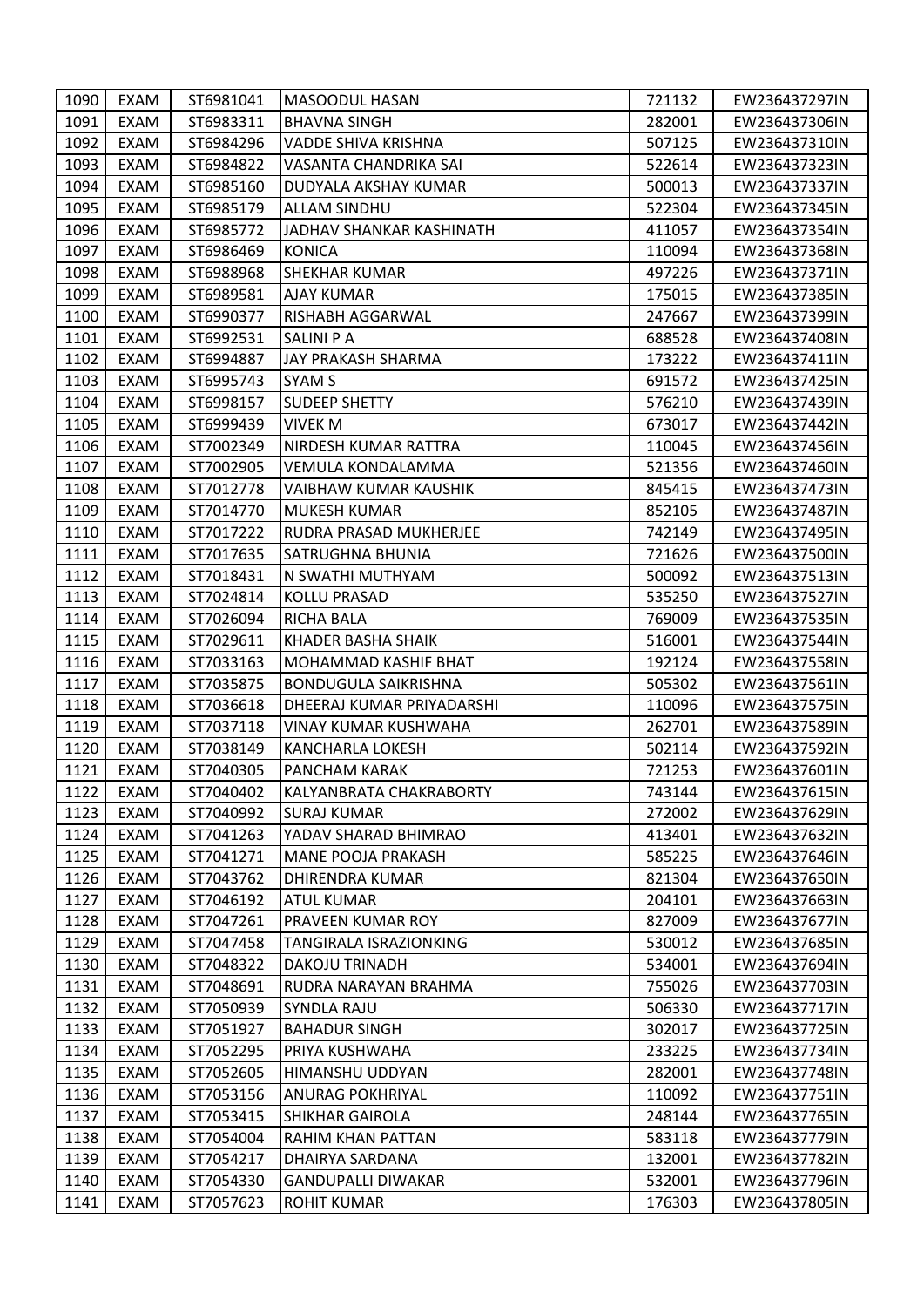| 1142 | EXAM        | ST7058190 | SANDEEP KUMAR G               | 603111 | EW236437819IN |
|------|-------------|-----------|-------------------------------|--------|---------------|
| 1143 | EXAM        | ST7058212 | SATHISH KUMAR R               | 620014 | EW236437822IN |
| 1144 | EXAM        | ST7058654 | SHALU                         | 175018 | EW236437836IN |
| 1145 | EXAM        | ST7058662 | RAVULA NAGAJYOTHI             | 560034 | EW236437840IN |
| 1146 | EXAM        | ST7060381 | <b>JAGREETY KUMARI</b>        | 831019 | EW236437853IN |
| 1147 | EXAM        | ST7060721 | PRATHEEP M                    | 607102 | EW236437867IN |
| 1148 | <b>EXAM</b> | ST7062260 | GOGU MANOJ KUMAR RAJU         | 533440 | EW236437875IN |
| 1149 | EXAM        | ST7063046 | <b>SACHIN</b>                 | 246473 | EW236437884IN |
| 1150 | EXAM        | ST7063097 | <b>VISHAL SINGH</b>           | 495663 | EW236437898IN |
| 1151 | EXAM        | ST7063798 | CHINTA BALASUBRAHMANYAM       | 533440 | EW236437907IN |
| 1152 | EXAM        | ST7063887 | CHEKKA MANMADHA RAO           | 532421 | EW236437915IN |
| 1153 | EXAM        | ST7064336 | <b>SHWETA</b>                 | 143001 | EW236437924IN |
| 1154 | <b>EXAM</b> | ST7064387 | <b>GARGI PATEL</b>            | 250002 | EW236437938IN |
| 1155 | EXAM        | ST7067696 | RATIKANTA DAS                 | 756118 | EW236437941IN |
| 1156 | EXAM        | ST7068706 | DIVYAM SAXENA                 | 206122 | EW236437955IN |
| 1157 | <b>EXAM</b> | ST7068803 | KURRA ARAVIND KUMAR GOUD      | 506009 | EW236437969IN |
| 1158 | EXAM        | ST7069206 | ANTRIKSH                      | 136021 | EW236437972IN |
| 1159 | EXAM        | ST7069295 | NIKHIL SHARMA                 | 160047 | EW236437986IN |
| 1160 | <b>EXAM</b> | ST7069982 | MOHD ZAID                     | 226028 | EW236437990IN |
| 1161 | EXAM        | ST7070455 | GULSHAN KUMAR SHARMA          | 845433 | EW236438006IN |
| 1162 | EXAM        | ST7071383 | TRIBHUWAN KUMAR               | 441204 | EW236438010IN |
| 1163 | EXAM        | ST7071435 | JAY PRAKASH BAHUGUNA          | 249199 | EW236438023IN |
| 1164 | EXAM        | ST7073351 | KOLLI NAGARAJU                | 531035 | EW236438037IN |
| 1165 | EXAM        | ST7074102 | SALLA JAYA ANIL DURGA PRASAD  | 531026 | EW236438045IN |
| 1166 | EXAM        | ST7074269 | PRAJWAL KUMAR                 | 389350 | EW236438054IN |
| 1167 | <b>EXAM</b> | ST7074854 | CHIDAPANA RAMESH              | 530002 | EW236438068IN |
| 1168 | EXAM        | ST7075295 | RITU JANGID                   | 305001 | EW236438071IN |
| 1169 | EXAM        | ST7075729 | RATIKANTA BISWAL              | 756019 | EW236438085IN |
| 1170 | EXAM        | ST7076962 | SAMEER SUMAN                  | 851134 | EW236438099IN |
| 1171 | <b>EXAM</b> | ST7079740 | YEOLE KRISHNA BHARAT          | 400031 | EW236438108IN |
| 1172 | EXAM        | ST7081192 | VITEKAR VIKAS PANDURANG       | 416205 | EW236438111IN |
| 1173 | EXAM        | ST7082504 | <b>NAVARA SATHISH</b>         | 531055 | EW236438125IN |
| 1174 | EXAM        | ST7083640 | PRASANTA KUMAR AICH           | 759018 | EW236438139IN |
| 1175 | EXAM        | ST7084221 | DEEPAK ANILBHAI CHAWDA        | 390003 | EW236438142IN |
| 1176 | EXAM        | ST7085430 | <b>VIKAS YADAV</b>            | 721132 | EW236438156IN |
| 1177 | EXAM        | ST7085481 | KUMMARA HEMESH                | 515812 | EW236438160IN |
| 1178 | EXAM        | ST7086763 | <b>ANJALI KUMARI</b>          | 831005 | EW236438173IN |
| 1179 | EXAM        | ST7092178 | PRIYANKA PRADHAN              | 135001 | EW236438187IN |
| 1180 | EXAM        | ST7092275 | <b>ARVIND KUMAR</b>           | 283202 | EW236438195IN |
| 1181 | EXAM        | ST7093514 | RIKITA KIRITBHAI PRAJAPATI    | 390001 | EW236438200IN |
| 1182 | EXAM        | ST7094286 | VISHAL KUMAR VERMA            | 721132 | EW236438213IN |
| 1183 | EXAM        | ST7097080 | SIDDHIQALI R                  | 635109 | EW236438227IN |
| 1184 | EXAM        | ST7098117 | MOHAMED SAHAD P M             | 680507 | EW236438235IN |
| 1185 | EXAM        | ST7098605 | <b>GURDEEP BHARDWAJ</b>       | 135002 | EW236438244IN |
| 1186 | EXAM        | ST7098702 | IFFAT UROOJ MOHSIN AHMAD KHAN | 444806 | EW236438258IN |
| 1187 | EXAM        | ST7102246 | <b>SHUBHAM KUMAR SETH</b>     | 221001 | EW236438261IN |
| 1188 | EXAM        | ST7105148 | <b>SANTOSH KUMAR</b>          | 852106 | EW236438275IN |
| 1189 | <b>EXAM</b> | ST7106691 | SANTHOSH KUMAR                | 576231 | EW236438289IN |
| 1190 | EXAM        | ST7106875 | PARSANIYA KEVAL MANSUKHBHAI   | 360004 | EW236438292IN |
| 1191 | EXAM        | ST7110567 | G HARINATHA REDDY             | 282008 | EW236438301IN |
| 1192 | EXAM        | ST7112306 | PATLE KANTILAL UMEDLAL        | 441614 | EW236438315IN |
| 1193 | EXAM        | ST7114139 | <b>GAVASINDER SINGH</b>       | 173205 | EW236438329IN |